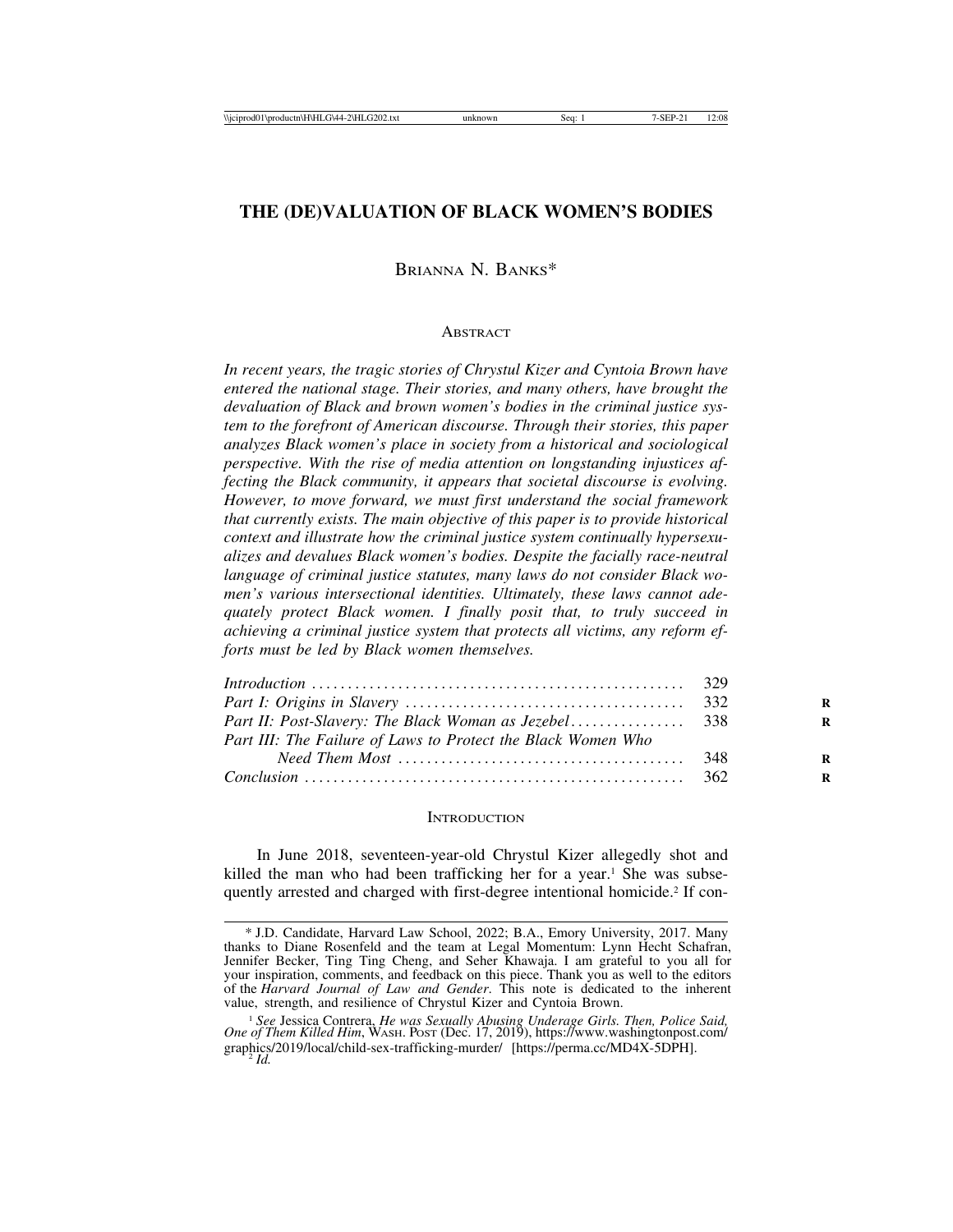victed she could spend most of her adult life in prison.3 Ms. Kizer hoped the trial judge would permit her to assert Wisconsin's trafficking-related affirmative defense, codified in Wis. Stat. Ann.  $\S 939.46(1m)^4$ , which allows trafficking victims to offer evidence that they committed their charged offense as a direct result of their victimization and thus negates the legal consequences of conviction. However, during preliminary hearings, the trial judge in Ms. Kizer's case denied her access to the affirmative defense under a narrow reading, holding that the statute was never meant to be applied in cases of homicide or violent crimes.<sup>5</sup> In direct contravention of the intent of Wisconsin legislators<sup>6</sup> and the language of the statute,<sup>7</sup> the judge ruled that interpreting this statute broadly would yield "absurd" results.<sup>8</sup> Though this issue is still on appeal in the Wisconsin Court of Appeals at the time of publication, if she cannot assert the §939.46(1m) defense during her trial, a conviction of first degree intentional homicide could result in a long prison sentence.<sup>9</sup>

Ms. Kizer's case is shocking, but it is unfortunately not unique. Consider the case of Cyntoia Brown. When Ms. Brown was sixteen years old, she killed a forty-three-year-old man who threatened to attack her after he

<sup>4</sup> "A victim of a violation of § 940.302(2) or § 948.051 has an affirmative defense for any offense committed as a direct result of the violation of  $\S$  940.302(2) or  $\S$  948.051 without regard to whether anyone was prosecuted or convicted for the violation of § 940.302(2) or § 948.051." WIS. STAT. § 939.46(1m) (2012). The affirmative defense was codified in Wisconsin's statute for coercion as a defense. *Id*.

<sup>&</sup>lt;sup>3</sup> *Id.* While preparing her appeal to the Wisconsin Court of Appeals, Ms. Kizer was released from custody on June 22, 2020 after the Chicago Community Bond Fund paid her \$400,000 bond. Ms. Kizer had served almost two years in custody. *See* Jacey Fortin, *Chrystul Kizer, Teen Charged with Killing Sexual Abuser, is Released on Bond*, N.Y. TIMES (June 23, 2020), https://www.nytimes.com/2020/06/23/us/chrystul-kizer-free-bond.html [https://perma.cc/QQK2-KKZM].

<sup>&</sup>lt;sup>5</sup> See Order of Interpretation and Use of the Affirmative Defense Under §939.46(1m) at 1, State v. Kizer, No. 10 CF 683 (Kenosha Cnty. Cir. Ct. Jan. 23, 2020). The affirmative defense statute has never been used in a case of homicide or any other violent crime in Wisconsin, or likely in any other state with a similar statute. *See* Contrera, *supra* note

<sup>&</sup>lt;sup>6</sup> See Brief for Legal Momentum and Harvard Law School's Gender Violence Program as Amici Curiae Supporting Defendant-Appellant at 10, *State v. Kizer*, *appeal docketed*, No. 2020AP000192-CR (Wis. Ct. App. Mar. 2, 2020) (arguing that while the legislature could have adopted the language of other States' statutes, it instead decided not to limit §939.46(1m) to certain offenses, such as prostitution).

<sup>&</sup>lt;sup>7</sup> Victims of human trafficking have an affirmative defense for "any offense" com-<br>mitted as a direct result of trafficking. *See* Wis. STAT. § 939.46(1m) (2012).

<sup>&</sup>lt;sup>8</sup> See Contrera, *supra* note 1.<br><sup>9</sup> Wis. Stat. § 940.01 (2012) classifies first-degree intentional homicide as a Class A felony. The penalty for a Class A felony conviction in Wisconsin is life imprisonment. WIS. STAT. §939.50(3)(a) (2012). Author's note: after completion of this Note, the Wisconsin Appellate Court released its decision on the matter, reversing the decision of the lower court and holding that Wis. Stat. § 939.46(lm) does in fact include *any offense* committed as a *direct result* of the person's trafficking victim status. However, it will still be the decision of the trial court on remand to determine if the defense is applicable in Ms. Kizer's case. *See Sate v. Kizer*, No. 2020AP000192-CR (Wis. Ct. App. June 2, 2021).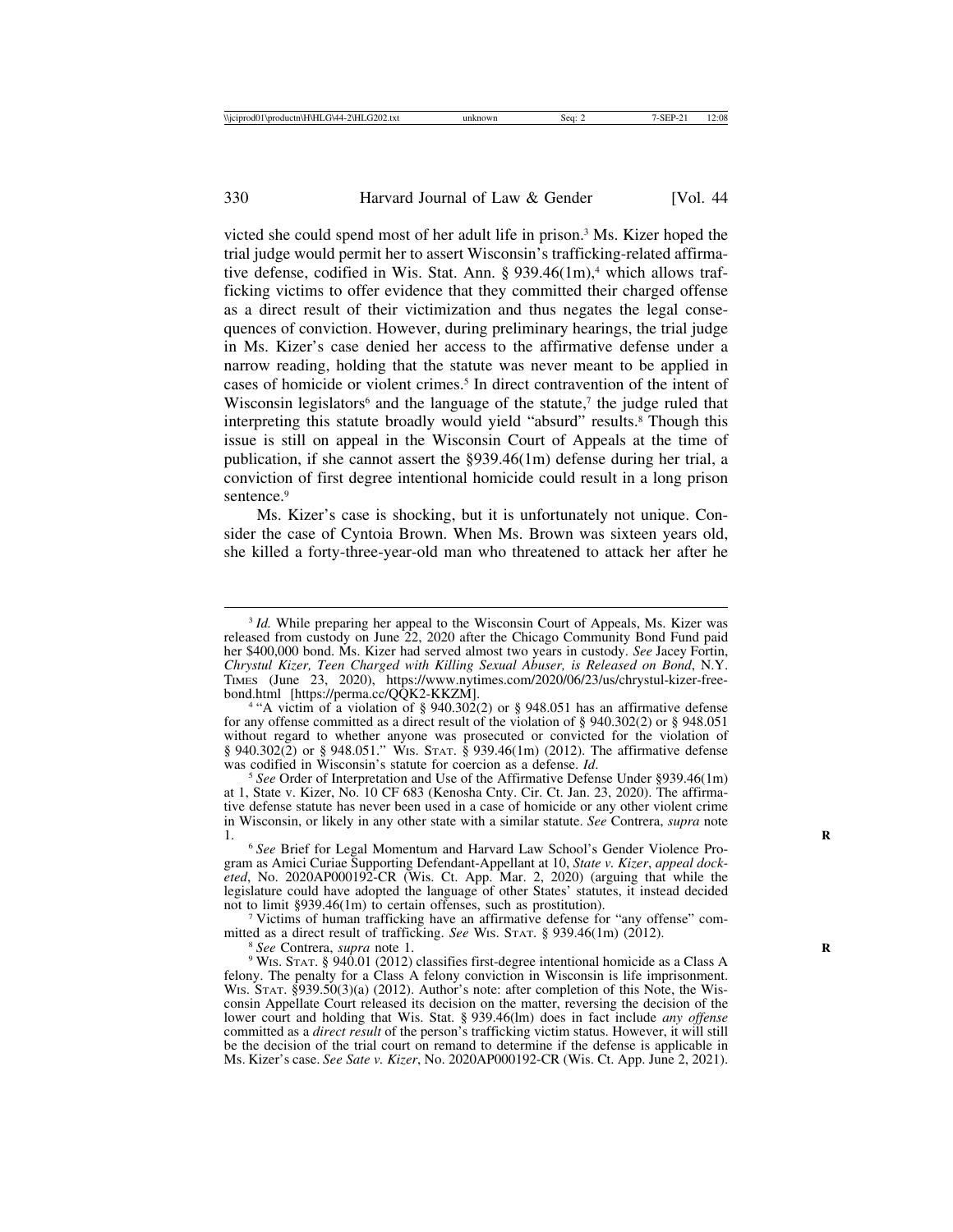had paid to rape her.<sup>10</sup> After Ms. Brown served 15 years of a life sentence for first-degree murder, Tennessee Governor Bill Haslam granted her clemency.11 The stories of Chrystul Kizer and Cyntoia Brown encapsulate a greater trend in the criminal justice system regarding the treatment of Black and brown girls. The criminal justice system's policies regarding sexually exploited children are rife with racial disparities and biases.12 Black girls are not seen as victims of sexual abuse. Instead, police officers and prosecutors often view Black girls as complicit in their own exploitation despite the fact that they are not yet old enough to consent.13 Furthermore, the criminal justice system tends to perceive victims of sex trafficking as more culpable than the men who purchase their bodies or the men who traffic them.14 One study showed that sexually exploited minors are six times more likely than their exploiters to be arrested.<sup>15</sup> The question is: why are we punishing these young victims instead of protecting them from their abusers?

This paper discusses the historic devaluation of Black women's bodies and further details how that particular discrimination has impacted the current criminal justice system's failure to protect Black women and girls. Despite the facially race-neutral language of criminal justice statutes, many laws are not created with the consideration of various intersectional identities and are thus not able to protect everyone. This failure to protect Black women stems from American society historically determining each person's relative value based on their place in what Isabel Wilkerson has termed the American caste system.16 In *Caste: The Origins of Our Discontents,* Wilkerson defines the caste system in America as "the operating system for economic, political, and social interaction in the United States" from the time of its inception.17 This caste system, the origins of which Wilkerson credits to slavery, created a ladder of humanity in which English Protestants were the upper rung, and every other group of people would rank in descending order

<sup>10</sup> *See* Christine Hauser, *Cyntoia Brown is Freed from Prison in Tennessee*, N.Y. TIMES (Aug. 7, 2019), https://www.nytimes.com/2019/08/07/us/cyntoia-brown-release.html [https://perma.cc/B4QT-WV4B]. In Cyntoia Brown's case, the decedent could potentially have been charged with aggravated statutory rape because she was under eighteen and he was more than ten years her elder. *See* TENN. CODE ANN. § 39-13-506(c) (2010); *see also* Hauser, *supra* note 10. By definition, a sixteen-year-old cannot consent to sex in the state of Tennessee. Engaging in sexual intercourse with a sixteen-year-old, when the person in question is at least four years older, is automatically statutory rape. *See* TENN. ST. § 39-13-506 (2010). Aggravated statutory rape is a Class D felony in Tennessee. TENN. CODE ANN. § 39-13-506(d)(3) (2010).

<sup>&</sup>lt;sup>11</sup> Hauser, *supra* note 10.<br><sup>12</sup> See Priscilla A. Ocen, *(E)Racing Childhood: Examining the Racialized Construction of Childhood and Innocence in the Treatment of Sexually Exploited Minors*, 62

<sup>&</sup>lt;sup>13</sup> *Id.* at 1631. <sup>14</sup> *See id.* (citing a New York City study that found sexually exploited minors to be six times more likely than their exploiters to be arrested).

<sup>&</sup>lt;sup>15</sup> *Id.* 16 *See* Isabel Wilkerson, Caste: The Origins of Our Discontents 17 (2020). 17 *Id.* at 24.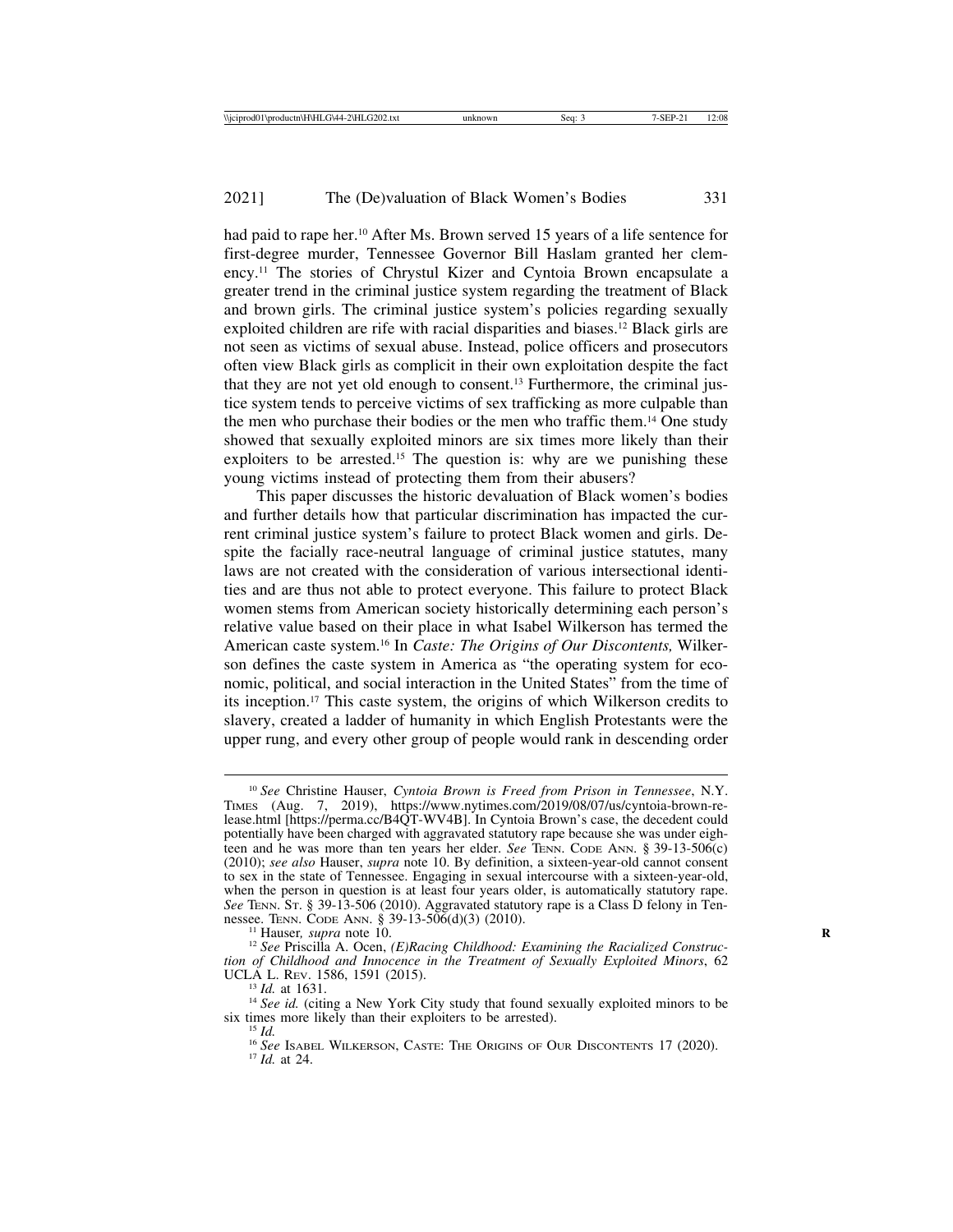on the basis of their proximity to the superior caste.18 African captives and their descendants became the perpetual bottom rung.19

Historically, race, gender, and other identities of Black women have led them to be the people least valued by society.20 This Note posits that the devaluation of Black women's bodies is a social construct created over hundreds of years that is still present in the criminal justice system today. Dating to the origins of chattel slavery, this enduring social construct has evolved over time so that social actors—primarily the superior caste of wealthy white men and the legal systems, legislatures, and media they control—continue to benefit from this construct. According to Wilkerson, a caste system relies on dehumanization to lock the marginalized outgroup outside of humanity so that any action against them is seen as reasonable.<sup>21</sup> Therefore, understanding the history of the dehumanization towards Black women helps to explain the extent to which the law is currently failing to protect them.

This Note proceeds in three parts. Part I explains the historical origins of the dehumanization of Black women and girls, detailing how slavery impacted the assessment of their current personal value as a result of their race and gender identity. Part II describes the hypersexualization of Black women in the post-slavery era and details how it has led to the modern disproportionate objectification and devaluation of Black bodies. Part III discusses how the criminal justice system has failed to protect these Black victims, forcing them to protect themselves. This section finishes with an analysis of the role that inherent bias has played in the criminal justice system and finally posits a way to begin to value the bodies, sexualities, and lives of Black women and girls.

### PART I: ORIGINS IN SLAVERY

The dehumanization of Black women originates in both slavery and the historical pattern of legally and socially viewing all women as property, regardless of race. Under slavery, a Black life was considered to be worth only a fraction of a human life—"the prevailing way of valuing lives assumed that some lives mattered more, were more human, more worthy, [and] more deserving of life and freedom."22 "The institution of slavery was, for a quarter millennium, the conversion of human beings into currency, into machines

<sup>&</sup>lt;sup>18</sup> *Id.* at 23.<br><sup>19</sup> *Id.* at 28.<br><sup>20</sup> *See id.* at 330–31 (using the 2016 election results to argue that the race and gender of African-American women place them at the bottom of the country's artificial

<sup>&</sup>lt;sup>21</sup> *Id.* at 142. 22 *See, e.g.*, George Yancy & Judith Butler, *Opinion, What's Wrong With 'All Lives Matter'?*, N.Y. TIMES (Jan. 12, 2015), http://opinionator.blogs.nytimes.com/2015/01/12/ whats-wrong-with-all-lives-matter/ [https://perma.cc/8PFB-WFUZ].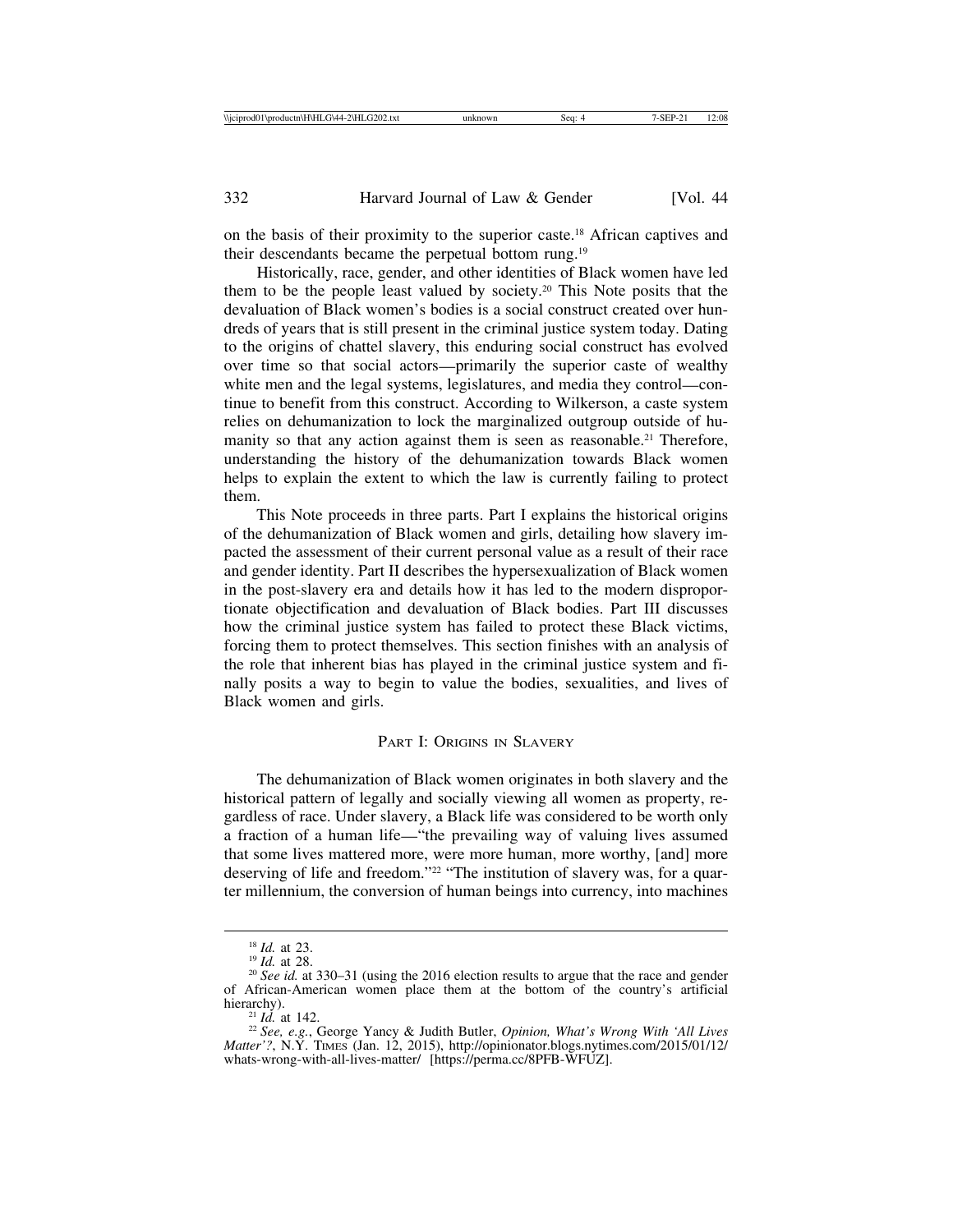who existed solely for the profit of their owners."<sup>23</sup> The general premise of chattel slavery<sup>24</sup> is owning human beings and using them for work. Thus, the transatlantic slave trade made it a general practice to place a value on the slaves' bodies.25 Various historians, such as Claire Robertson, Jacqueline Jones, and Edward E. Baptist have written that, in some instances, women slaves tended to be valued higher than their male counterparts because of the value placed not only on their ability to produce but also on their ability to reproduce.26 As European men explored Africa, they often commented on the beauty of African women.<sup>27</sup> Slave traders recognized a unique beauty in African women, but they "perceived [this] beauty with the slave market in mind."28 These European colonizers created stereotypical traits of African women to dehumanize them in preparation for the exploitation and atrocities they would inflict upon them.29 One of the most fascinating aspects of African women that these white men claimed to witness was the women's "rugged reproductive capacity."30 For instance, Charles Wheeler, an English trader who lived in Guinea for a decade in the early 1700s, commented on the ease with which he believed African women produced children.31 He wrote that they had no need for midwives, doctors, or nurses; they would go to bed overnight, have a child, and be fine by noon.<sup>32</sup> The ability to tend to

<sup>&</sup>lt;sup>23</sup> WILKERSON, *supra* note 16, at 45.<br><sup>24</sup> Dictionary.com defines chattel slavery as "the enslaving and owning of human beings and their offspring as property, able to be bought, sold, and forced to work without wages, as distinguished from other systems of forced, unpaid, or low-wage labor also considered to be slavery." *Chattel Slavery*, DICTIONARY.COM, https:// www.dictionary.com/browse/chattel-slavery [https://perma.cc/Q9L4-L652]. <sup>25</sup> *See, e.g.*, Gregory E. O'Malley, *Slavery's Converging Ground: Charleston's Slave*

*Trade as the Black Heart of the Lowcountry*, 74 WM. & MARY Q. 271, 295 (2017) (detailing the practice of grouping captives based on their physical attributes and the com-

<sup>&</sup>lt;sup>26</sup> See Claire Robertson, We Must Overcome: Genealogy and Evolution of Female *Slavery in West Africa*, 1 J. WEST AFR. HIST. 59, 68 (2015); *see also* Jacqueline Jones, "*My Mother Was Much of a Woman": Black Women, Work, and the Family under Slavery*, 8 FEMINIST STUD. 235, 245 (1982) (describing how Southern slaveowners walked a fine line between making use of a woman's productive capabilities and protecting their investment in women as childbearers); Edward E. Baptist, "*Cuffy," "Fancy Maids," and "One-Eyed Men": Rape, Commodification, and the Domestic Slave Trade in the United States*, 106 AM. HIST. REV. 1619, 1640 (2001) (claiming that slave-owning white men "were all greedy for male and female labor in the fields and for reproductive labor in the

slave quarters").<br><sup>27</sup> Stephanie M. H. Camp, *Early European Views of African Bodies: Beauty*, *in* Sexu-<br>ALITY & SLAVERY 9, 12 (Daina Ramey Berry & Leslie M. Harris eds., 2018).

<sup>&</sup>lt;sup>28</sup> *Id.* at 13. <sup>29</sup> *Cf.* WILKERSON, *supra* note 16, at 142 (identifying the strategy of the superior castes in Nazi Germany and the Antebellum American South of lumping a group together through a single stigmatizing trait in preparation for the exploitation and atrocities that would be inflicted upon them).<br><sup>30</sup> Camp, *supra* note 27, at 12.<br><sup>31</sup> *Id.* <sup>32</sup> *Id.*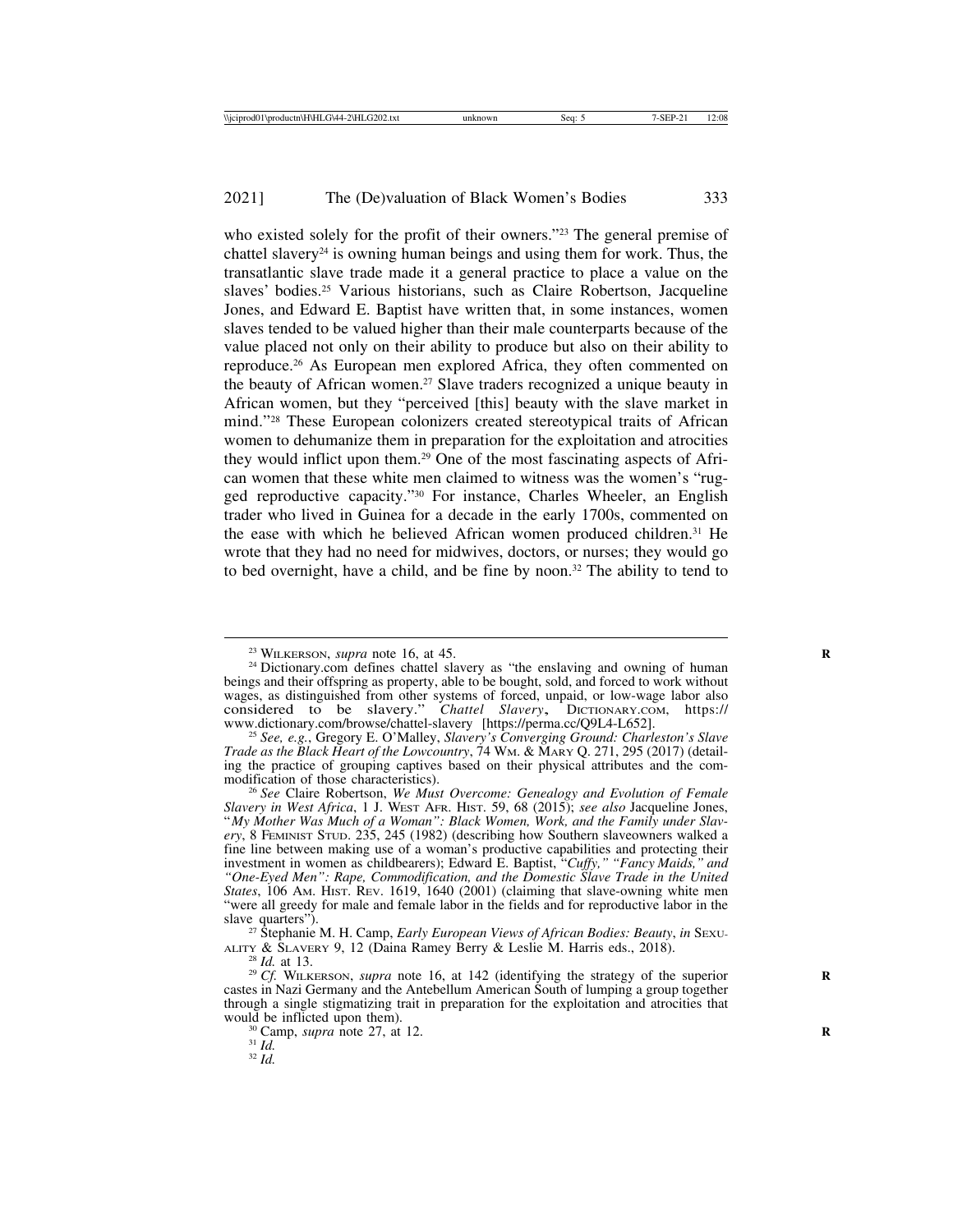the field or perform other standard slave-related duties all while being able to increase the population made women slaves extremely valuable.<sup>33</sup>

Slaveowners considered their slaves to be both people and property.<sup>34</sup> However, "[their] priorities were clear: property first, humanity second."<sup>35</sup> Society's major players only appreciated a slave's identity as a human being insofar as it affected the slave's value to their owner.<sup>36</sup> Courts, for instance, recognized human relationships between slaves and their masters only because it increased the economic value of that slave to the master.37 For enslaved women, their bodies "gained and lost value in terms of their ability to produce a new supply of workers to feed international demands for [valuable goods]."38 The Black womb became a "profit center" in the sense that slavers could choose to impregnate women at will in order to make themselves richer.<sup>39</sup> For enslaved women, their bodies did not belong to themselves; instead, their bodies belonged to slaveowners to use according to their whims.40 Black women's valuation stemmed from chattel slavery and the commodification of their bodies, assessing their human value only in terms of the sexual and economic benefits their bodies could provide their owners.41

Slaveowners "recognized individual slaves as women when it suited them," and as "[gender-neutral] 'hands'" when that valuation was more beneficial for the master.42 As Sojourner Truth aptly asks in "Ain't I a woman?",43 how can the term "woman" include her—"a quantity, a productive non-human?"44 She is a producer of surplus value; her body and work have been quantified for her master. Thus, "woman" was not, in Sojourner's mind, a universal term that extended to the Black female bodies that were more property than human.45 Black women workers suffered the same demanding physical labor as Black men and were required to use their reproductive and child-rearing capabilities to "enhance the quantity and quality of

<sup>&</sup>lt;sup>33</sup> *See* Jones, *supra* note 26, at 238.<br><sup>34</sup> *See* Chief Judge Ulysses Gene Thibodeaux, *The Louisiana Supreme Court and Civil Rights: A Fickle Courtship*, 60 LA. B.J. 484, 485 (2013).

<sup>&</sup>lt;sup>35</sup> A. Leaon Higginbotham, Jr. & Barbara K. Kopytoff, *Property First, Humanity Second: The Recognition of the Slave's Human Nature in Virginia Civil Law*, 50 OHIO ST. L.J. 511, 514 (1989).<br> $36$  See id. at 516.

<sup>&</sup>lt;sup>37</sup> *See id.* at 515. 38 Ellen Hartigan-O'Connor, *Gender's Value in the History of Capitalism*, 36 J. EARLY REPUBLIC 613, 633–34 (2016).

<sup>&</sup>lt;sup>39</sup> WILKERSON, *supra* note 16, at 106.<br>
<sup>40</sup> *Id.* at 145.<br>
<sup>41</sup> *See* Baptist, *supra* note 26, at 1649.<br>
<sup>42</sup> Hartigan-O'Connor, *supra* note 38, at 633.<br>
<sup>43</sup> Sojourner Truth, "Ain't I A Woman?", Address before the 1

<sup>&</sup>lt;sup>44</sup> María Lugones, *Gender and Universality in Colonial Methodology*, 8 CRITICAL PHIL. RACE 25, 35 (2020) (discussing Sojourner Truth's "Aint' I a Woman?" 1851 speech and the denial of the concept of humanity extended towards Black women). <sup>45</sup> *Id.*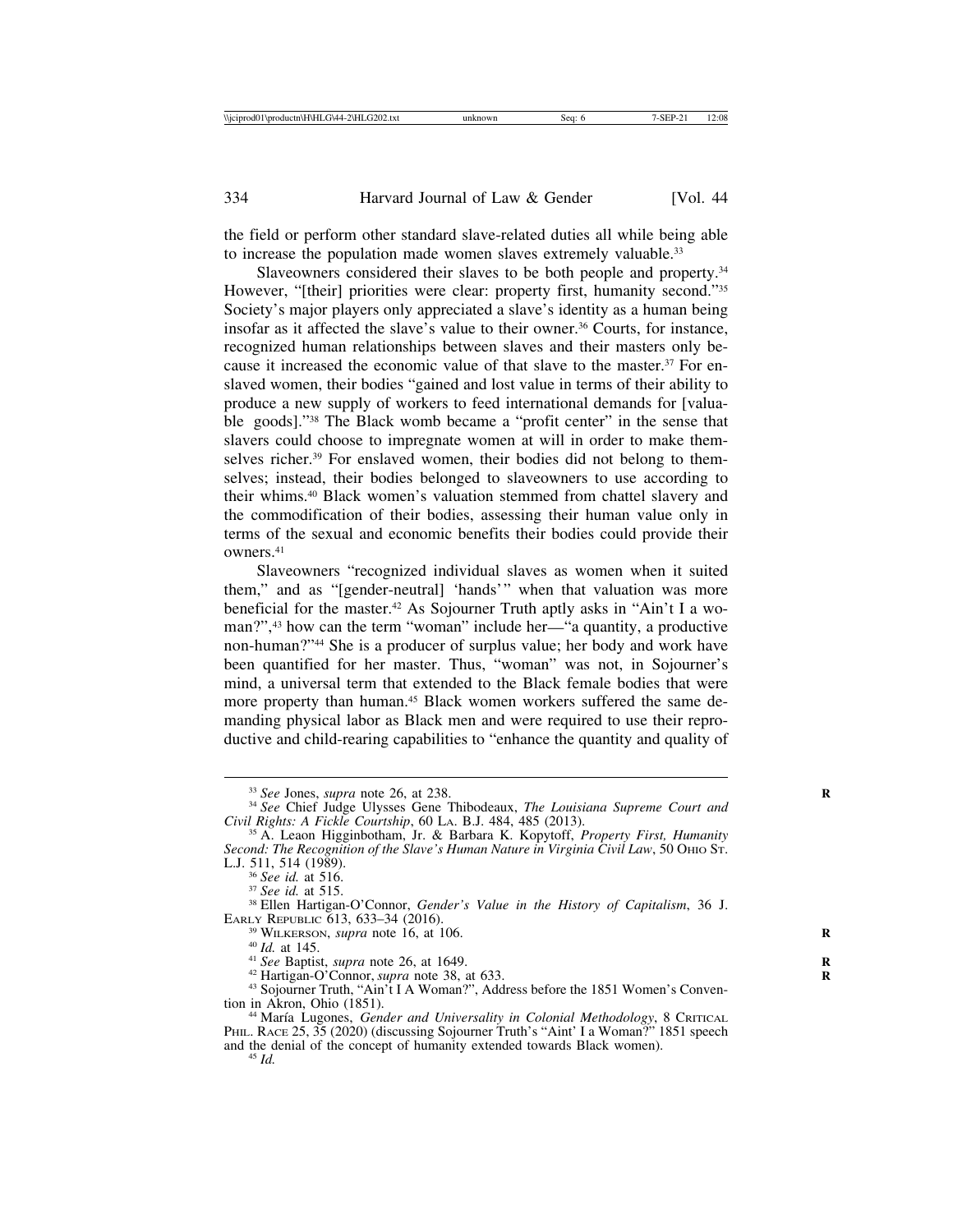the 'capital' of a slave economy."46 Slavery inflicted specific gendered forms of violence where Black women often found themselves in a vicious dichotomy, subject to a negative devaluation in society as a result of both their race and their sex.

"Compulsory sexual relations"47 were a common characteristic of slavery for women. Sexual assault, in particular, greatly shaped the experiences of women slaves.48 In addition to performing their arduous required duties, women slaves were often expected to be available for sexual use by their masters.49 Compulsory sexual relations between slave masters and their enslaved female "property" were extremely common in the Antebellum South.<sup>50</sup> Especially in the Deep South, it was public knowledge that it was widespread practice for a master to maintain a relationship with one of his slaves.<sup>51</sup> These relations ranged from "rape and sodomy to romance. . .[and] from concubinage to even 'marriage.'" 52 Sexual relationships between a slaveowner and his female slave were so commonplace that the average Black person in the United States today has an ancestry that is about eighty percent African and twenty percent European—of which about eighty percent of the European ancestry is inherited from white males.<sup>53</sup> Furthermore, the prices of enslaved women demonstrate just how valuable their feminine "assets" were for their slaveholders.<sup>54</sup> The "fancy girl" and the "good breeding" women were extremely valuable.<sup>55</sup> These categories expressed the sexual commodification of enslaved women. The light skin and fertility of a woman slave could increase her value to four or five times the price of equivalent female field laborers.<sup>56</sup>

*Women and Girls in the Antebellum South, in* SEXUALITY & SLAVERY 160–61 (Daina Ramey Berry & Leslie M. Harris eds., 2018).

<sup>46</sup> Deborah K. King, *Multiple Jeopardy, Multiple Consciousness: The Context of a*

<sup>&</sup>lt;sup>47</sup> *See* Robertson, *supra* note 26, at 69 (explaining that the compulsory sexual relations involved in slavery can most accurately be seen as rape). tions involved in slavery can most accurately be seen as rape). <sup>48</sup> *Id.* (quoting Kevin Bales and Jody Sarich, *The Paradox of Women, Children, and*

*Slavery in* TRAFFICKING IN SLAVERY'S WAKE: LAW AND EXPERIENCE OF WOMEN AND CHILDREN IN AFRICA 242–43 (Lawrance & Roberts, eds., 2012)). <sup>49</sup> *Id.* <sup>50</sup> Brenda E. Stevenson, *What's Love Got to Do with It? Concubinage and Enslaved*

<sup>&</sup>lt;sup>51</sup> See id. at 161.<br><sup>52</sup> *Id.* 52 *Id.* 52 *Id.* 52 *Id.* 52 *See id. The Skeletons at the Lake*, NEW YORKER (Dec. 14, 2020), https:// www.newyorker.com/magazine/2020/12/14/the-skeletons-at-the-lake [https://perma.cc/ B8QW-J98J] (citing percentages as genetic testimony to the widespread rape and sexual coercion of female slaves by slaveowners); *see also* HENRY LOUIS GATES, JR., STONY THE ROAD: RECONSTRUCTION, WHITE SUPREMACY, AND THE RISE OF JIM CROW 146 (2019) ("[O]ne in three African American males carries a Y-DNA signature inherited from a direct white male ancestor . . . [and] the average African American autosomal admixture is about 25 percent European. These startling results could only reflect the frequency of the rape of [B]lack women by white men during slavery."). <sup>54</sup> Stevenson, *supra* note 50, at 165. <sup>55</sup> *Id.* <sup>56</sup> *See* Baptist, *supra* note 26, at 1642.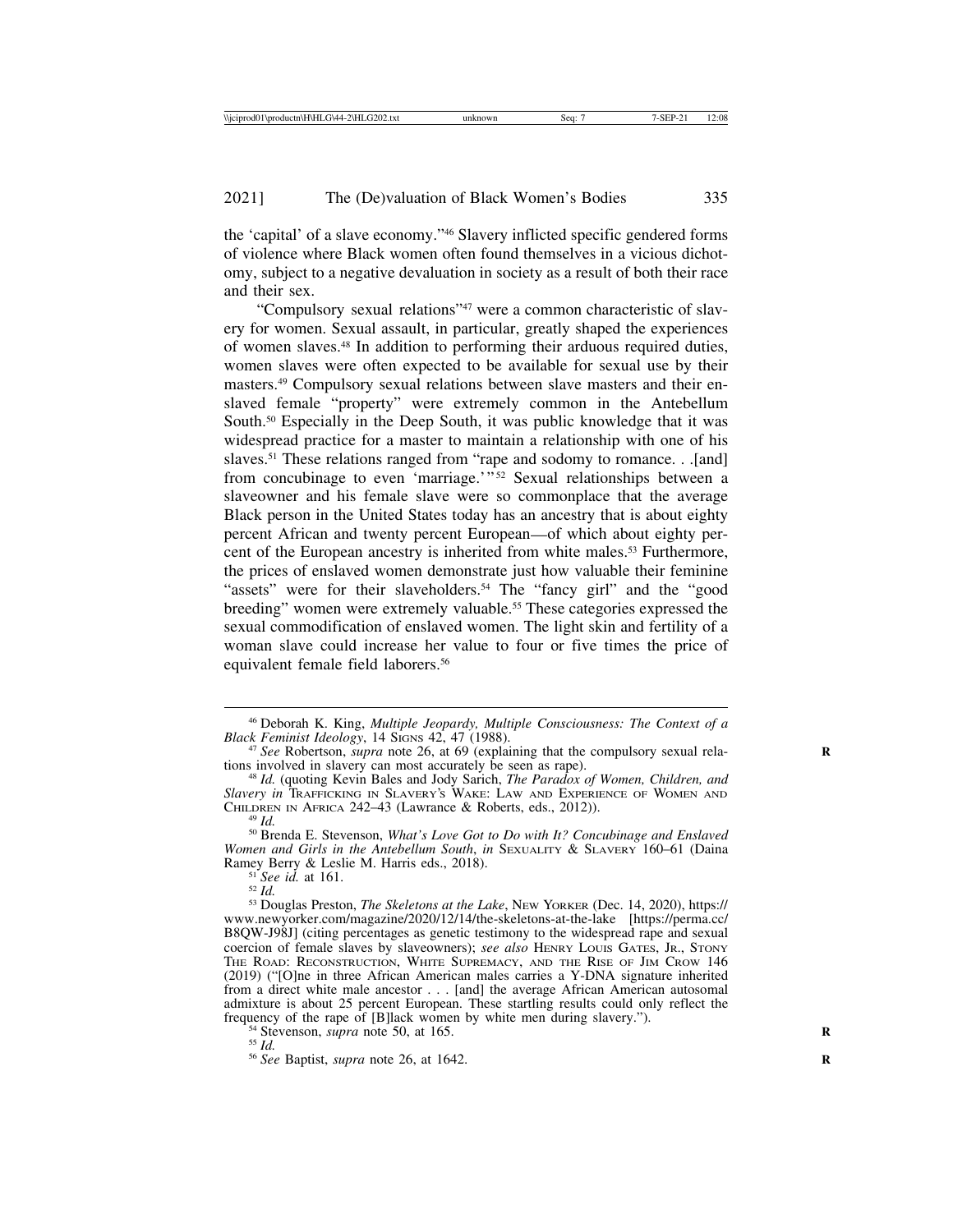A slave woman's sexual relationship to her master, especially if she birthed his children, made her so valuable that her freedom became very improbable.57 While it was common for slave owners to free their slaves upon death, if the slave was worth more than the disposable portion—the portion of the estate bequeathed to a non-heir<sup>58</sup>—of the deceased owner's estate then "she could not be freed and had to be included in the estate's assets for distribution."<sup>59</sup> Consider, for example, the case *Vail v. Bird*.<sup>60</sup> When Vail died he emancipated his female slave, Jane, in his will.<sup>61</sup> Vail's heirs attacked the emancipation, stating that Jane was Vail's concubine and as such was considered immovable property.62 As immovable property, she should not be entitled to freedom despite the decedent emancipating her in his will.<sup>63</sup> The court agreed with this argument, thus denying Jane her freedom.64 Ironically, Jane's concubinage status made her exceedingly valuable to Vail's estate even though she could not participate in the profound human capacity to form consensual sexual relationships with others because the controllers of society—white, slaveholding men—had determined that she was dehumanized property.<sup>65</sup> In fact, her property status as a concubine made her so valuable that she was worth more than one-third of the entire Vail estate, thus prohibiting the court from acknowledging her humanity and donating her value to her, i.e., allowing her to inherit herself as property and become her own master.<sup>66</sup>

It is important to note that white women were also treated as property during this time period, albeit in different ways. Laws were extremely forthright about the status of women as men's property.<sup> $67$ </sup> The historical development of rape law is the clearest example of this devaluation. The objective of rape statutes traditionally was to protect and maintain men's property interest

- 
- 

<sup>&</sup>lt;sup>57</sup> *See* Chief Judge Thibodeaux, *supra* note 34, at 485.<br><sup>58</sup> In Louisiana probate law, the disposable portion of the estate is the portion of a person's property which they are free to dispose of by will to beneficiaries other than spouse and children. Typically, the disposable portion cannot amount to greater than onehalf of the estate if the decedent is survived by both spouse and children. *See* LA. Civ. Cope ANN. Art. 1495.

<sup>&</sup>lt;sup>59</sup> Chief Judge Thibodeaux, *supra* note 34, at 485.<br>
<sup>60</sup> 6 La. Ann. 223 (La. 1851).<br>
<sup>61</sup> *Id.* at 223.<br>
<sup>63</sup> Chief Judge Thibodeaux, *supra* note 34, at 485.<br>
<sup>64</sup> *Id.*<br>
<sup>65</sup> See id.<br>
<sup>66</sup> Cee id.<br>
<sup>66</sup> Cee id.<br>
<sup>66</sup> defining when a slave owner freed his slaves in his will because the slave became some-<br>one who could inherit, but was also the property they themselves were inheriting. See id.

<sup>&</sup>lt;sup>67</sup> Diane Rosenfeld, Sexual Coercion, Patriarchal Violence and the Law, in SEXUAL COERCION IN PRIMATES AND HUMANS: AN EVOLUTIONARY PERSPECTIVE ON MALE AG-GRESSION AGAINST FEMALES 429 (Martin M. Muller & Richard W. Wrangham eds., 2009).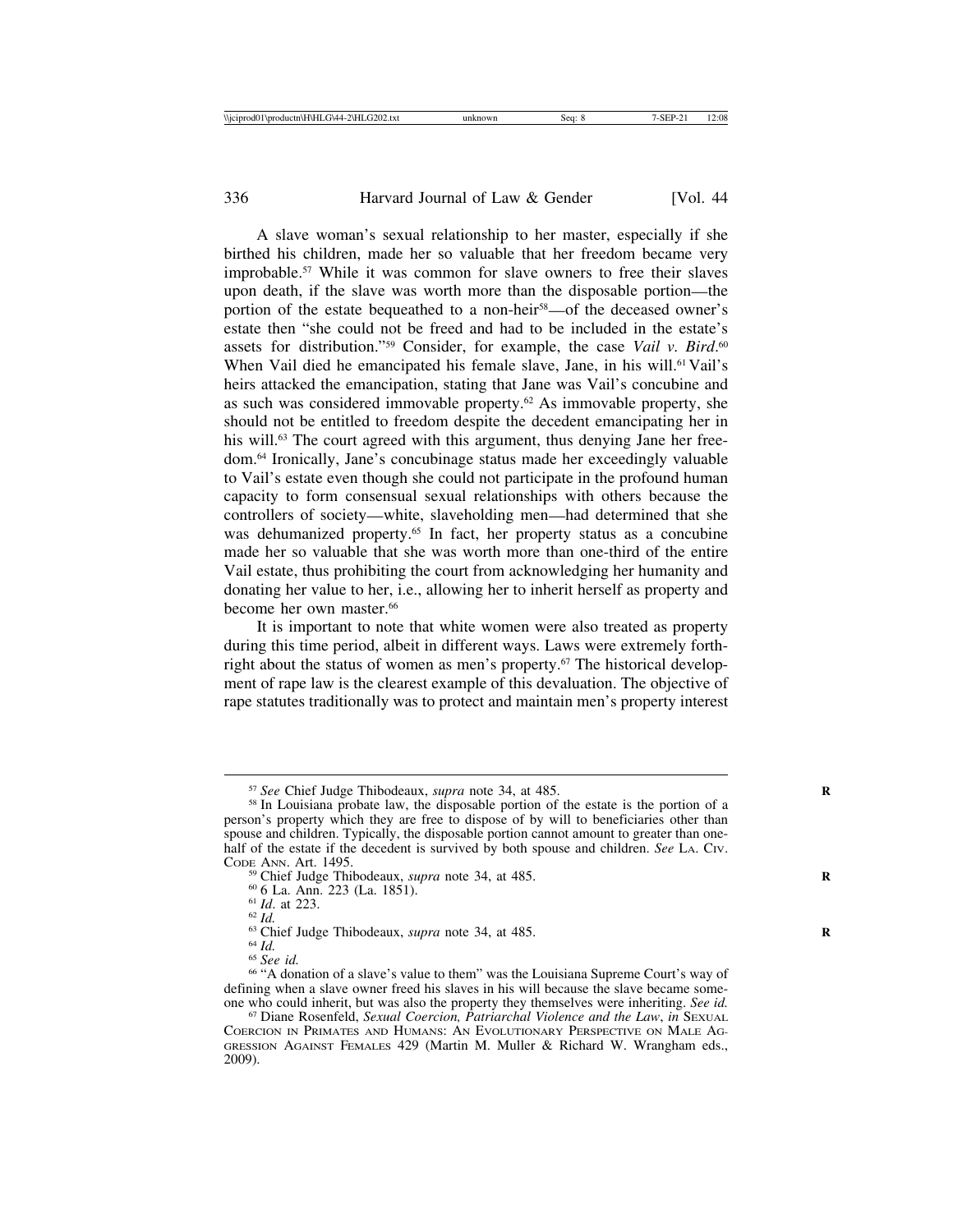in a woman's chastity.68 According to William Blackstone's *Commentaries on Law from*  $1765 - 1769$ *, rape was a crime of trespass to property.<sup>69</sup> The* right to pursue a rape claim in the legal context was solely a right of the property owner—either the husband or the father of the white woman.70 When a man raped a woman, the offense was against the man who had a property interest in her being.71 Rape laws were "originally designed to secure a woman's value as a sexual object."72 Because chastity determined a woman's value, when a man raped a woman, she became less valuable.73 The criminal system was largely unconcerned with rape and violence against women, but it would contemplate intervening only in the rape of white women.74 By definition, it was legally impossible to rape a Black woman.75 Because women were the property of men, men were permitted to do as they wished with their property. This fact was particularly true for slaves.

The increase in economic value based on a slave woman's sexual assets led to an inherent sexual objectification. Slaveholders were able to profit from the sexualization of their slaves.76 The legal protections men enjoyed in sexually engaging with their "property" however they deemed fit, without recourse, further exacerbated the objectification of Black women.77 As discussed in the next section, the perception of Black women as solely sexual beings and the economic benefits that stemmed from their sexuality persisted even after Black people gained their freedom. Perceiving Black women as solely sexual beings has led to the continued hypersexualization of Black women, resulting in the abuse of Black girls such as Chrystul Kizer.

<sup>68</sup> *See* Kimberle Crenshaw, *De-marginalizing the Intersection of Race and Sex: A Black Feminist Critique of Antidiscrimination Doctrine, Feminist Theory and Antiracist*

<sup>&</sup>lt;sup>69</sup> See Rosenfeld, *supra* note 67, at 431 (citing William Blackstone, *Commentaries on* the *Laws of England*, Book I (Oxford 1765 – 1769)).

<sup>&</sup>lt;sup>70</sup> See id.<br><sup>71</sup> *Id.* 72 Abigail Andrews Tierney, *Spousal Sexual Assault: Pennsylvania's Place on the Sliding Scale of Protection from Marital Rape*, 90 DICK. L. REV. 777, 781 (1986). <sup>73</sup> *See* TABITHA KENLON, CONDUCT BOOKS AND THE HISTORY OF THE IDEAL WOMAN

<sup>93 (2020) (</sup>citing DR. JOHN GREGORY, A FATHER'S LEGACY TO HIS DAUGHTERS (1774)) (reiterating the prevailing view at the time that chastity determined a woman's value and

<sup>&</sup>lt;sup>74</sup> Jennifer Wriggins, *Rape, Racism, and the Law*, 6 HARV. WOMEN's L.J. 103, 105–06 (1983) (comparing society's reactions to the rape of white women with the rape of Black women; e.g., indictments would be dismissed if they failed to specify that the

<sup>&</sup>lt;sup>75</sup> *See, e.g.*, WILKERSON, *supra* note 16, at 153 (though rape was a felony during the slavery era and was seen as wrong, immoral, and reprehensible, the country allowed most any atrocity to be inflicted on the Black body); Wriggins, *supra* note 74, at 106 (the rape of Black women by white or Black men was legal).

<sup>&</sup>lt;sup>76</sup> See generally Baptist, *supra* note 26 (discussing the slave-trading firm Franklin, Armfield, and Ballard's attempts to commodify slavers' view of female slaves as sexualized objects).<br><sup>77</sup> *See* Wriggins, *supra* note 74, at 105–06.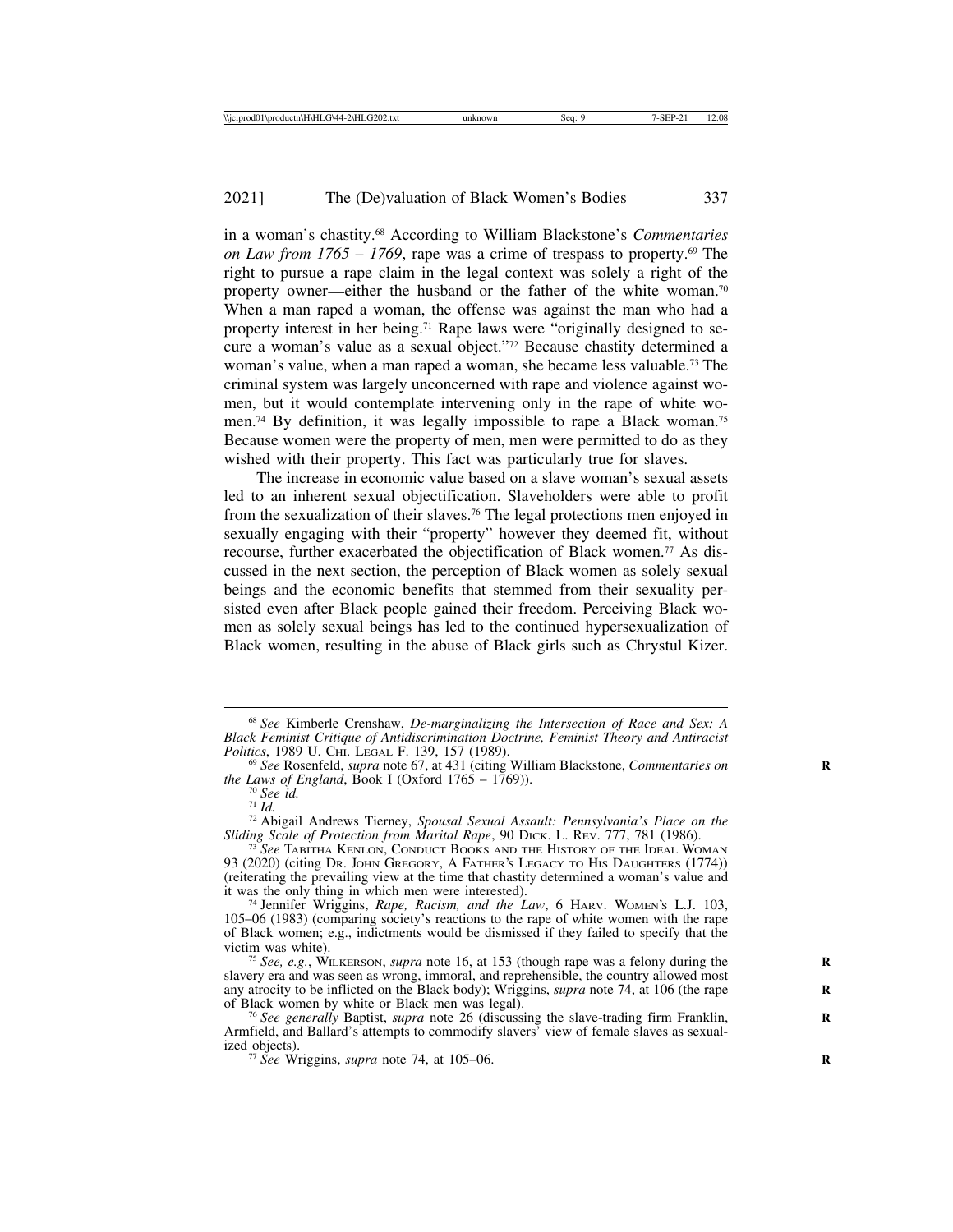Black lives are still imperiled and devalued by a racial calculus and a political arithmetic that were entrenched in America centuries ago.78

PART II: POST-SLAVERY: THE BLACK WOMAN AS JEZEBEL

Though chattel slavery ended in the United States in 1865, the perception of the Black woman as Jezebel—an alluring and seductive woman who is highly sexualized and is valued purely for her sexuality—is part of the persistent evolution of the devaluation of Black women's bodies which endures to this day. The Jezebel image "arose during the slavery era as an explanation for slave owners' sexual attraction to and sexual abuse of Black women."79 This attitude of white men hypersexualizing Black women and treating their bodies as sexual property survived despite their emancipation from slavery.<sup>80</sup>

In the years immediately following the emancipation of slaves, many Black people fled to the north in the Great Migration.<sup>81</sup> Many of the women possibly hoped that moving North would stop white men from raping them and their daughters.<sup>82</sup> This hope, however, was in vain.<sup>83</sup> And up until the 1960s, white men continued to "invad[e] the homes of Black families in the south, raping mothers and daughters," all while "perpetuat[ing] the myth that all Black women [were] wild sex animals."84 According to bell hooks, white men's treatment of Black women was dependent on maintaining the assumption that all Black women, regardless of their class, were prostitutes and were available as sex objects.<sup>85</sup> Likening Black women to sex objects has been a way in which white people have historically dehumanized Black women in an attempt to maintain the social construct of Black inferiority through the devaluation of the Black body.

Within this framework, the Black female body is only valuable when it is synonymous with accessibility, availability, and sexual deviance.<sup>86</sup> Due to the fall of chattel slavery, white slaveowners could no longer value Black women's bodies for the next generation of slaves they could create or for their productive value. As a result, these former slaveowners, and other

<sup>78</sup> *See* SAIDIYA HARTMAN, LOSE YOUR MOTHER: A JOURNEY ALONG THE ATLANTIC

<sup>&</sup>lt;sup>79</sup> Danice L. Brown et al., *Breaking the Chains: Examining the Endorsement of Modern Jezebel Images and Racial-Ethnic Esteem Among African American Women*, 15 CUL-

<sup>&</sup>lt;sup>80</sup> See Cynthia Grant Bowman, *Street Harassment and the Informal Ghettoization of Women*, 106 Harv. L. Rev. 517, 533 (1993).

<sup>&</sup>lt;sup>81</sup> Vednita Carter, *Prostitution and the New Slavery*, *in* NOT FOR SALE: FEMINISTS RESISTING PROSTITUTION AND PORNOGRAPHY 87 (Rebecca Whisnant & Christine Stark eds., 2004).

<sup>&</sup>lt;sup>82</sup> *Id.*<br><sup>83</sup> *Id.*<br><sup>84</sup> *Id.* 85 *See* bell hooks, Ain't I a Woman: Black Women and Feminism 58–59 (1982).<br><sup>86</sup> *See* bell hooks, Outlaw Culture: Resisting representations 65–66 (1994).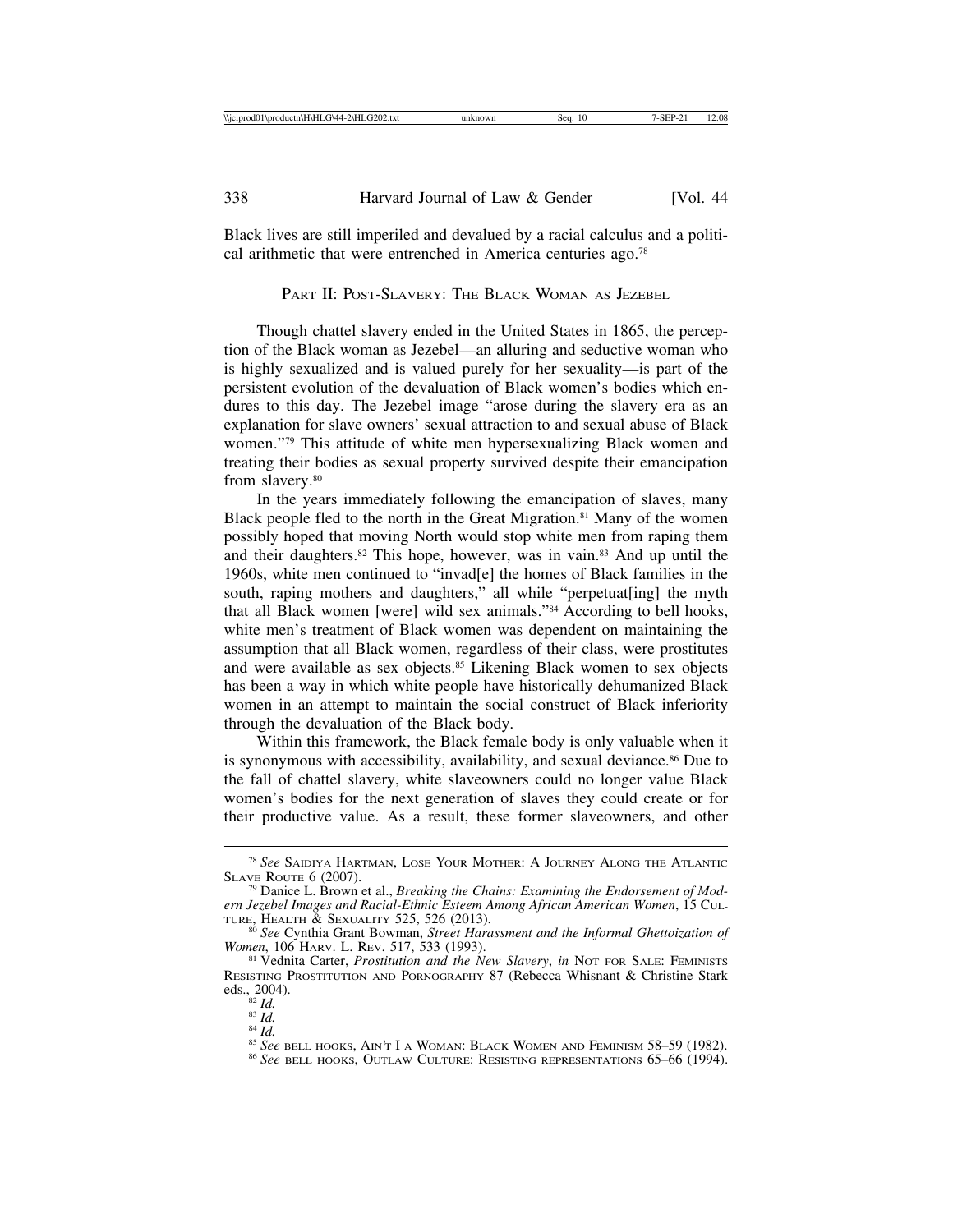white actors, needed to find a new value metric to place on Black women's bodies in order to maintain the social caste they enjoyed during the era of chattel slavery.87 Racist media facilitated this shifting value metric by perpetuating oversexualized stereotypes of Black girls which contributed to the devaluation that both surrounds and erases Black girls and women.<sup>88</sup> Consequently, Black girls today are taught that Black women are sexualized and objectified things, expected to mimic white notions of beauty.89 For instance, Jennifer Richardson-Stovall describes an interview with a young African immigrant named Kelly who, as a teenager, learned what it meant to be a Black woman in America through the media's hypersexualized images of Black women.90 "Recent research suggests that Black women report higher levels of experienced objectification than other ethnic groups."91 The media's interpretation of Black women only as sexualized beings has reduced Black women's value to that of objects.

In order to understand how these misrepresentations of Black women and their bodies impact Black women's place in society, it is important to identify who controls the rhetoric. Isabel Wilkerson identifies both the creation of a caste-based valuation system in society—one in which certain groups of people have a higher societal value than other groups—and the actors who control this rhetoric.<sup>92</sup> Wilkerson defines casteism as any action or structure that seeks to "limit, hold back, or put someone in a defined ranking . . . on the basis of their perceived category."<sup>93</sup> The whole idea of race was a "deliberate creation of an exploiting class seeking to maintain

<sup>87</sup> *See* WILKERSON, *supra* note 16, at 24 (quoting GUNNAR MYRDAL, AN AMERICAN **R** DILEMMA: THE NEGRO PROBLEM AND MODERN DEMOCRACY (1944)) ("[T]o maintain the color line has, to the ordinary white man, the 'function' of upholding that caste system itself, of keeping the 'Negro in his place'."). "Casteism is the investment in keeping the hierarchy as it is in order to maintain your own ranking, advantage, privilege, or to elevate yourself above others or keep others beneath you." *Id.* at 70; *see also Strauder v. West Virginia*, 100 U.S. 303, 306 (1880) (positing that little knowledge of human nature is required to anticipate that when those long regarded as inferior would be suddenly raised to the rank of citizenship, the superior class would look onto them with jealousy and positive dislike and enact or enforce laws to perpetuate the distinctions that had previously existed).<br><sup>88</sup> *See* Stephanie Troutman & Ileana Jiménez, *Lessons in Transgression: #BlackGirl-*

*sMatter and the Feminist Classroom*, 15 MERIDIANS 7, 17 (2016) (citing Jessica S., *A Black Girl's Take on Sexuality and Body Geography,*" F TO THE THIRD POWER (Oct. 23, 2015), http://ftothethirdpower.com/2015/10/23/a-black-girls-take-on-sexuality-and-body-geography).

<sup>&</sup>lt;sup>89</sup> *See Jennifer Richardson-Stovall, Image Slavery and Mass-Media Pollution: Popular Media, Beauty, and the Lives of Black Women, 56 BERKELEY J. Soc. 73, 88 (2012).* 

<sup>&</sup>lt;sup>90</sup> Id.<br><sup>91</sup> Joel R. Anderson et al., *Revisiting the Jezebel Stereotype: The Impact of Target Race on Sexual Objectification*, 42 PSYCHOL. WOMEN Q. 461, 463 (2018). Though hypersexuality and the Jezebel stereotype can be imposed on any group of women, this sexualized objectification is primarily used in reference to Black women, further signifying their inferior status. *Id.* 

<sup>&</sup>lt;sup>92</sup> *See generally* WILKERSON, *supra* note 16 (identifying a race-based caste system in America).<br><sup>93</sup> *Id.* at 70.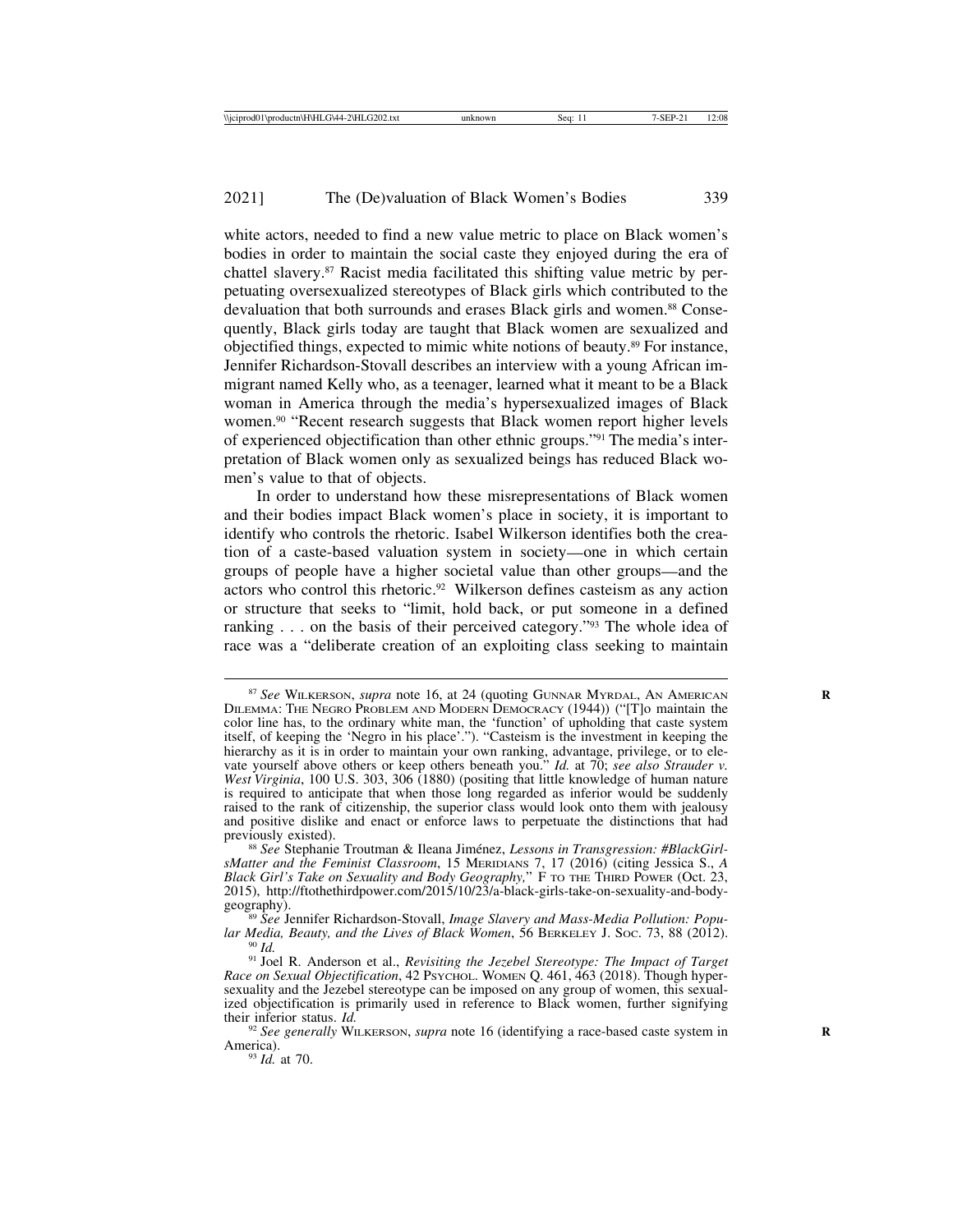and defend its privileges against what was profitably regarded as an inferior caste."94 The hierarchy was designed for the benefit of the caste that created it.95 This system is constantly upheld by the superior caste's interest in maintaining it. $96$  The superior caste is white people, specifically white men. $97$ Therefore, white men constantly uphold the caste system because they have an interest in upholding it. The closer lower caste members can bring their appearance to that of the dominant caste—white men—the more value attaches to them.98

As the self-portrait by African-American artist Emma Amos so eloquently signifies, the Black female body derives its value from the normative value vested in white bodies, male bodies, and especially white male bodies.99 The self-portrait is an image of Amos's face on the body of a naked white male—the image of a naked female body lying at his feet, almost as if it was tortured and thrown to the ground.100 The result of the white male body being the norm is that the Black female body is scripted negatively as "sexually hyperdeveloped," excessive, and immoral.101 When the normative standard is that of the white male, the farther a person deviates from that standard, the lower their personal value.<sup>102</sup> The Black woman is the farthest deviation from that of the white male (in terms of both gender identity and race). This great deviation—coupled with Black women's past status as white men's property during the aforementioned chattel slavery era—unfortunately creates a societal dynamic in which Black women derive their value from white men.103 Black women's dehumanization and presumed hypersexuality consign them to "the absolute bottom of the social barrel," as the "oppressed of the oppressed."104 As a result, society—primarily comprised of white men, white women, and Black men—has created various derogatory stereotypes of the Black woman to perpetuate the idea that their sole value is in the accessibility and availability of their bodies, while simultaneously exempting itself from culpability.105 There are many tropes of Black

<sup>&</sup>lt;sup>94</sup> *Id.* at 66 (quoting Ashley Montagu, MAN's MOST DANGEROUS MYTH: THE FALLACY OF RACE (1945)).

<sup>&</sup>lt;sup>95</sup> See id. at 182.<br><sup>96</sup> Id. at 255 (quoting MYRDAL, *supra* note 87).<br><sup>97</sup> See id. at 28–29.<br><sup>98</sup> Id. at 238–39.<br><sup>99</sup> Desiree Lewis, *Against the Grain: Black Women and Sexuality*, 63 AGENDA: EM-POWERING WOMEN FOR GENDER EQUITY 11, 12 (2005) (referencing Amos's 1994 self-<br>portrait titled "Work Suit").

<sup>&</sup>lt;sup>100</sup> Id.<br><sup>101</sup> Id.<br><sup>102</sup> See id; see also WILKERSON, supra note 16, at 238–39.<br><sup>103</sup> See Lewis, supra note 99, at 13.<br><sup>104</sup> Eboni Marshall Turman, *"The Greatest Tool of the Devil": Mamie, Malcolm X*, *and the PolitiX of the Black Madonna in Black Churches and the Nation of Islam in the*

<sup>&</sup>lt;sup>105</sup> See id. (noting how the sexual-gender mythology of Black women as having an innate deviance and animalistic disposition typifies her as a "bad bitch" and thus the principal source of her social destruction).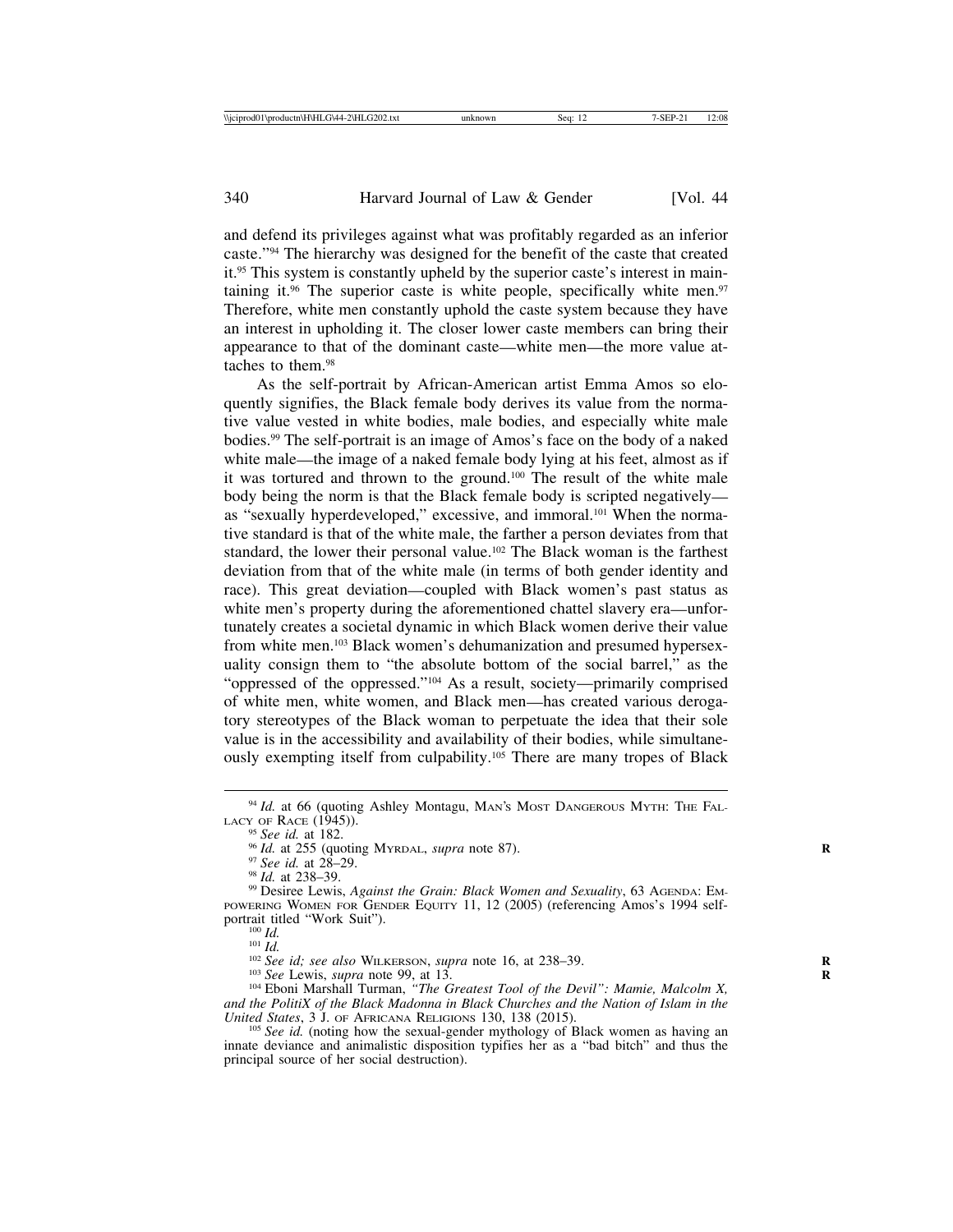women as sexual beings that exist in the media and popular culture today. One of the most common stereotypical representations of Black women is the biblically-derived Jezebel.106

Enter the creation of the Jezebel. The Biblical Jezebel was the wife of the Israelites King Ahab.107 Hated for her polygamous faith, she became the representative of all things malicious, revengeful, and cruel.108 She was restrained by "no fear of either God or man" and became infamous for the most "debased and sensual" forms of idolatry.109 Her name later became synonymous with a wicked woman.<sup>110</sup> During the chattel slavery era, elite white men transformed the image of the Jezebel into a stereotype of Black women.111 In the same way that slaveowners used Biblical references to the "mark of Cain" and the "curse of Ham" to justify the enslavement of Black people, they adopted the Biblical Jezebel to justify the economic and sexual exploitation of Black female slaves.112 The slave-era Jezebel was (and still is) a sexually aggressive Black woman, presented as having a voluptuous body to signify the "wanton, libidinous black woman whose easy ways excused white men's abuse of their slaves as sexual 'partners' and bearers of mulatto offspring."113 White Americans cast Black women as "sexually insatiable, unrapeable, licentious, and dirty."114 The Jezebel was the counter-image of the mid-nineteenth century ideal of the Victorian lady and white femininity, which was chaste and sexually pure.<sup>115</sup> The slave-era Jezebel stereotype

<sup>&</sup>lt;sup>106</sup> Sometimes spelled "Jezabel."<br><sup>107</sup> *1 Kings* 16:31 (New International Version).<br><sup>108</sup> *See* Michael Satchell, *Jezebel was a Killer and Prostitute, but She had Her Good Side*, U.S. NEWS (Jan. 25, 2008), https://www.usnews.com/news/religion/articles/2008/ 01/25/jezebel-was-a-killer-and-prostitute-but-she-had-her-good-side [https://perma.cc/<br>KK5D-AMD2].

<sup>109 &</sup>quot;Jezebel, Easton's Bible Dictionary," Bible Study Tools, https://perma.cc/F6JP-<br>N6VV.

<sup>&</sup>lt;sup>110</sup> *See Revelation* 2:20 (New International Version).<br><sup>111</sup> *See Joan R. Tarpley, Blackwomen, Sexual Myth, and Jurisprudence, 69 TEMP. L.* REV. 1343, 1345 (1996).

<sup>112</sup> *See* Nayesha Junior, *The Mark of Cain and White Violence*, 139 J. BIBLICAL LITERATURE 661, 662–63 (2020); see also Tarpley, *supra* note 111, at 1345.<br><sup>113</sup> Kamille Gentles-Peart, *Controlling Beauty Ideals: Caribbean Women, Thick Bod-*

*ies, and White Supremacist Discourse*, 46 WOMEN'S STUD. Q. 199, 203 (2018) (quoting Regina Austin, *Sapphire Bound!*, *in* CRITICAL RACE THEORY: THE KEY WRITINGS THAT FORMED THE MOVEMENT 432 (Kimberlé Crenshaw et al., eds., 1995)).

 $\frac{114}{114}$  Cooper, *infra* note 242, at 133. Cooper also notes that these racial stereotypes are gendered – Black women "grow up being denied the protections of femininity that are always afforded to white women" and this problem is "rooted in both racism *and* sexism." *Id.* at 172.<br><sup>115</sup> Deborah Gray White, Ar'n't I a Woman?: Female Slaves in the Planta-

TION SOUTH 29 (Rev. Ed. 1999); *see also* Tynslei Spence-Mitchell, *Restroom Restrictions: How Race and Sexuality Have Affected Bathroom Legislation*, GENDER, WORK & ORG. 14, 15 (2020) (citing JESSIE DANIELS, WHITE LIES: RACE, CLASS, GENDER & SEXU-ALITY IN WHITE SUPREMACIST DISCOURSE (2d. ed. 2016)).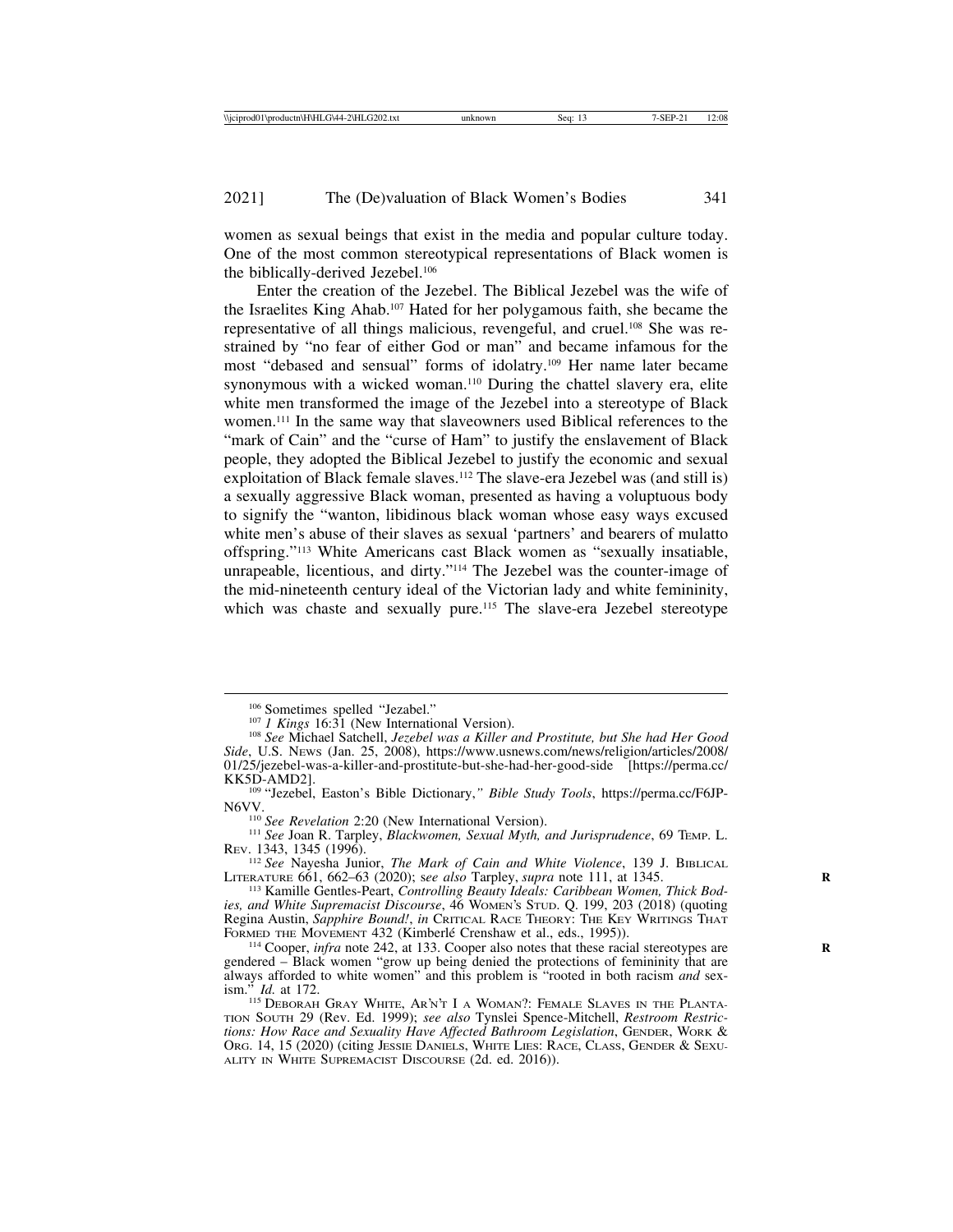"gave America an ideology for the systemic depiction and use of Black women as designated sexual deviants or targets of sexual abuse."116

Despite many Black women protesting against this trope over time, the Jezebel image has persisted as a representation of Black women in mainstream media. This sexualized image has evolved with the various political, economic, and social changes that have occurred in the United States.117 Today, the term Jezebel refers to a "worldly seductress"118 who is reduced to her body and is treated "as little more than a tool that exists for the pleasure of others."119 Scholars have noted how even though the media has created many additional tropes for Black women—such as the Gold Digger, the Freak, the Gangster Bitch, and the Baby Mama—the traditional Jezebel stereotype is still embedded in and influences the conception of these modernizations.120 As society evolves, its main actors—primarily the superior caste of wealthy white men and the legal systems, legislatures, and media they control—find new ways to hypersexualize Black women and define their human value only in terms of their sexuality.

These sexual scripts influence not only how society views Black women, but also how Black women view themselves.121 This devastating fact is most salient when considering the sexual development of Black girls. For instance, a 2007 study of Black preadolescents' beliefs about female sexuality evidences how these sexualized stereotypes can affect how Black girls view themselves.122 The researchers, Dionne P. Stephens and April L. Few-Demo, interviewed seven male- and eight female-identifying Black adolescents aged 11-13.123 Interestingly, the girls interviewed did not endorse a permissive or casual attitude toward sexual behaviors.124 However, their understanding of female sexual desire was invariably "linked to male expectations, beliefs, and goals."125 Even as preadolescents, these young girls understood that society, particularly men and the media, viewed them as

<sup>116</sup> Cheryl Nelson Butler, *The Racial Roots of Human Trafficking*, 62 UCLA L. REV.

<sup>&</sup>lt;sup>117</sup> See Brown et al., *supra* note 79, at 76.<br><sup>118</sup> Anderson et al., *supra* note 91, at 463 (quoting K. Jewell, From MAMMY TO Miss AMERICA AND BEYOND 46 (1993).

<sup>&</sup>lt;sup>119</sup> *Id.* 120 Bryana H. French, *More than Jezebels and Freaks: Exploring How Black Girls Navigate Sexual Coercion and Sexual Scripts*, 17 J. AFR. AM. STUD. 35, 37 (2013) (citing Dionne P. Stephens & Layli D. Philips, *Freaks, Gold Diggers, Divas, and Dykes: The Sociohistorical Development of Adolescent African American Women's Sexual Scripts*, 7 SEXUALITY AND CULTURE 3 (2003)) (noting that modern sexual scripts for Black women and girls are: Diva, Gold Digger, Freak, Dyke, Gangster Bitch, Sister Savior, Earth

<sup>&</sup>lt;sup>121</sup> See Dionne P. Stephens & April L. Few, *Hip Hop Honey or Video Ho: African American Preadolescents' Understanding of Female Sexual Scripts in Hip Hop Culture*, 11 SEXUALITY AND CULTURE 48, 49 (2007).<br>
<sup>122</sup> *Id.* at 54.<br>
<sup>124</sup> *Id.* at 62.<br>
<sup>125</sup> *Id.*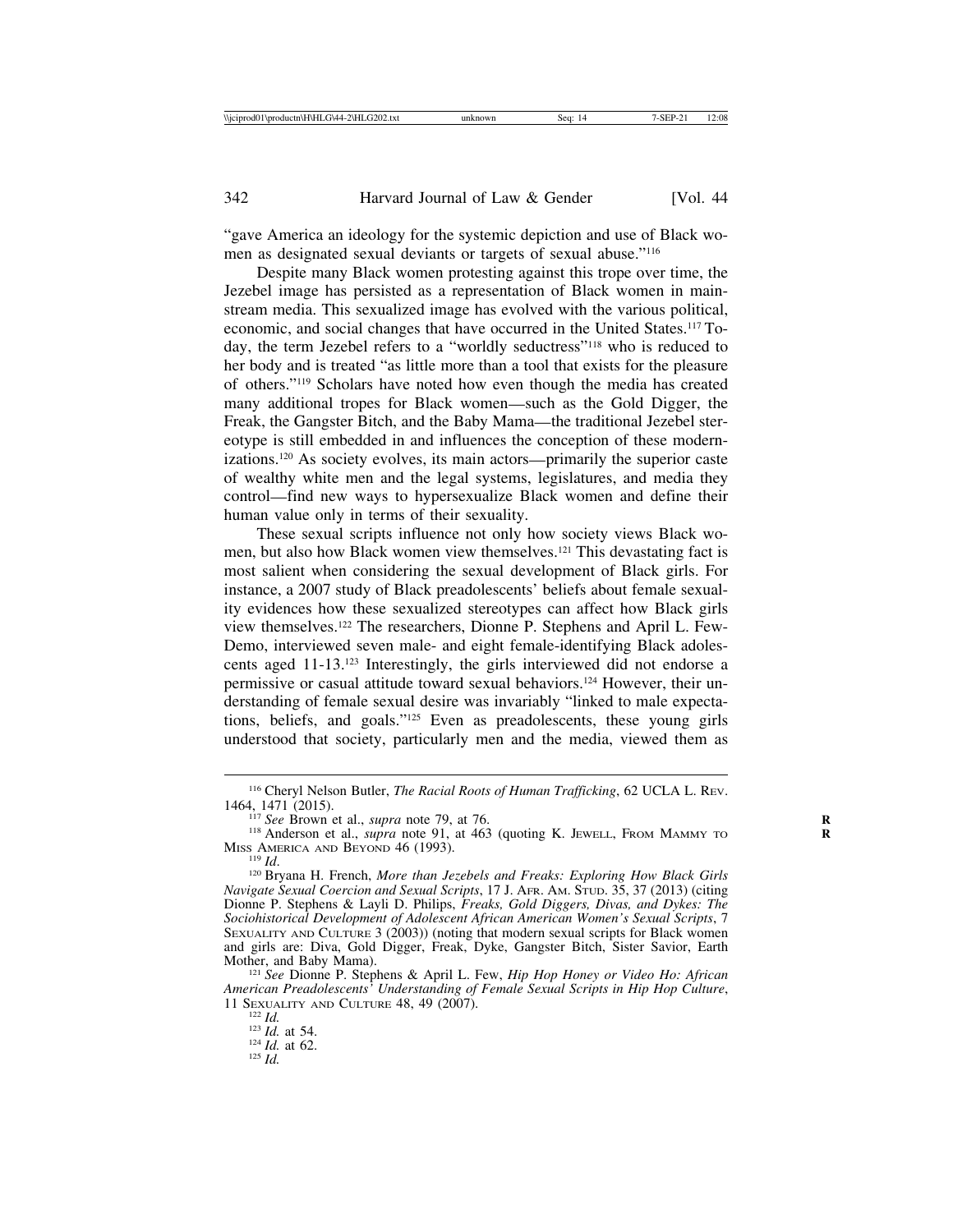hypersexualized beings and would affix a value accordingly. The hypersexualized tropes ascribed to Black women influence Black girls' understanding of their place in society, thus reinforcing the Black woman's inferior place in the social caste.126

Consequently, in many instances the sexual identity of Black girls will be determined more by how men view them than by how they view themselves. This extrinsic perception impacts their intrinsic value. As Brittney Cooper asks, "how are Black girls supposed to grow up to be Black women in love with themselves in a country built on the structural negation of Black women's humanity and personhood?"<sup>127</sup> So often the blame of the hypersexual image is placed on Black girls. If they had higher self-esteem, then the world would not view them as Jezebels. On the contrary, the Stephens and Few-Demo study indicates that Black girls actually value chastity because they believe men will only want the "good girl" who is still intact, but they also know, even from a young age, that society views them as nothing more than sexualized beings.128

This hypersexualized stereotype of Black women has also impacted the racialized sexual victimization of Black women. One common example is the historical trend of white police officers raping Black women.129 According to Angela Davis, white men have a history of systematically abusing and violating Black women, especially the white men in "uniforms and robes."130 Unfortunately, in the nearly 40 years since her publication, little has changed. Black women remain just as vulnerable today. A perfect example is the recent indictment of Oklahoma City police officer Daniel Holtzclaw for the rape and sexual assault of at least thirteen Black women and girls.131 Black women are disproportionately vulnerable to acts of police sex-

<sup>126</sup> *See id.* at 61; *see also* Rebecca Epstein et al., *Girlhood Interrupted: The Erasure of Black Girls' Childhood*, GEORGETOWN LAW SCHOOL CENTER ON POVERTY AND INE-QUALITY 5, https://www.law.georgetown.edu/poverty-inequality-center/wp-content/ uploads/sites/14/2017/08/girlhood-interrupted.pdf [https://perma.cc/CE79-B7ND] (citing Sika Dagbovie-Mullins, *Pigtails, Ponytails, & Getting Tail: The Infantilization & Hypersexualization of African American Females in Popular Culture*, 46 J. POPULAR CULTURE 745 (2013)) (defining the hypersexualization of Black girls as society attributing sex as

<sup>&</sup>lt;sup>127</sup> Cooper, *infra* note 242, at 91.<br><sup>128</sup> See Richardson-Stovall, *supra* note 89, at 88.<br><sup>129</sup> See ANGELA DAVIS, WOMEN, RACE AND CLASS 173 (1st Vintage Books ed. 1983).<br><sup>130</sup> Id.<br><sup>131</sup> Ken Miller, *Oklahoma Court Upho* 

ASSOCIATED PRESS (Aug. 1, 2019), https://apnews.com/38abab5e04ce42c5a6d5897d38b f4e04 [https://perma.cc/8E9N-PAH3]. Holtzclaw was convicted of offenses involving 8 of the 13 women included in the original indictment. *Id*. He was sentenced to 263 years in prison on December 10, 2015, for 18 of the 36 counts charged, including first-degree rape. Sean Murphy, *Ex-Oklahoma Officer Holtzclaw Sentenced for Rapes, Sex Assaults,* ENID NEWS & EAGLE (Jan. 21, 2016), https://www.enidnews.com/news/ex-oklahoma-officer-holtzclaw-sentenced-for-rapes-sex-assaults/article\_2fc93c96-c07d-11e5-9b33-0fe3 589883a2.html [https://perma.cc/5R4V-RGN4].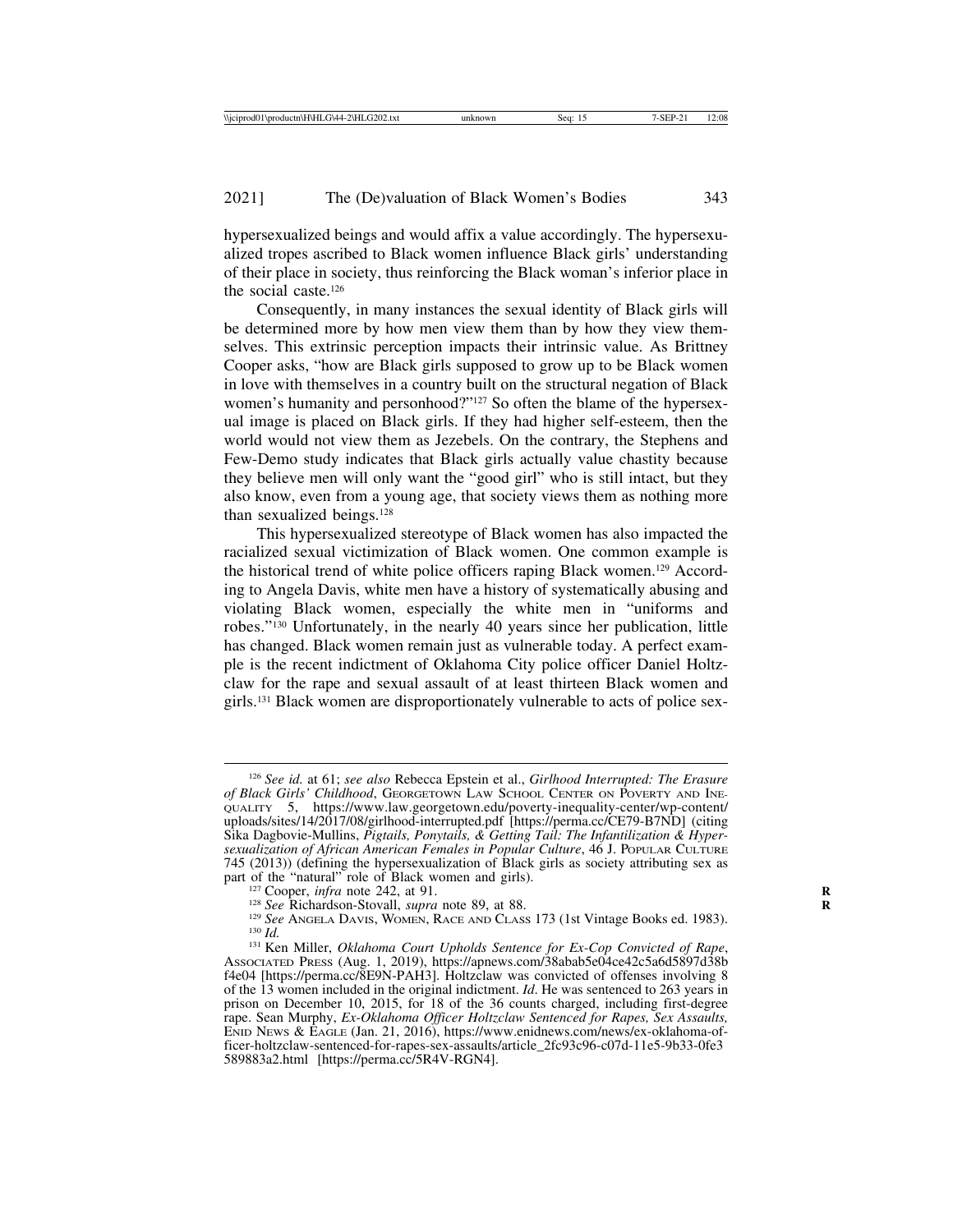ual violence.132 The Cato Institute's 2010 study identifies sexual misconduct as the second highest reported form of police misconduct, after use of excessive force.<sup>133</sup> Because police frequently perceive Black women as "potentially violent, predatory, or noncompliant regardless of their actual conduct or circumstances," Black women are hyper-vulnerable to police sexual abuse.134

Interestingly enough, though this hypersexual stereotype of the Black women as Jezebel is a direct result of white men attempting to justify their sexual objectification of Black women during slavery, white men—acting for the State—are also more apt to punish Black women when they exhibit Jezebel-like tendencies.135 The most prevalent example of Black women being disproportionally punished for exhibiting the Jezebel myth is the judicial treatment of Black girls regarding prostitution. Dating back to the first decades after slavery, early juvenile courts "reinforced rather than challenged racial stereotypes that Black . . . girls were more prone to prostitution and sexual immorality."136 Because of this racialized jurisprudence, the justice system's actors, mainly white men, punished Black girls more severely than white girls for sexual deviance.<sup>137</sup>

Scholars have formed two camps around the idea of modern prostitution. The abolitionist view advocates for the criminalization of those who buy or sell women or girls in prostitution, arguing that prostitution is a modern form of sexual slavery and a "tool of the patriarchal global economy."138 On the other side, the sexual liberalism view "promotes prostitution or sex work as a legitimate profession that serves as an expression of women's choice and agency."139 While there is a strong argument to be made in support of the sexual liberalism view and a woman's right to make choices concerning her body, prostitution and sex work can potentially perpetuate the culture of racialized sexual objectification. The debate over law and policy

<sup>132</sup> Cara E. Trombadore, *Police Officer Sexual Misconduct: An Urgent Call to Action in a Context Disproportionally Threatening Women of Color*, 32 HARV. J. RACIAL & ETHNIC JUST. 153, 168 (2016).

<sup>&</sup>lt;sup>133</sup> The Cato Inst. Nat'l Police Misconduct Reporting Project, 2010 Annual REPORT 1–2, http://policeprostitutionandpolitics.org/pdfs\_all/COPS\_DAs\_JUDGES\_ PED\_PORN/2010\_CATO\_National\_police\_misconduct\_report.pdf [https://perma.cc/ 2694-XXA7] (noting that of the 618 officers involved in sexual misconduct throughout 2010, 354 were involved in complaints that involved forcible non-censual sexual activity

<sup>&</sup>lt;sup>134</sup> See Jasmine Sankofa, *Mapping the Blank: Centering Black Women's Vulnerability to Police Sexual Violence to Upend Mainstream Police Reform*, 59 HOWARD L. J. 651, 679 (2016) (quoting ANDREA J. RITCHIE, *Law Enforcement Violence Against Women of*

<sup>&</sup>lt;sup>135</sup> See Butler, *supra* note 116, at 1496–97.<br><sup>136</sup> Id.<br><sup>137</sup> Id. <sup>137</sup> Id. Supramson, *Sexual Liberation or Violence Against Women? The Debate on the Legalization of Prostitution and the Relationship to Human Trafficking*, 19 NEW CRIM. L. REV.: AN INT'L & INTERDISC. J. 592, 593 (2016). <sup>139</sup> *Id.*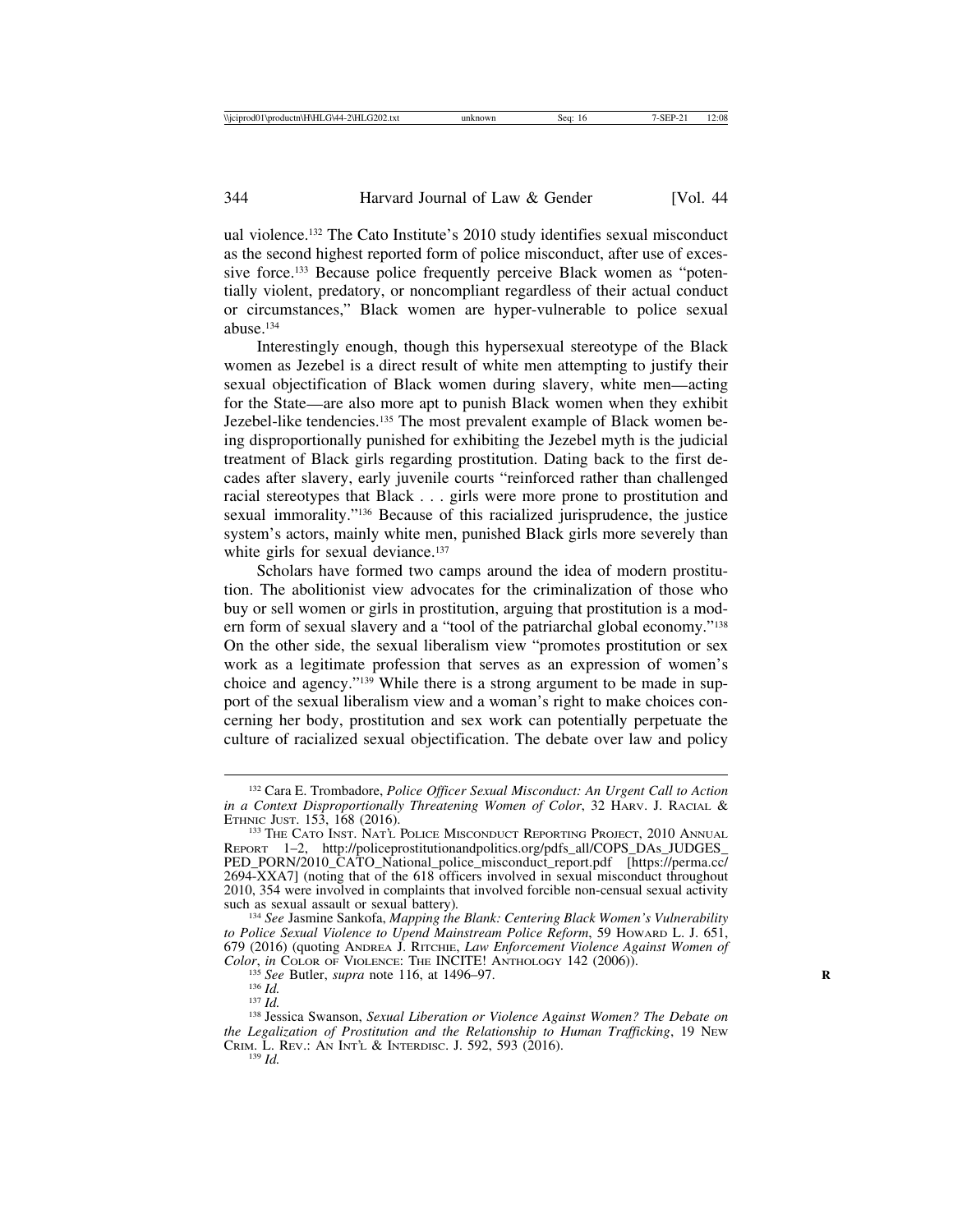concerning prostitution and sex trafficking often fails to acknowledge how the pervasive stereotyping of Black women as prostitutes and sexual deviants relegates them to a less than human status.<sup>140</sup>

Statistics suggest that the majority of people of color in prostitution "do not freely choose to be there."141 Further, data indicates that Black women are often disproportionally represented in prostitution and sex trafficking<sup>142</sup> and are also disproportionally criminally punished. Instead of protecting those who most need help, the criminal justice system disproportionally punishes them. As Catharine MacKinnon has noted, "prostitutes of color in racist cultures" are potentially disproportionately more likely to be arrested than their white counterparts.143 Prostitution arrests for women of color in the United States are significantly skewed in comparison to their proportion of the general population. According to the Federal Bureau of Investigations ("FBI") statistics, prostituted African-Americans comprised 37.6% of those arrested in 2017, with 10,605 arrests; in contrast, 56% of those arrested in 2017 were white, accounting for 15,812 arrests.144 By way of comparison, according to the U.S. Census data for 2019, 76.3% of the population was white and 13.4% identified as African-American.<sup>145</sup> Even "child prostitutes"—an oxymoron considering that children cannot legally consent to sex, and thus cannot consent to prostitution<sup>146</sup> —are more likely to be regarded as criminals than as the victims they truly are.<sup>147</sup> According to the FBI statistics from 2017, 52.5% of minors under the age of eighteen arrested for prostitution were African-American, which is more than *any* other racial group for under-eighteen prostitution arrests.148 These disproportionate results substantiate the idea that society ascribes to Black women the identity

<sup>&</sup>lt;sup>140</sup> *See* Cheryl Nelson Butler, *A Critical Race Feminist Perspective on Prostitution and Sex Trafficking in America, 27 YALE J.L. & FEMINISM 95, 99–100 (2015).* 

*and Sex Trafficking in America*, 27 YALE J.L. & FEMINISM 95, 99–100 (2015). <sup>141</sup> *Id.* at 127. <sup>142</sup> *See* Tamara E. Hurst, *Internalized Racism and Commercial Sexual Exploitation of Children (CSEC)*, 22 RACE, GENDER, & CLASS 90, 92–93 (2015) (citing to three studies which have noted potential connections between race and childhood commercial sexual exploitation, while also mentioning the dearth of information to make a definitive

conclusion).<br><sup>143</sup> Catharine MacKinnon, *Trafficking, Prostitution, and Inequality*, 46 HARV. C.R. -<br>C.L. 271, 283 (2011).

<sup>&</sup>lt;sup>144</sup> See FBI, Uniform Crime Statistics, tbl. 43 (2017), https://ucr.fbi.gov/crime-in-the-u.s/2017/crime-in-the-u.s.-2017/tables/table-43 [https://perma.cc/2Q8V-S2ZB].

u.s/2017/crime-in-the-u.s.-2017/tables/table-13 [https://perma.cc/2SVK-R9TP].<br><sup>145</sup> See "Quick Facts," UNITED STATES CENSUS BUREAU, https://www.census.gov/<br>quickfacts/fact/table/US/PST045219 [https://perma.cc/8SVK-R9TP].

quickfacts/fact/table/US/PST045219 [https://perma.cc/8SVK-R9TP]. <sup>146</sup> *See, e.g.*, Tama R. Birckhead, *The "Youngest Profession": Consent, Autonomy, and Prostituted Children*, 88 WASH. U.L. REV 1055, 1095–1100 (2011); Edrina Nazaradeh, *There is No Such Thing as a Child Prostitute: Why Decriminalization is Only the First Step in California*, 45 PEPP. L. REV. 189, 204–05 (2018) (arguing that if, by law, children cannot consent to sex then they cannot consent to prostitution and should thus be

<sup>&</sup>lt;sup>147</sup> MacKinnon, *supra* note 143, at 283.<br><sup>148</sup> *See* FBI, Uniform Crime Statistics, tbl.43B (2017), https://ucr.fbi.gov/crime-inthe-u.s/2017/crime-in-the-u.s.-2017/tables/table-43 [https://perma.cc/MWM3-9XMT]. The percentage distribution for white persons under the age of eighteen arrested for prostitution was 45.2%. *Id.*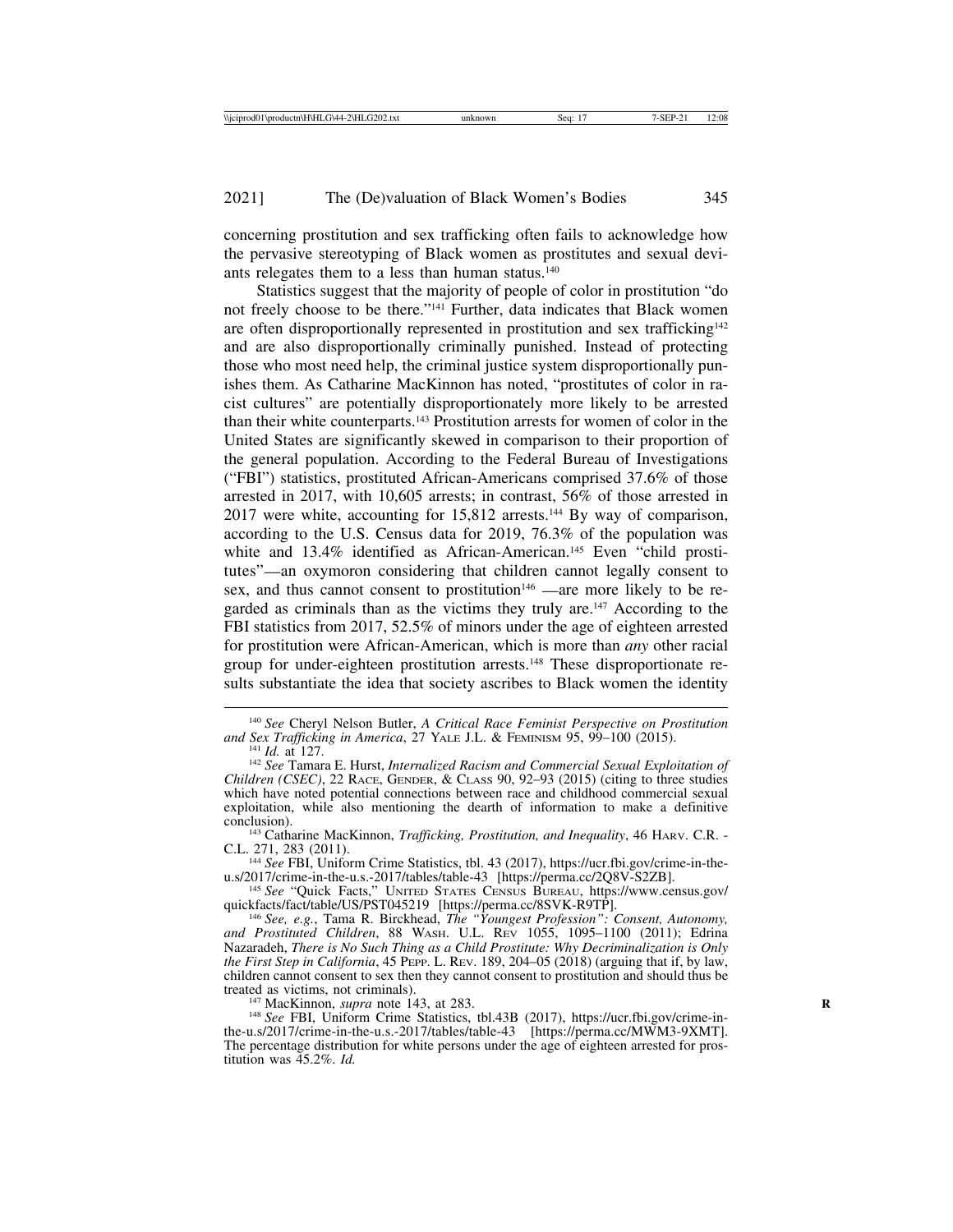of the Jezebel while simultaneously punishing them for being sexualized. Furthermore, this punishment is not just condemning Black women for being prostitutes; it also serves to cement their subservient place in society by reinforcing their place in an inferior class.<sup>149</sup>

For so many women, prostitution is a product of lack of choice, or what women resort to when all else fails. For example, according to reports from the early 2000s, the vast majority of women who entered prostitution were victims of child sexual abuse and were forced into prostitution through sex trafficking between the ages of 14 and 17.150 For women of color, the age at which they enter prostitution is on average 2.5 years earlier than their white counterparts.151 Chrystul Kizer and Cyntoia Brown, unfortunately, both fall within this age range.<sup>152</sup> Both Ms. Kizer and Ms. Brown were around 16 years old when they were forced into child prostitution.153 But they were only two examples of many child victims. Before the death of Ms. Kizer's trafficker, Kenosha police uncovered evidence that he was also trafficking many other Black girls, some thought to be as young as 12 years old.<sup>154</sup>

While there are many women, and many women of color specifically, who willingly choose to engage in sex work, many others feel that there is no other opportunity available for them. American society perpetuates the vulnerabilities that lead Black girls to feel that they must engage in sex work and prostitution.155 The hypersexualization of Black women through the Jezebel stereotype undercuts any willingness society—primarily the superior caste and the legal systems, legislatures, and media they control—may have to help Black women escape poverty through other means.156 Black women appear to be deserving of their socioeconomic status because social actors, including those within legal systems, legislatures, and the media, have deemed them to be sexually deviant and only valuable as sex objects.<sup>157</sup> Therefore, poverty is often a driving factor for women entering sex work because they know there is a demand for women of color in prostitution.158 Unfortunately, these women engaging in sex work as a means to overcome poverty further reinforce the criminal justice system's belief that these women are sexually deviant actors who are deserving of punishment.<sup>159</sup> By way of example, Chrystul Kizer met her trafficker through Backpage.com be-

<sup>&</sup>lt;sup>149</sup> See Butler, *supra* note 140, at 124-26.<br><sup>150</sup> RoseNFELD, *supra* note 67, at 443.<br><sup>151</sup> See Hurst, *supra* note 142, at 93.<br><sup>152</sup> See Contrera, *supra* note 1; Hauser, *supra* note 10.<br><sup>154</sup> See Contrera, *supra* n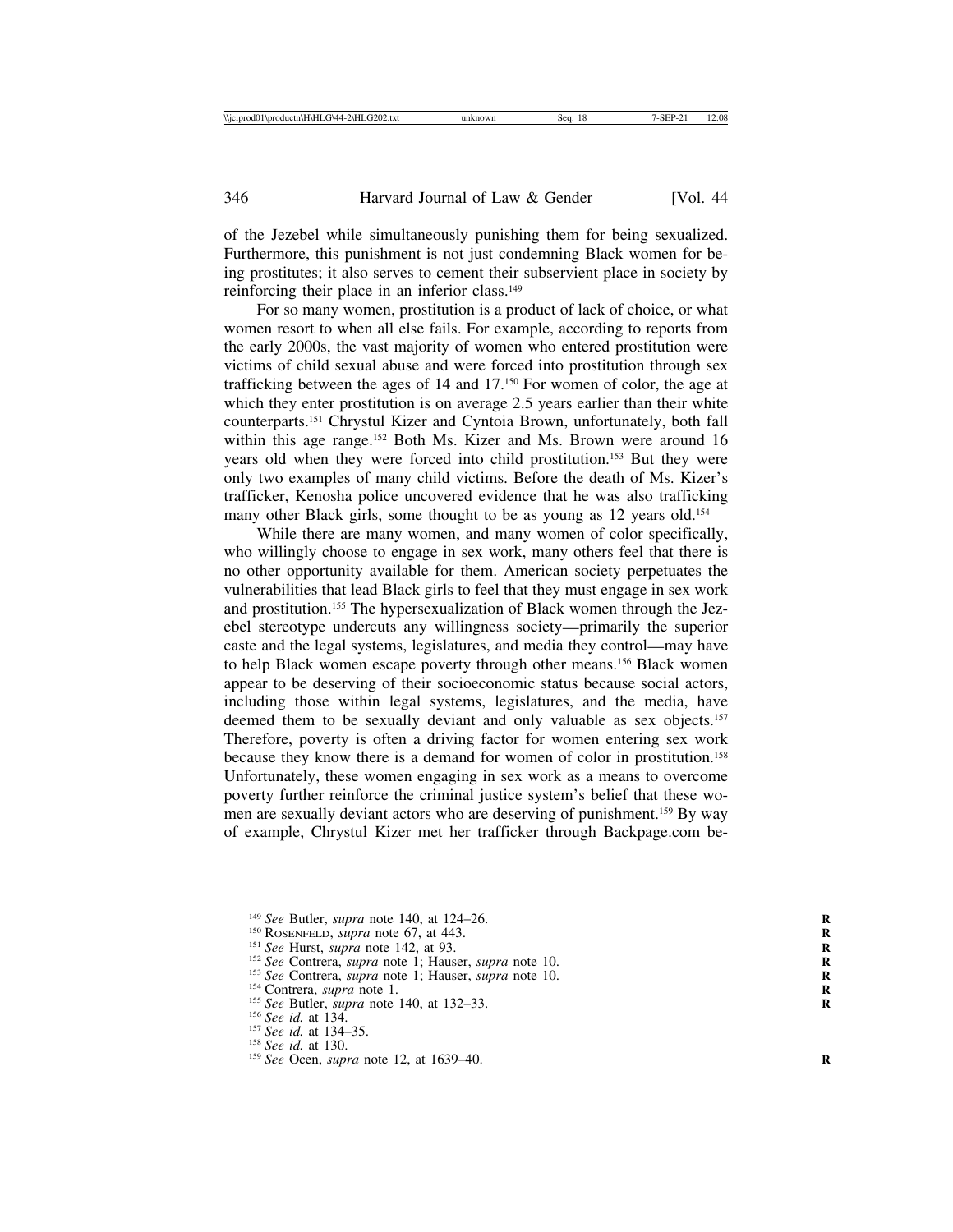cause she needed money for school supplies and had no other financial support.<sup>160</sup>

In addition to poverty, unequal educational and employment opportunities also increase the risk that Black women will feel a need to engage in sex work.161 Black people in America have been systematically denied equal access to education in the United States.162 Cheryl Nelson Butler argues that this unequal access to education increases the risk that minors will become involved in prostitution because Black people are more likely to be expelled from school and punished for minor behavior infractions, thus limiting their employment opportunities.<sup>163</sup> Nelson Butler also notes how Black women are highly susceptible to employment discrimination.164 Deprivation of employment opportunities compels some women into prostitution as a means of survival.<sup>165</sup> Even though these women have chosen to enter into prostitution, in the absence of another legitimate means of survival this "choice" is more likely than not driven by coercion.<sup>166</sup>

The Jezebel stereotype and the resulting hypersexualization of Black women mold the subconscious biases of decision-makers in the criminal justice system.167 As a result, the criminal justice system does not protect Black women and girls because the system perceives them as animalistic and sexually predatory beings. Thus, the criminal justice system does not consider them valuable enough for protection. Violence against Black women is essential to preserving the racial capitalist state.<sup>168</sup> As a result, ideologies of Black female depravity and deviance such as the Jezebel protect that status quo and "undergird[ ] Black women's higher rates of incarceration to this day."169 Protecting Black girls would require the state actors—primarily legislatures, agents of the executive branch, and the judiciary—to admit that the Jezebel trope was completely constructed to legitimize the sexual violence of white men and to maintain the subordination of Black women, but they do not appear ready to admit the role the criminal justice system has played in the prostitution and exploitation of Black girls. Instead, these negative stereotypes are so pervasive that investigators describe a 15-year-old Black girl as "prostituting herself out"170 when she runs away from her trafficker's house and reaches out to the police for assistance.

<sup>&</sup>lt;sup>160</sup> Contrera, *supra* note 1.<br>
<sup>161</sup> Butler, *supra* note 140, at 133.<br>
<sup>162</sup> *Id.* at 135–36.<br>
<sup>163</sup> *Id.*<br>
<sup>164</sup> *Id.* at 137.<br>
<sup>164</sup> *Id.* at 137.<br>
<sup>165</sup> *See id.* at 138.<br>
<sup>166</sup> *See* Molly A. Schiffer, *Women of spective to Address Disparate Prosecution*, 56 ARIZ. L. REV. 1203, 1215 (2014). <sup>168</sup> Dorothy E. Roberts, *Foreword: Abolition Constitutionalism*, 133 HARV. L. REV.

<sup>1, 33 (2019).&</sup>lt;br><sup>169</sup> *See id.* 169 *See id.* 170 *See* Contrera, *supra* note 1 (quoting from the investigator's report regarding the

<sup>15-</sup>year-old girl who ran away from Volar's home).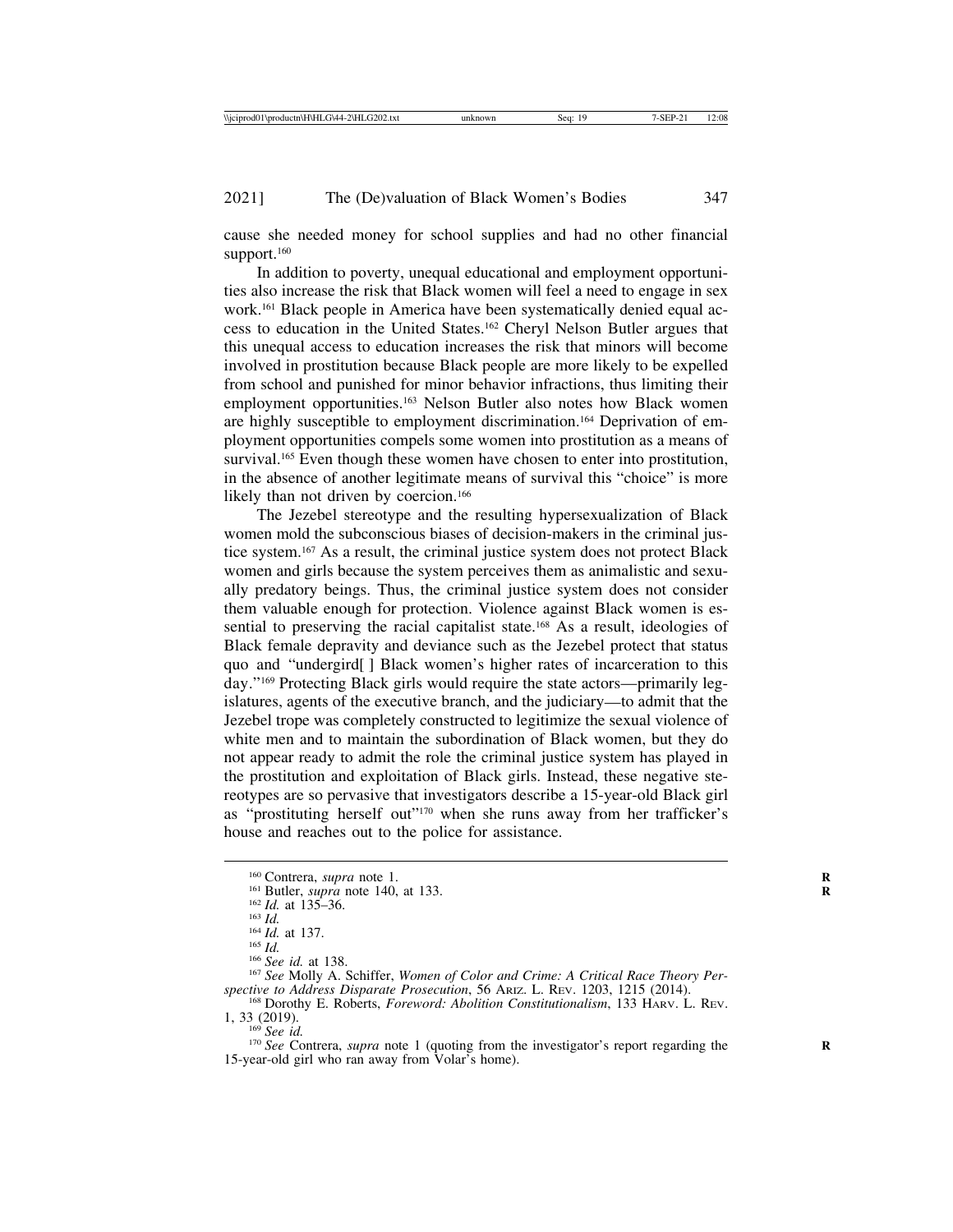## PART III: THE FAILURE OF LAWS TO PROTECT THE BLACK WOMEN WHO NEED THEM MOST

Slaveholders' objectification of Black women during chattel slavery, and the resulting hypersexualized stereotypes created a criminal justice system in which its actors—namely police officers, prosecutors, legislators, and judges—are unable, or unwilling, to provide protections to Black women and girls when needed.171 Despite the end of slavery over 150 years ago, the civil rights movement, declarations of equal justice for all American citizens, and a slew of recent legislation aimed at protecting all women, the criminal justice system still does not protect Black lives as much as it protects white lives.172 Often, the state transparently signals that certain lives are more valuable than others and hence worthy of greater protection.173 Howard Steven Friedman discusses this value in terms of the severity of penalties for murdering certain persons over others, e.g., murdering a police officer typically elicits a particularly severe punishment.174 Friedman concludes that the greater penalties for murdering these people indicate that their deaths are deemed a greater loss to society than the deaths of some others.175 Based on this conclusion and based on the disparate sentencing of Black women in particular, it logically follows that the state actors—police officers, prosecutors, judges, etc.—have placed an implicit devaluation on the lives of Black women, making them less protected. This lack of protection for and increased criminalization of Black women has led many to self-protect.

Chrystul Kizer and Cyntoia Brown are perfect examples of how Black girls feel compelled to respond when they are backed into a corner without anyone to protect them. White men sexually abused both Ms. Kizer and Ms. Brown for years, until both girls reached a point where they feared for their lives. While their stories are heartbreaking, they are not anomalies. Ms. Kizer and Ms. Brown are unfortunately part of a long list of Black women who had no solution but to defend themselves and then faced harsh forms of punishment for their actions.

The reality of harsh sentencing is not limited to victims of sex trafficking. Women who kill their intimate partner or spouse are often subjected to more severe treatment and harsher sentences than men who kill their intimate partner or spouse.176 This disparate treatment is even more apparent for

<sup>&</sup>lt;sup>171</sup> See Butler, *supra* note 116, at 1496–97.<br><sup>172</sup> HOWARD STEVEN FRIEDMAN, ULTIMATE PRICE: THE VALUE WE PLACE ON LIFE 47 (2020). <sup>173</sup> *Id.* <sup>174</sup> *Id.* <sup>175</sup> *Id.* <sup>176</sup> *See* Ryan Elias Newby, *Evil Women and Innocent Victims: The Effect of Gender*

*on California Sentences for Domestic Homicide*, 22 HASTINGS WOMEN'S L.J.113, 119 (2011). However, there is also some data that indicates women are less likely to be arrested and charged with other crimes. *See id.* at 116.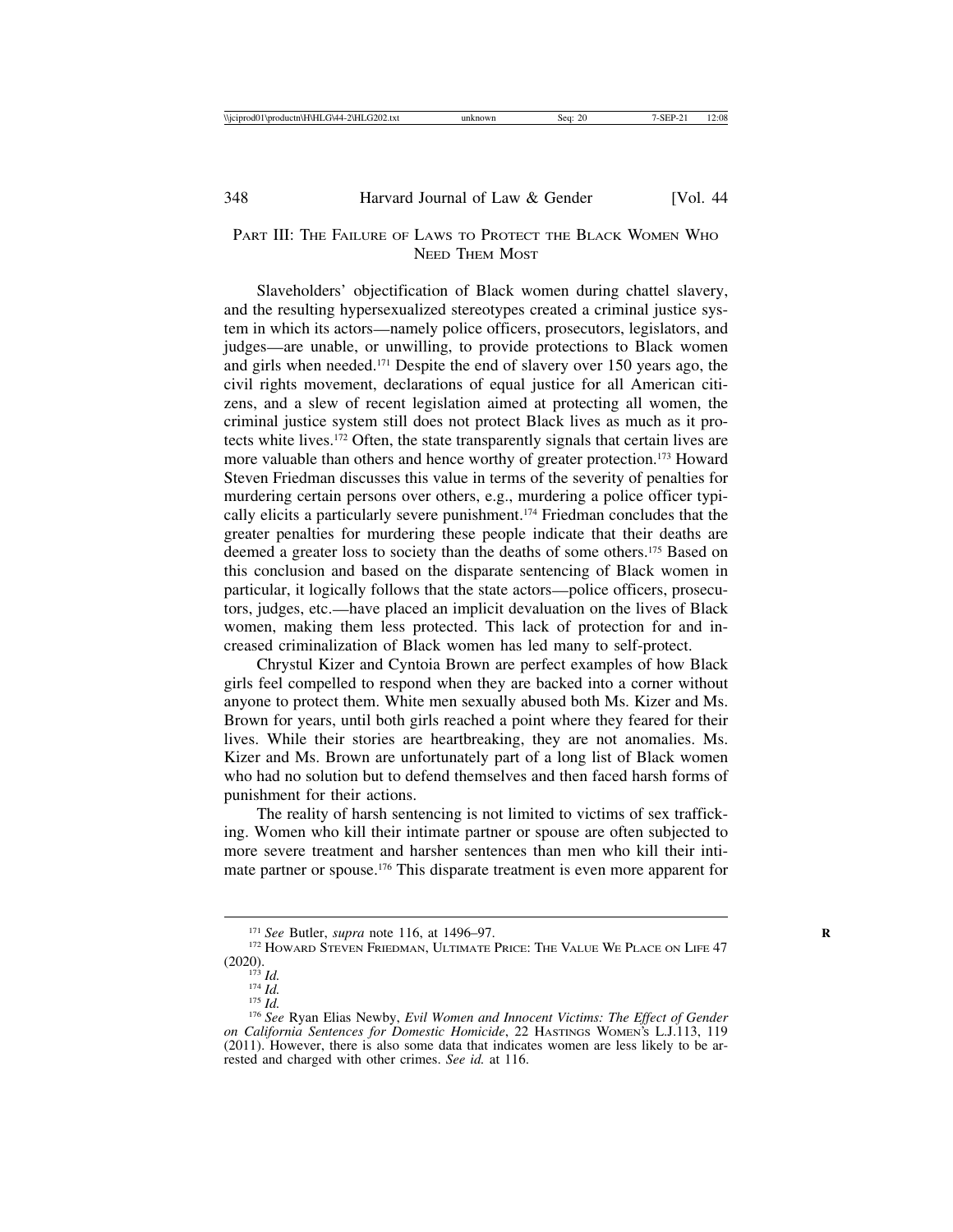women who are victims of intimate partner violence.<sup>177</sup> Estimates of this harsher treatment range from fifteen to twenty years for a female defendant compared to only two to six years for a male defendant.178 For instance, consider the case of Marissa Alexander. In 2012, Marissa was convicted of aggravated assault charges after firing a non-lethal "warning shot" at her abusive husband when he entered the house in violation of the restraining order against him.179 She was sentenced to twenty years and spent six years either in prison or on house arrest as a result.180 Statutes such as the Stand Your Ground statute<sup>181</sup> have failed to protect some of our most vulnerable members of society. Further, studies indicate racial and gender biases in the outcome of Florida cases when the Stand Your Ground law is invoked. Most strikingly, the probability of conviction in an objectively similar Stand Your Ground case involving domestic relations doubles when the defendant is a woman, as compared to when the defendant is a man.<sup>182</sup>

When women kill, they most frequently kill their partners, and they usually do so in self-defense.183 There is some evidence to indicate that as many as 90% of the women in prison for murder or manslaughter of a partner suffered physical assaults by the decedents.184 Men make and interpret

<sup>180</sup> Christine Hauser, *Florida Woman Whose 'Stand Your Ground' Defense Was Rejected is Released*, N.Y. TIMES (Feb. 7, 2017), https://www.nytimes.com/2017/02/07/us/ marissa-alexander-released-stand-your-ground.html [https://perma.cc/UPQ7-MVLH]; Keller, *supra* note 166, at 256. Compare Marissa Alexander's sentence for only firing a warning shot with the sentencing of a man convicted of the murder of his wife, reduced from ten years to five years and then determined that four of those years would be suspended. *See* Anthony Thornton & Charolette Aiken, *Redbook Labels 2 State Judges "Sexist" Wife, Judge Deny Bias in Rulings*, OKLAHOMAN (Jan. 11, 1994), https:// oklahoman.com/article/2453609/redbook-labels-2-state-judges-sexist-wife-judge-denybias-in-rulings [https://perma.cc/TV5T-UTXF]. Judge Gail Craytor allowed this defendant to be released after four months, supposedly because he had only beaten his wife to death as opposed to using a gun. *Id.* In another case, Judge Craytor suspended another defendant's twenty-five-year sentence for killing his wife with a "high-powered rifle" after he served less than six months.  $Id$ .

<sup>181</sup> *See* FL. St. § 776.013.<br><sup>182</sup> *See Justin Murphy, Are 'Stand Your Ground' Laws Racist and Sexist? A Statistical Analysis of Cases in Florida, 2005 – 2013, 99 Soc. Sci. Q. 439, 451 (2018).* 

<sup>183</sup> Keller, *supra* note 177, at 260.<br><sup>184</sup> "Fact Sheet on Battered Women in Prison," PURPLE BERETS, http:// www.purpleberets.org/pdf/bat\_women\_prison.pdf [https://perma.cc/9J65-JJTR] (citing Allison Bass, *Women far less likely to kill than men; no one sure why*, BOSTON GLOBE, (Feb. 24, 1992) p. 27)*; see also* Andrea James, *Ending the Incarceration of Women and Girls*, 128 YALE L.J.F. 772, 786 (2019) (quoting *Survivors of Abuse and Incarceration*, CORRECTIONAL ASS'N N.Y., https://www.correctionalassociation.org/issue/domestic-violence [https://perma.cc/J2PJ-YGEA]) (noting that three-quarters of women in prison "have histories of severe physical abuse by an intimate partner during adulthood, and 82% suffered serious physical or sexual abuse as children").

<sup>&</sup>lt;sup>177</sup> See Wendy Keller, *Disparate Treatment of Spouse Murder Defendants*, 6 S. CAL. Rev. L. & WOMEN's STUD. 255, 255 (1996).

<sup>&</sup>lt;sup>178</sup> Id.<br><sup>179</sup> Lindsey Peoples, *Marissa Alexander Fired a Warning Shot at Her Abusive Husband and was Sentenced to 20 Years. Now She's Free*, THE CUT (Mar. 29, 2017), https:// www.thecut.com/2017/03/marissa-alexander-case-stand-your-ground-florida.html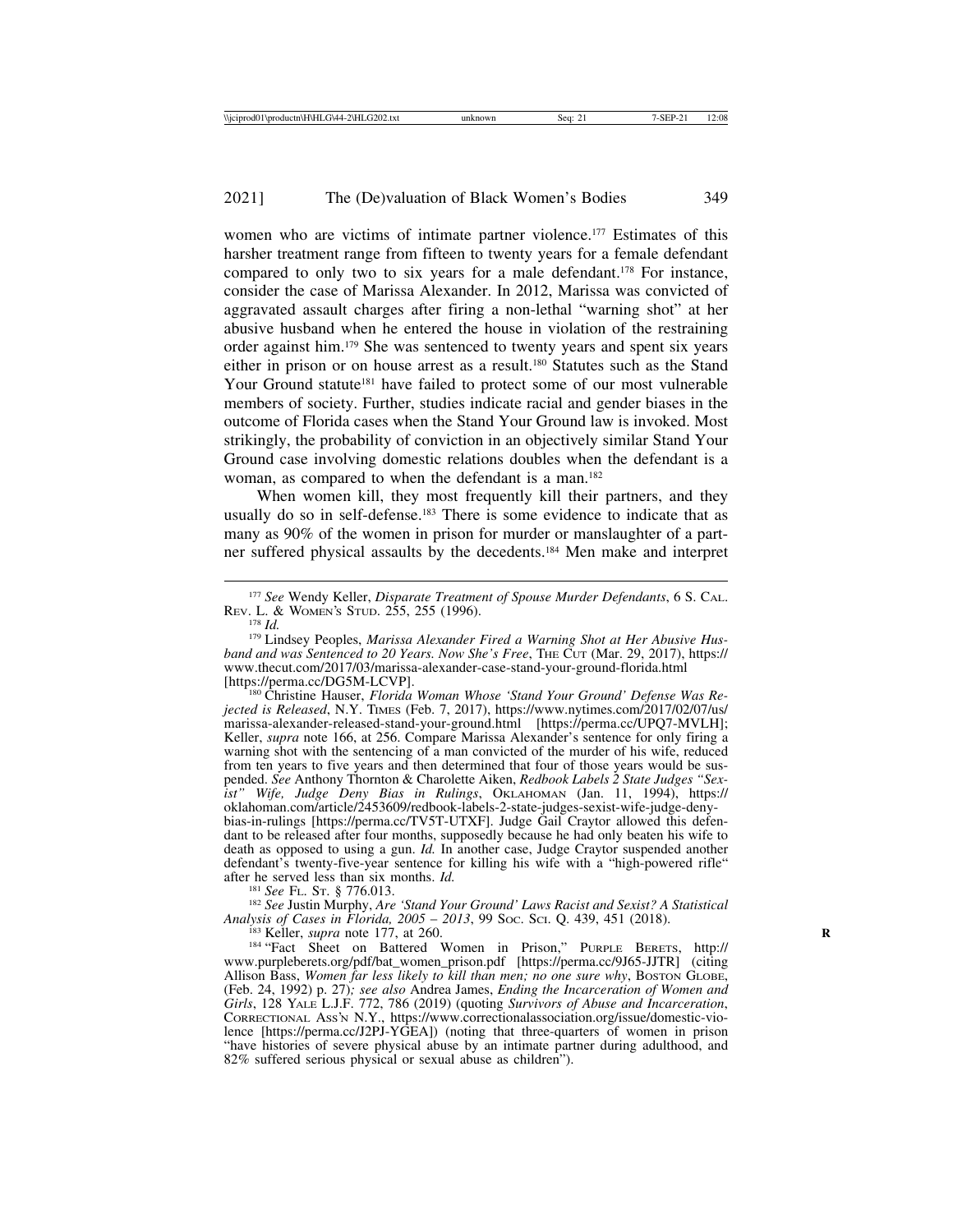laws, such as the legal doctrine of self-defense, from the prism of men's lives.185 For instance, even though current language in jury instructions asks the jury to assess the circumstances from the viewpoint of "the reasonable person," this prism is often male-centric because many legal ideals are masculine values.186 This law-as-male perspective coupled with the higher average valuation of white men's lives over women and minorities<sup>187</sup> means that legal doctrines do not encompass the viewpoints of other types of defendants.188 For instance, judges often believe that "women goaded the husband into the act of killing her," resulting in gendered views as to what constitutes provocation and how often sentences should be mitigated for killings of women by men relative to killings of men by women.<sup>189</sup>

Consequently, other types of non-male identifying defendants—particularly women of color and women who are victims of violence—are often forced to portray themselves as ill or insane to fit within the boundaries of the law because the law does not recognize the stifling social conditions that contributed to their criminal acts.190 Women defendants must justify their actions through some sort of biological or mental illness such as "battered women's syndrome,"191 rather than address the constraints placed on women with abusive partners. As Dorothy Roberts aptly observed, "society is more willing to cure women's diseases than to change women's social circumstances."192

These gendered biases are even more pronounced if the woman does not fit within society's notion of "female."193 The women who are typically prosecuted more harshly are women perceived by the state as being "unladylike."<sup>194</sup> This perception usually stems from a woman not conforming to the idea of a middle-class, heterosexual white woman.195 Therefore, if a wo-

<sup>&</sup>lt;sup>185</sup> *See* Kathleen Daly, *Criminal Law and Justice System Practices as Racist, White and Racialized*, 51 WASH. & LEE L. REV. 431, 440 (1994).

<sup>&</sup>lt;sup>186</sup> See id.<br><sup>187</sup> See Friedman, *supra* note 172, at 172–73.<br><sup>188</sup> See Daly, *supra* note 185, at 439–41, 447.<br><sup>189</sup> Keller, *supra* note 177, at 268 (*quoting* Shelley A. Bannister, *Battered Women Who Kill Their Abusers: Their Courtroom Battles*, in It's A CRIME: WOMEN AND JUSTICE 316, 327 (Roslyn Muraskin & Ted Alleman eds., 1993)).

<sup>&</sup>lt;sup>190</sup> Dorothy E. Roberts, *Foreword: The Meaning of Gender Equality in Criminal Law*, 85 J. CRIM. L. & CRIMINOLOGY 1, 11 (1994).

<sup>&</sup>lt;sup>191</sup> While this term is now disfavored and has been replaced by other terms such as "intimate partner violence," for historical purposes the use of the term is still important to understand how women have traditionally been required to define their self-defense in terms of a mental instability. See generally Pamela Posch, *The Negative Effects of Expert Testimony on the Battered Women's Syndrome*, 6 AM. U. J. GENDER & L. 485 (1998) for discussion of "battered women's syndrome" and the negative effects that the concept can

<sup>&</sup>lt;sup>192</sup> *Id.* at 11.<br><sup>193</sup> *See* Joey L. Mogul, *The Dykier, the Butcher, the Better: The State's Use of Homophobia and Sexism to Execute Women in the United States*, 8 N.Y. CITY L. REV. 473, 482 (2005). <sup>194</sup> *See id.* <sup>195</sup> *See id.*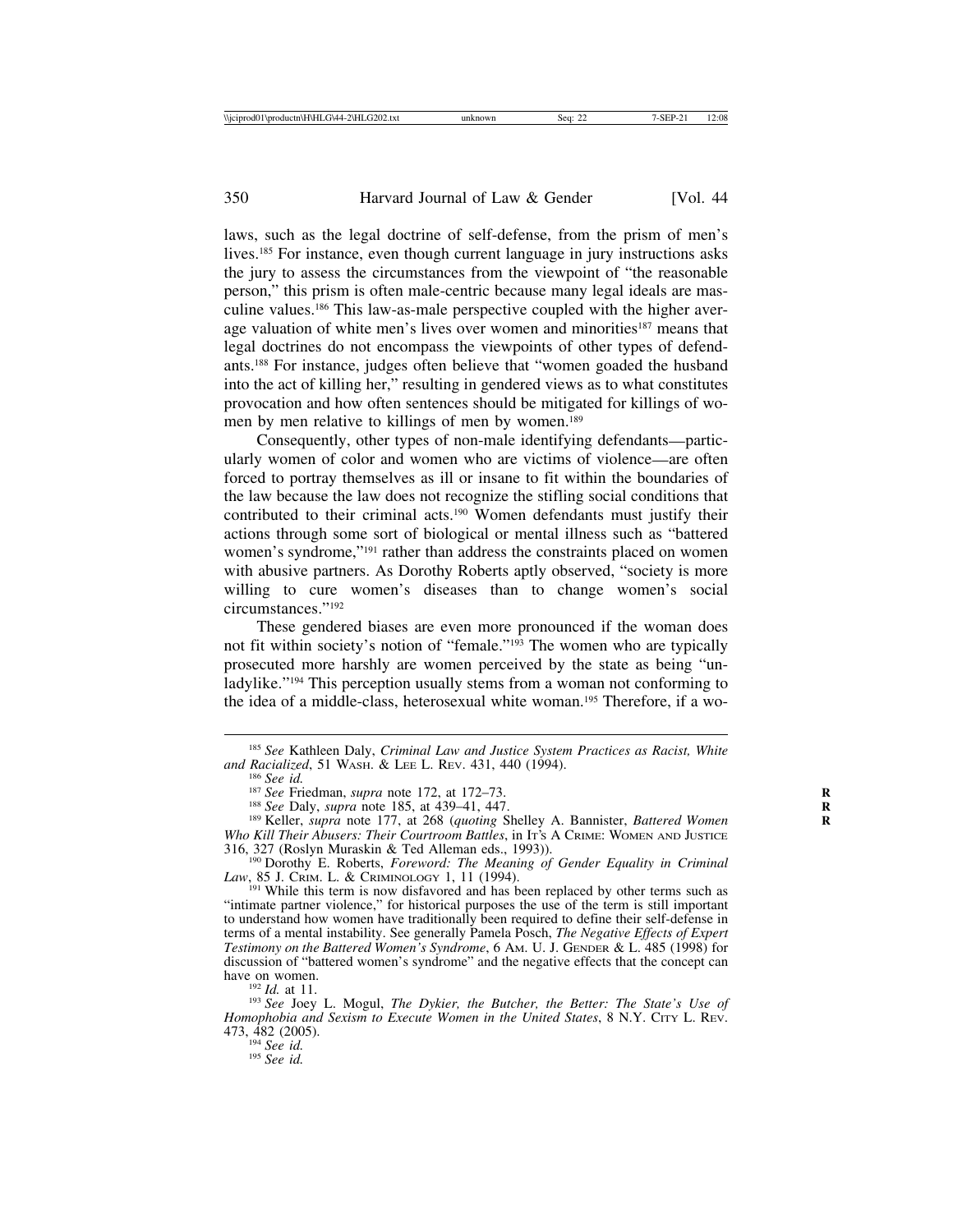man is low-income, homosexual, or a minority, then she will likely be perceived as more unfeminine and more aggressive, and as a result, more deserving of punishment.196 For example, feminist activist and legal scholar Lynn Hecht Schafran has argued that Black women who present a "battered women defense" after killing their abusers face an extra burden because stereotypes depict these women as aggressive and hostile, which directly contradicts the image of an abused woman as "white, blonde, small, and meek."197 However, the characteristic most defining of femininity is the idea of chastity.198 Throughout history, society has defined a woman's value and honor in terms of her chastity.<sup>199</sup> The two were intertwined and seemingly became one.200 This idea has permeated the criminal justice system. For instance, before the creation of rape shield laws in the 1970s, belief in a woman's claims of rape was entirely dependent on her sexual purity.201 Some scholars have even argued that the criminalization of prostitution was a result of Progressive Era policymakers' attempt to maintain existing norms of feminine chastity.202 Criminalizing prostitution allows the stigma to remain so that "a disreputable woman could not pass herself off as law-abiding, chaste, or otherwise fit for respectable employment or marriage."203 Through the disproportionate criminalization of Black women for crimes counter to the feminine image, the criminal justice system separates these women from femininity, thus, reinforcing the Black woman's place in the inferior caste.

The disproportionate prosecution of sexually exploited Black girls and the disproportionate prosecution of victims of intimate partner violence are both effects of the superior caste persistently maintaining the devaluation of women's bodies, particularly Black women's bodies. Not only are Black women and girls not valued enough to be protected, but they will be severely punished for killing someone whom the criminal justice system deems to be "more valuable," even if these women commit the crime to save themselves.204 In a criminal justice system that determines punishment based on the level of blameworthiness or culpability of the defendant, it is unsurprising that judges and prosecutors conduct an intrinsic value analysis when meting out sanctions. What is surprising is that a woman's value in society is so low that a known sex trafficker of children such as Randy Volar<sup>205</sup> or a

<sup>&</sup>lt;sup>196</sup> See id.<br><sup>197</sup> Lynn Hecht Schafran, *Women of Color in the Courts*, Trial Magazine (Aug.<br>1999) at 22.

<sup>&</sup>lt;sup>198</sup> See Julia Simon-Kerr, *Unchaste and Incredible: The Use of Gendered Concep-*

tions of Honor in Impeachment, 117 YALE L.J. 1854, 1862 (2008).<br>
<sup>199</sup> See id.<br>
<sup>200</sup> See id.<br>
<sup>201</sup> See id. at 1859–60.<br>
<sup>201</sup> See id. at 1859–60.<br>
<sup>201</sup> See id. at 1859–60.<br>
<sup>202</sup> Ann M. Lucas, Race, Class, Gender, and

<sup>&</sup>lt;sup>203</sup> *Id.* at 58–59. *Policary BERKELEY Momentum Suppless 1d.* at 47 (concluding that people receive greater penalties for murdering persons depending on the victim's relative value to society). <sup>205</sup> Chrystul Kizer's trafficker. Contrera, *supra* note 1.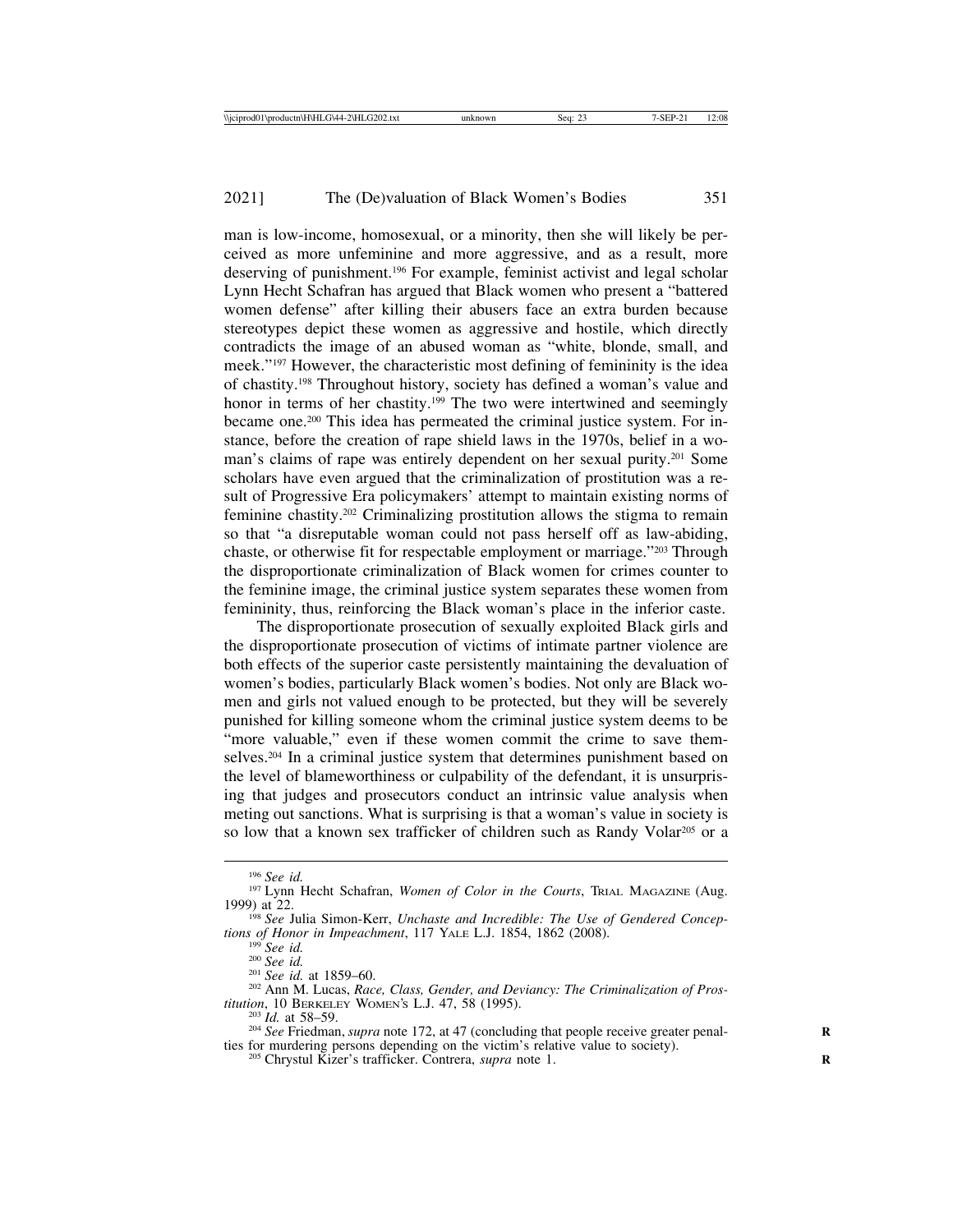child rapist such as Johnny Allen<sup>206</sup> is considered more valuable than a victimized Black or brown girl such as Chrystul Kizer or Cyntoia Brown. It appears that, even in these instances, killing a man incurs a higher debt to society than killing a woman.

The criminal justice system is inherently racist and sexist in its very statutes as well as the enforcement of those statutes.<sup>207</sup> For generations, various scholars and intellectuals have argued that even facially race-neutral legislation inherently impacts different groups in disproportionate ways.<sup>208</sup> Victoria Earle Matthews has addressed how legal actors embedded the social construction of race and gender into the law for the purpose of maintaining white male privilege.<sup>209</sup> Carol Smart has identified the criminal law and justice system as sexist, male, and gendered.210 Sexism may not be manifested overtly in the criminal justice system, but it is subtly reinforced through the perpetuation of gender roles, the expectation that women are not violent beings, and the categorization of any female violence as biological or mental illness.211 Similarly, while racism may not be overtly expressed in the criminal justice system, it is reinforced through the "racial construction of crime": coloring the criminal justice system as "white" and the criminal as "black."212 The criminal justice system's longstanding complicity and even active support in the perpetuation of sexism and racism undoubtedly affects the system's ability to create neutral statutes.

Even laws legislators wrote to intentionally protect women predominantly protect only white women in practice. For instance, consider the Trafficking Victims Protection Act ("TVPA"). The TVPA was originally enacted in 2000 and has been widely supported on both sides of the aisle.213 The main goal of the TVPA was to provide protections and support for victims of human trafficking, especially victims who identify as women or who are

<sup>209</sup> Battle, *supra* note 208, at 123 (citing VICTORIA EARLE MATTHEWS, THE AWAKENING OF THE AFRO-AMERICAN WOMAN (1897) (speech stating that laws did not protect Black women, but instead served to protect the white man)).

<sup>&</sup>lt;sup>206</sup> Cyntoia Brown's rapist. Hauser, *supra* note 10.<br><sup>207</sup> *Cf.* Erin Edmonds, *Mapping the Terrain of Our Resistance: A White Feminist Perspective on the Enforcement of Rape Law*, 9 HARV. BLACKLETTER L.J. 43, 69 (1992) (arguing that rape law reform models have perpetuated the inherent sexism and the inherent racism in criminal law). <sup>208</sup> *See, e.g.*, Nishaun T. Battle, *From Slavery to Jane Crow to Say Her Name: An*

*Intersectional Examination of Black Women and Punishment*, 15 MERIDIANS: FEMINISM, RACE, TRANSNATIONALISM 109, 123 (2016); Carol Smart, *The Woman of Legal Discourse*, 1 Soc. & LEGAL STUD. 29, 30 (1992).<br><sup>209</sup> Battle, *supra* note 208, at 123 (citing VICTORIA EARLE MATTHEWS, THE AWAKEN-

<sup>&</sup>lt;sup>210</sup> Smart, *supra* note 208, at 30. *R* 2010, *Race-Class-Gender Articulation in Race-Class-Gender Articulation in the Criminal Justice System*, 2 INT'L J. OF DISCRIMINATION AND L. 199, 204 (1997) (citing MARY EATON, *The Question of Bail on Behalf of Men and Women*, *in* GENDER, CRIME, AND JUSTICE (Pat Carlin & Anne Worrall eds., 1987)).

<sup>&</sup>lt;sup>212</sup> See Carolyn Wolpert, *Considering Race and Crime: Distilling Non-Partisan Policy from Opposing Theories, 36 Am. CRIM. L. REV. 265, 269, 281 (1999).* 

<sup>&</sup>lt;sup>213</sup> See Trafficking Victims Protection Act, H.R. 3244, 106th Cong. (2000) (listing sponsors including both Republicans and Democrats).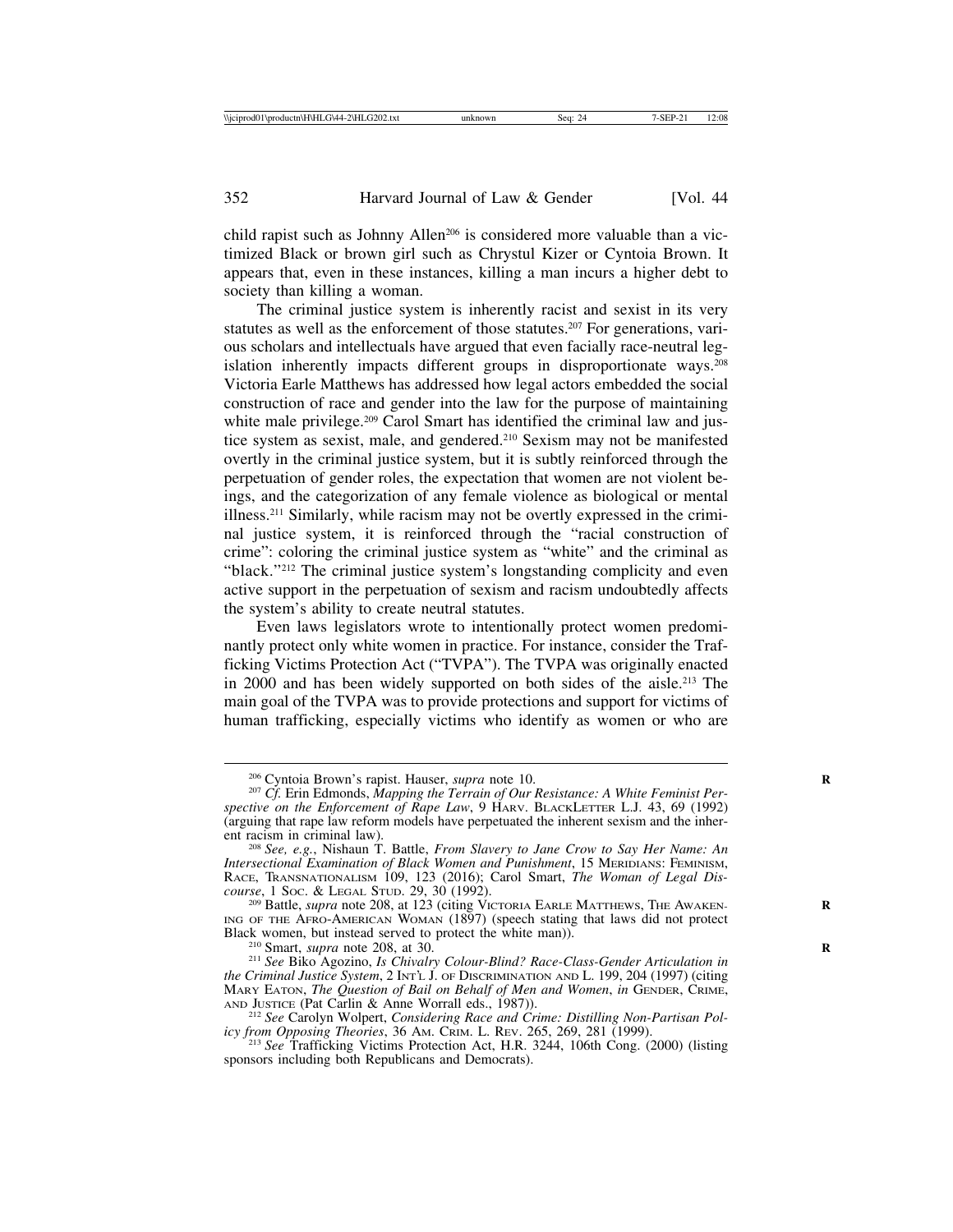legally minors.214 Advocates appear to "unequivocally agree . . . that minors are victims by virtue of their inability to legally consent to sex."215 However, Jasmine Phillips notes that this assertion presumes that all minors are afforded the same "victim" status.216 On the contrary, various academic works and anecdotal evidence indicate that Black girls are not afforded the same victim status because of the Jezebel trope and the media's perpetuation of the hypersexualized stereotype, as discussed in Part II.<sup>217</sup>

The TVPA asserts that all persons under the age of eighteen are victims of trafficking or commercial sexual exploitation (CSEC) without having to prove fraud, force, or coercion.218 The implication is that victim status will be presumed for all minors. However, a quick glance at Chrystul Kizer's case easily dispels any notion that the language of the TVPA as applied in practice affords victim status for *all* minors.219 In practice, Black girls do not qualify as victims. Most people would likely acknowledge that human trafficking is a serious problem, but when presented with video evidence of a 34-year-old man forcing Black girls as young as 12 to perform sexual acts, the police fail to charge the individual responsible.220 Instead, the district attorney claimed that he could not easily ascertain the ages of the girls, so he was unaware if the alleged crime was a misdemeanor or felony.<sup>221</sup> Instead, due to the sexualized stereotyping of Black girls, the district attorney and the officers involved in the case possibly saw these victims as willing participants in the sale of sex and, furthermore, likely perceived these children to be older and more sexually mature.<sup>222</sup> Instead, the legal actors in Kenosha

<sup>214</sup> *See* Jasmine Phillips, *Black Girls and the (Im)possibilities of a Victim Trope: The Intersectional Failures of Legal and Advocacy Interventions in the Commercial Sexual Exploitation of Minors in the United States, 62 UCLA L. REV. 1642, 1644 (2015).* 

<sup>&</sup>lt;sup>215</sup> Id. at 1645.<br><sup>216</sup> See id.<br><sup>217</sup> See supra Part II; see also Phillips, supra note 214, at 1657–59 (discussing how *Black women and girls do not fit within the confines of the dominant victim narrative*

<sup>&</sup>lt;sup>218</sup> See U.S. DEP'T STATE, TRAFFICKING IN PERSONS REPORT 7 (June 2011). https://<br>2009-2017.state.gov/documents/organization/164452.pdf [https://perma.cc/E492-2JNZ].

<sup>&</sup>lt;sup>219</sup> Cf. Susan Crile, *A Minor Conflict: Why the Objectives of Federal Sex Trafficking Legislation Preempt the Enforcement of State Prostitution Laws Against Minors*, 61 AM. U. L. Rev. 1783, 1787, 1792–94  $(2012)$  (arguing that even states that have laws enacted to protect victims still allow for the prosecution of some minors, which frustrates the object and purpose of the TVPA; minors who should be considered victims under federal law can nonetheless be considered offenders under state law); *see also* Hannah Eberts, *#SayHerName: Chrystul Kizer's Story*, TCU WOC (May 6, 2019), https://wocfeminisms.wixsite.com/wocfeminisms/post/chrystul-kizer [https://perma.cc/M3J3-MRYY] (stating Chrystul Kizer should be given protections under TVPA instead of being charged

<sup>&</sup>lt;sup>220</sup> *See id.* (discussing how after police confiscated more than 20 child pornography "home videos" of Volar with young Black girls, he was not taken into custody).

<sup>&</sup>lt;sup>221</sup> *Id.* 222 *Id.* (extrapolating assertion from Rachel Monaco-Wilcox's statement that "[c]hildren, especially children of color, are still seen as willing participants in the sale of sex, and research shows black girls are routinely perceived as older and more sexually mature than their white peers.").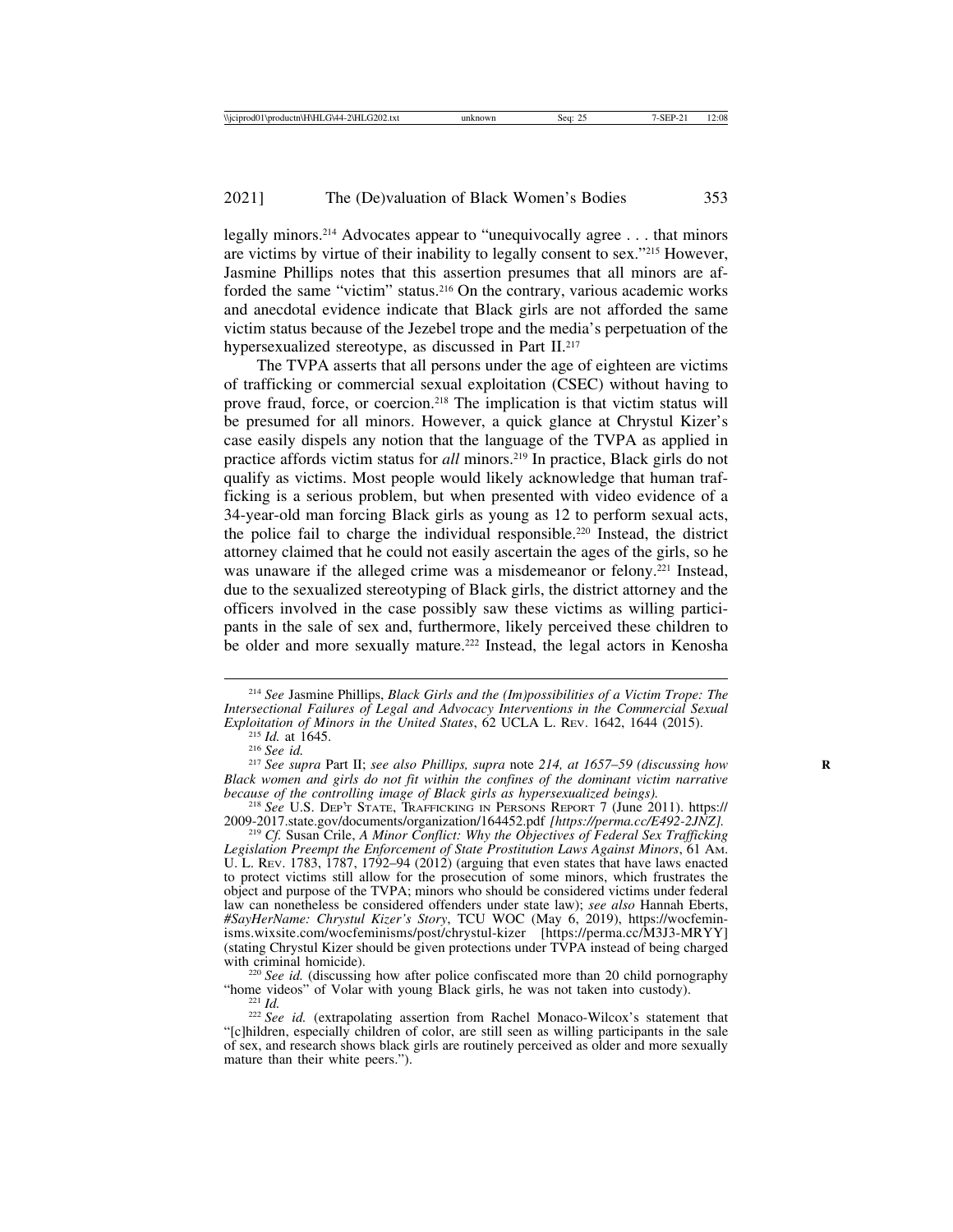failed to presumptively provide Chrystul Kizer and her trafficker's other victims protections under the victim status of the TVPA even though these victims were minors.

Legal actors rarely acknowledge Black women and girls' victim status, even when presented with legal evidence.<sup>223</sup> For instance, consider the case of Alexis Martin, who served seven years of a life prison sentence for the murder of her human trafficker<sup>224</sup> because her lawyer did not believe she was a human trafficking victim entitled to protection under the Ohio Safe Harbor Law.225 The Ohio Safe Harbor Law provides for the juvenile court to hold a complaint in abeyance at any time before adjudication if the court has reason to believe the child is a human trafficking victim.226 The abeyance would allow the victim the opportunity to enroll in a diversion program "such as health and trauma education" that, "if successfully completed, could lead to expungement" from Alexis's record.<sup>227</sup> Despite becoming a victim of sexual abuse at the age of nine and being a human trafficking victim since the age of thirteen, her lawyer did not deem it necessary to present the human trafficking evidence because he determined this young Black girl did not qualify for victim status under the statute.228 By the time he realized his mistake, it was too late—Alexis had been sentenced to twenty-one years in prison when she was only seventeen years old.229 Even though Ohio Governor Mike DeWine granted her clemency amid the novel coronavirus outbreak in 2020, Alexis Martin should have never been in prison.230

The TVPA and related state statutes, as written, cannot protect Black girls on a systemic level because Black girls often do not fit within the prevailing framework of victims, or even of children in many instances. Jasmine

<sup>225</sup> See Brief for Human Trafficking Law Clinic of Case Western Reserve University School of Law as Amici Curiae Supporting Defendant-Appellant at 8, *State v. Martin*, *appeal docketed*, No. 2016-1891 (Ohio Sept. 19, 2017) (citing Alexis's attorney's affidavit, where he admitted that he did not believe the statute applied to Alexis). <sup>226</sup> Oh. St. § 2152.021(F)(1)(b). <sup>227</sup> *See* Max Londberg, *Sex Trafficking Survivor Alexis Martin Will Be Released from*

*Prison by Ohio's Governor*, CINCINNATI ENQUIRER (Apr. 17, 2020), https:// www.cincinnati.com/story/news/2020/04/17/sex-trafficking-survivor-alexis-martin-being-released-ohio-prison/5154816002/ [https://perma.cc/4RK3-KZMW]; *see also* OHIO HUM. TRAFFICKING TASK FORCE, *Overview of State and Federal Human Trafficking Law*, https://humantrafficking.ohio.gov/links/Overview\_of\_State\_and\_Federal\_HT\_Laws.pdf

<sup>228</sup> *See* Brief for Human Trafficking Law Clinic, *supra* note 225, at 7–8. <sup>229</sup> *See id.* at 8. <sup>230</sup> Londberg, *supra* note 227.

<sup>&</sup>lt;sup>223</sup> *See*, *e.g.*, Phillips, *supra* note 214, at 1645, 1657–59 (discussing legal actors' fail-<br>ure to acknowledge Black women and girls as human trafficking victims).

 $224$  Though she was convicted of murder, Alexis Martin did not actually kill her trafficker. Her friend was involved in his killing after Martin reached out to the friend for help with escaping the abuse. At the time of the murder, she claims that she was actually being raped by another man. *See* Jasmine Minor, *Alexis Martin Must Get Through a Decade of Parole Before She Can See Some Loved Ones Again*, WCPO CINCINNATI (Nov. 12, 2020), https://www.wcpo.com/news/state/state-ohio/alexis-martin-must-getthrough-a-decade-of-parole-before-she-can-see-some-loved-ones-again [https://perma.cc/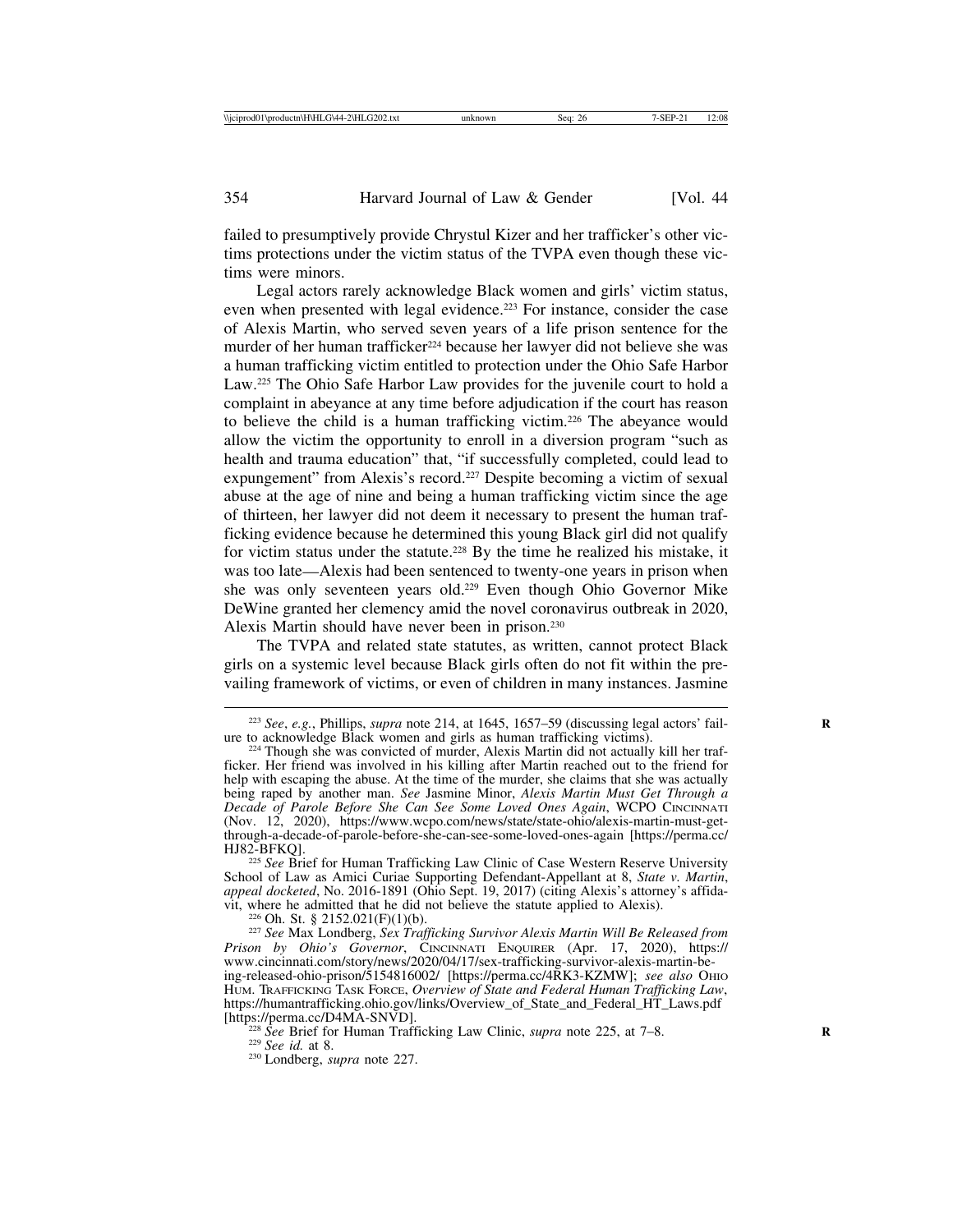Phillips argues that advocates must recognize how race informs conceptions of victimhood and must change the focus by centering Black girls in conversations about  $CSEC. <sup>231</sup> There must be a shift in the social consciousness$ and perception of Black women. Society as a collective must extinguish the myth of the Jezebel, and societal actors, mainly men, must begin to view Black women as more than vessels for sexual gratification.

Even apart from sexual exploitation, statutes and regulations claiming to be focused on protecting women disproportionately fail to protect Black women. Some states have statutes providing criminal protections to victims of intimate partner violence ("IPV") who are convicted of crimes directly linked to the abuse, such as situations where the victims fight back against their abusers. For instance, New York's Domestic Violence Survivors Justice Act ("DVSJA") attempts to provide protections to women who commit crimes directly related to their status as IPV victims.232 The DVSJA allows judges to: (1) impose mitigated sentences—including reduced sentences and community-based alternatives to incarceration—and (2) review and amend sentences for survivors convicted and incarcerated prior to the Act's enactment if the defendant-survivor meets certain criteria.233 While facially the DVSJA is a step in the right direction for the New York criminal justice system, in practice this statute does not fully extend its protections to Black women. In order to qualify for resentencing under the DVSJA, the defendant-survivor must produce at least two pieces of evidence corroborating their claim of being a victim of substantial IPV at the time of the offense.234 Additionally, at least one of these documents must be an official piece of evidence, such as a court record, hospital record, domestic incident report, sworn statement from a witness to the IPV, or an order of protection.<sup>235</sup>

Requiring a defendant-survivor to produce formal evidence corroborating their claim of being abused is biased against Black women because Black women are less likely to report instances of domestic violence than white women.<sup>236</sup> Black women hesitate to report abuse by Black men because of the "readiness of the outside society to label or blame these acts of violence as racially predictable."237 As Lisa Martinson so aptly states, Black women's fear of being ostracized within their racial community places them in a dilemma between protecting Black men from society and protecting

<sup>&</sup>lt;sup>231</sup> Phillips, *supra* note 214, at 1647.<br><sup>232</sup> See generally N.Y. Penal Law § 60.12 (McKinney 2019).<br><sup>233</sup> See id.; N.Y. Penal Law § 70.45 (McKinney 2019).<br><sup>234</sup> Crim. Proc. Law § 440.47(2)(c) (McKinney).<br><sup>235</sup> Id.<br><sup>236</sup> *can Female Victims of Domestic Violence in Wisconsin*, 16 WIS. WOMEN'S L.J. 259, 269 (2001) (claiming Black domestic violence victims are less likely to turn to police and the courts for protection); *see also id.* at 263 (claiming victims of color face problems that white victims do not experience).

<sup>&</sup>lt;sup>237</sup> *Id.* at 264 (citing Christine O'Connor, *Domestic Violence No-Contact Orders and the Autonomy Rights of Victims*, 40 B.C. L. REV. 937, 959 n.171 (1999)).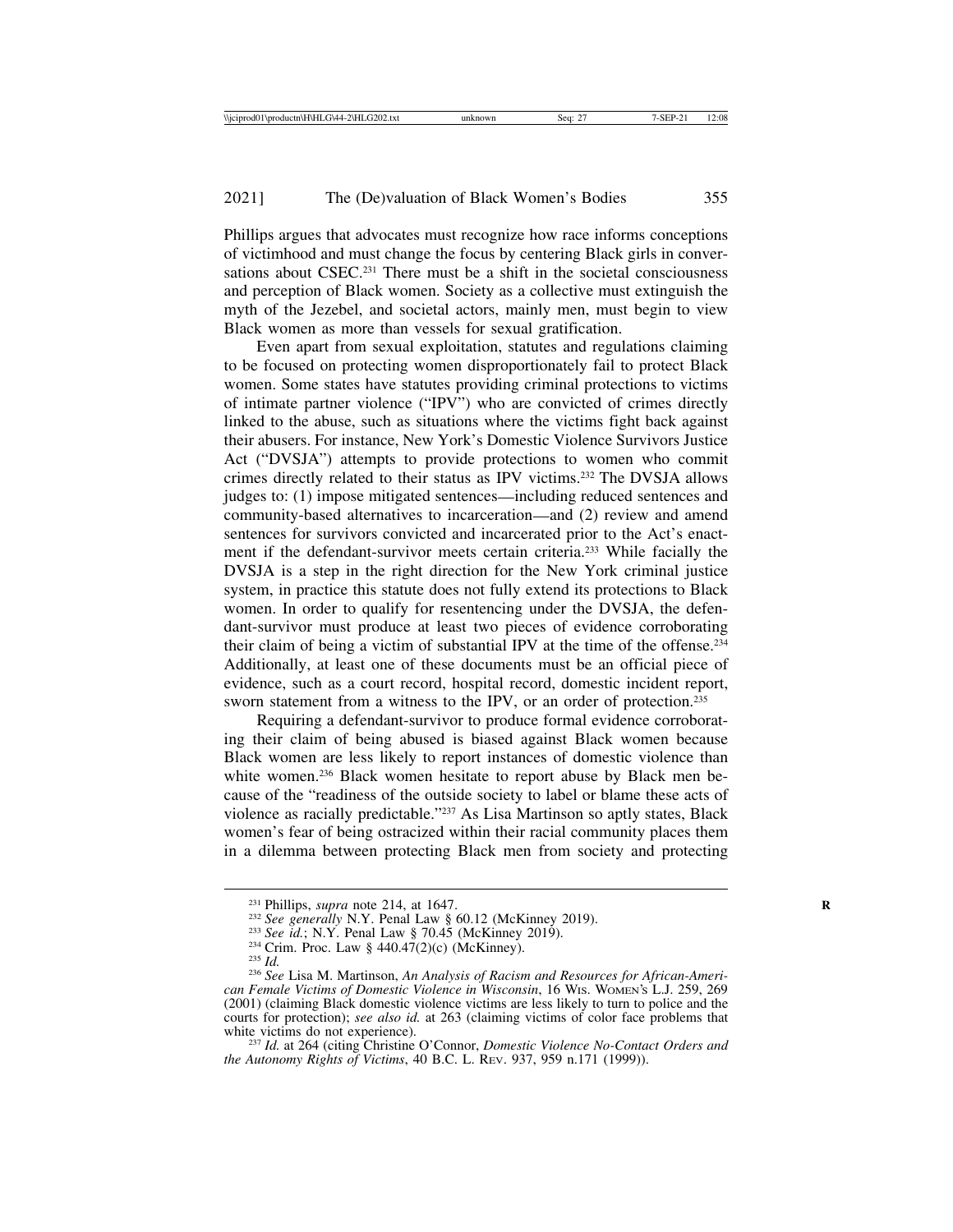themselves from the abusive Black men.238 Martinson concludes that the lack of reporting of domestic violence within the Black community is a result, in part, of the victim balancing the trauma of "abuse against the fear that the community will not support her decision to report and/or leave the abuser."239 These women are so often "criticized by their own communities for putting their men into the criminal justice system because of its maltreatment of men of color."240 In *Eloquent Rage: A Black Feminist Discovers Her Superpower*, Brittney Cooper, a Black feminist who watched her father physically abuse her mother, expresses this exact idea.241 Cooper articulates that she does not understand why Black feminists resent white women more than Black men when the Black men are the ones committing the physical and emotional violence towards Black women.242 Nevertheless, Black women still show up and support Black men.243 To be a Black woman is to always have to choose between race and gender.<sup>244</sup>

Even in the rare instances when Black women do reach out to law enforcement to make the type of official record of their abuse required under the DVSJA, Black women are less likely to be believed by law enforcement than white women.245 In one instance, police officers denied assistance to a Black woman because of her skin color.<sup>246</sup> As Traci West recounts, the police were called to a Black victim's house numerous times in response to her partner abusing her, and each time her complaints were discounted partly because her bruises were not as apparent on her dark skin.247 After the police ignored her multiple attempts to ask for help, she killed her abuser.<sup>248</sup> If the police had assisted her when she reached out for help, she would likely not have felt forced to self-protect. This underenforcement is all too common for women, especially Black women.<sup>249</sup> Law enforcement officers choosing who is worthy of their protection exacerbates the social control over Black women and reinforces their subordination.250 While many in the legal community praised the DVSJA as a positive reform in the direction of protecting

<sup>&</sup>lt;sup>238</sup> *See id.*<br><sup>239</sup> *Id.* at 264–65.<br><sup>240</sup> Hecht Schafran, *supra* note 197, at 22.<br><sup>241</sup> BRITTNEY COOPER, ELOQUENT RAGE: A BLACK FEMINIST DISCOVERS HER SUPER-<br>POWER 36 (2018).

POWER 36 (2018). <sup>242</sup> *Id.* <sup>243</sup> *Id.* <sup>244</sup> *Id.* at 156. <sup>245</sup> *See* Shaun Ossei-Owusu, *Gimme Some More: Centering Gender and Inequality in Criminal Justice and Discretion Discourse*, 18 AM. U. J. GENDER, SOC. POL'Y & L. 607, 617 (2010) (arguing that socially stigmatized women are targets of police misconduct and

<sup>&</sup>lt;sup>246</sup> Traci West, Wounds of the Spirit: Black Women, Violence, and Resistance Ethics 123 (1999).

<sup>&</sup>lt;sup>247</sup> *Id.* <sup>248</sup> *Id.* <sup>248</sup> *Id.* 2<sup>48</sup> *See* Ossei-Owusu, *supra* note 245, at 618–19. <sup>250</sup> *See id.* at 619.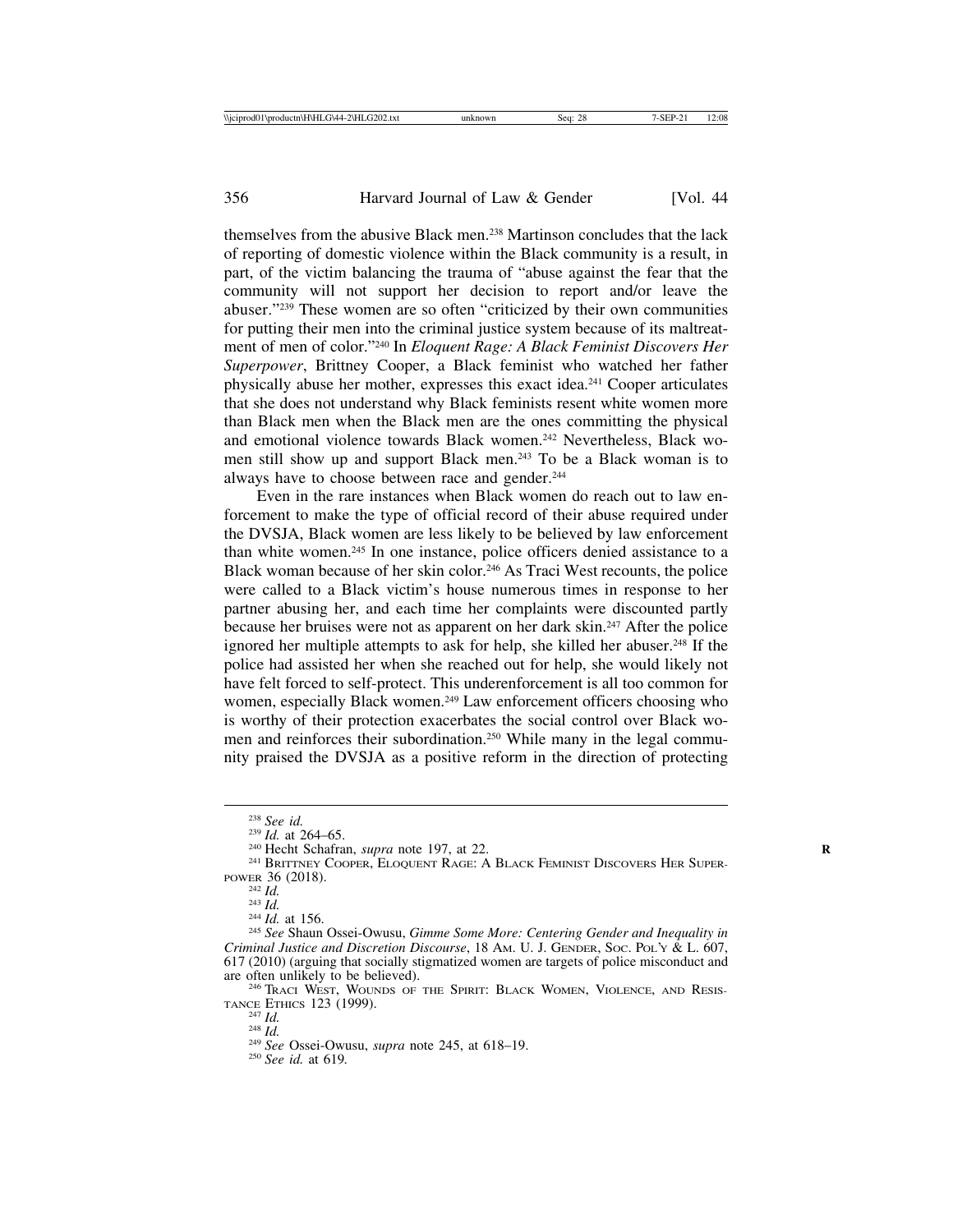women,<sup>251</sup> the statute disproportionally fails to protect Black women based on the requirements needed for women even to qualify for resentencing.

Proponents of the DVSJA will point to the landmark decision in Patrice Smith's case as proof positive that the new statute protects Black women. In 1998, Patrice was convicted of the murder of her abuser.252 She was sixteen years old at the time, fifty-five years younger than the abuser in question.253 Patrice was the first person to be resentenced for a murder conviction under the DVSJA—her original twenty-five-year sentence was reduced to twelve years.254 Patrice was released on September 18, 2020 after serving twentyone years in prison.255 While Patrice's story demonstrates that the statute can be useful in some ways, it does not entirely negate the likelihood of any of the aforementioned issues created by the evidence requirements.

Furthermore, the DVSJA's allowance of judicial discretion fails to acknowledge the extent to which the criminal justice system discounts the credibility of women survivors.256 Judges often "improperly discount as implausible women's stories of abuse, due to a failure to understand the symptoms arising from neurological and physiological trauma as well as the practical realities of survivors' lives."257 The tendency to discredit all women is also deeply embedded in the broader cultural understanding of gendered stereotypes, which "influences the way credibility is assessed in the legal

<sup>253</sup> *Id.* <sup>253</sup> *Id.* 254 Ashley Rowe, *Judge Has Mercy on Buffalo Woman for Man's Murder, Grants Freedom Under New Law*, WKBW BUFFALO (Sept. 9, 2020), https://www.wkbw.com/ news/local-news/judge-has-mercy-on-buffalo-woman-for-mans-murder-grants-freedom-

<sup>251</sup> *See, e.g.*, *Committee Report: Report in Support of the Domestic Violence Survivors Justice Act*, N.Y.C. BAR (Apr. 8, 2019), https://www.nycbar.org/member-and-career -services/committees/reports-listing/reports/detail/report-in-support-of-the-domestic-vio-

<sup>&</sup>lt;sup>252</sup> Patrice Smith Released: Support Her Freedom!, SURVIVED AND PUNISHED (Oct. 20, 2020), https://survivedandpunished.org/2020/10/20/patrice-smith-released-support-<br>her-freedom/ [https://perma.cc/M8ZY-QQ4A].

<sup>&</sup>lt;sup>255</sup> See Patrice Smith Inmate Lookup, N.Y. STATE DEP'T OF CORR. AND COMMUNITY SUPERVISION, http://nysdoccslookup.doccs.ny.gov (follow hyperlink; then enter "Smith" in the last name field and "Patrice" in the first name field; then search for "Patrice Smith" with Department Identification Number (DIN): 99G1544); *see also* Aaron Besecker, *Convicted as Teen in '98 Homicide, Buffalo Woman to Be Freed Thanks to Domestic Violence Law*, BUFFALO NEWS (Sept. 17, 2020), https://buffalonews.com/news/ local/crime-and-courts/convicted-as-teen-in-98-homicide-buffalo-woman-to-be-freedthanks-to-domestic-violence/article\_a0b278ac-f8fc-11ea-80ea-6fa209d72d33.html

<sup>&</sup>lt;sup>256</sup> See Remy Bogna, *Domestic Violence Survivors Justice Act: Potential Mitigation, Not Guaranteed Fix*, N.Y.U. J. LEGIS & PUB. POL'Y QUOROM (2020), https://nyujlpp.org/ quorum/bogna-domestic-violence-survivors-justice-act/ [https://perma.cc/R7Y7-QFPA] (arguing that the DVSJA offers only theoretical relief due to the lack of meaningful guidance with respect to judicial discretion); *see also* Deborah Epstein & Lisa A. Goodman, *Discounting Women: Doubting Domestic Violence Survivors' Credibility and Dismissing Their Experiences*, 167 U. PA. L. REV. 399, 404–05 (2019) (arguing that domestic violence prosecutions rely almost entirely on judges' perceptions of survivor credibility). <sup>257</sup> Epstein & Goodman, *supra* note 256, at 405.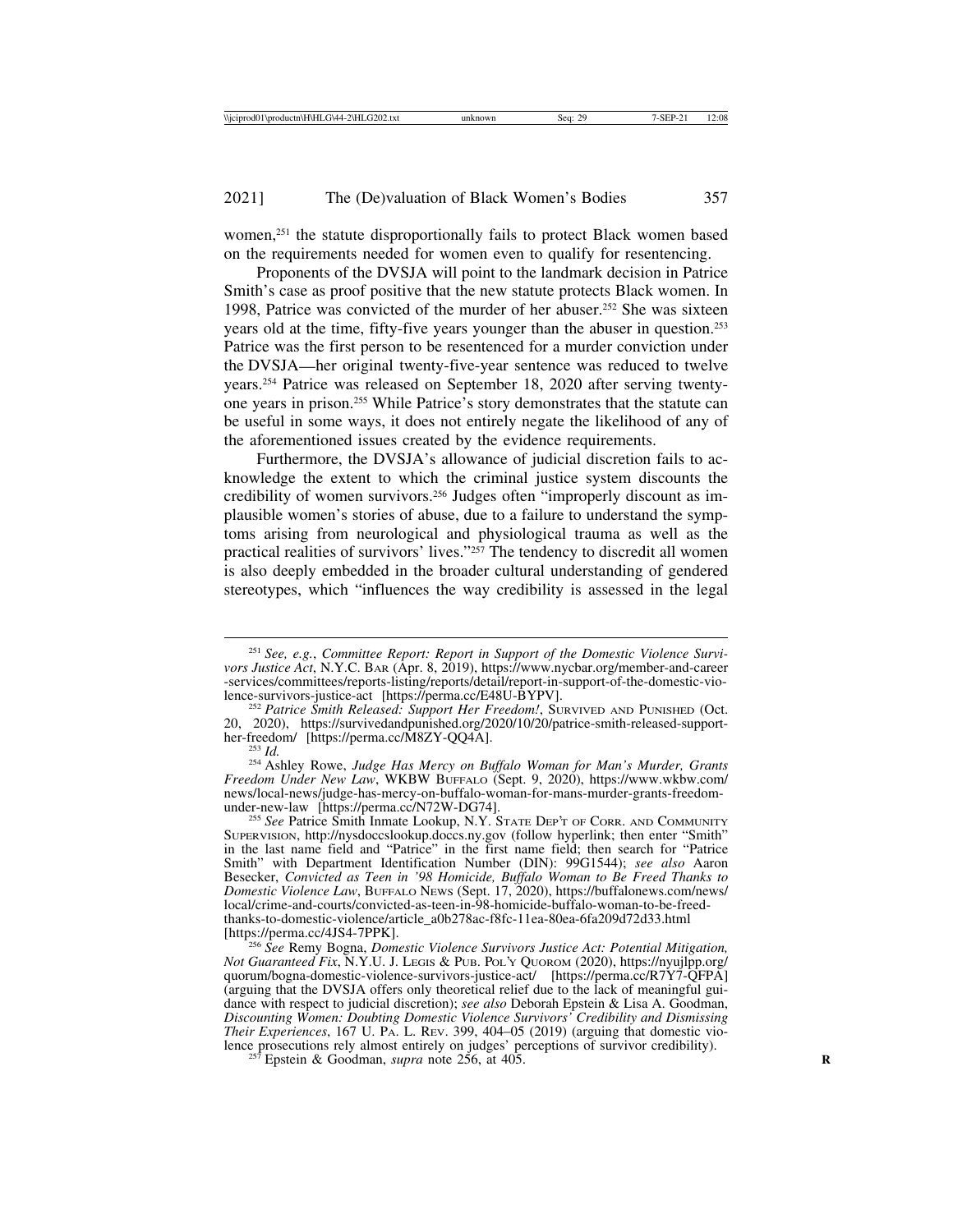system."258 Additionally, the previously discussed negative stereotypes ascribed to Black women increase the potential for judges and other criminal justice officers to disbelieve them.259 Therefore, despite Patrice Smith's success story, the DVSJA will likely fail to protect Black women equally, if at all, because of the formal evidence requirements and the broad discretion allowing a judge to discount a victim's story and deny sentencing considerations.

While there have been many movements to reform the racial disparities and biases in the criminal justice system, "the messages and goals of these movements have seldom acknowledged the complexities of violence against Black women."260 Most pushes for criminal justice reform have focused on either white women or Black men.261 The United States has more women incarcerated than any other country in the world—a full 30% of the incarcerated women globally.262 Even more startling, Black women are twice as likely to be incarcerated as their white female peers.<sup>263</sup> The legal system must find ways to understand the complexities Black women face in society in order to overcome the inherent biases present in the criminal justice system today.

Any reform movements that do not include Black women will fail to bring meaningful change because they will be missing the most marginalized group.264 White women and Black men "share a kind of narcissism that comes from being viewed as the most vulnerable entities within their respective races."265 Thus, both groups struggle to acknowledge that they still experience a certain level of privilege.266 Therefore, it is only Black women— *Black feminists*—who can politically empower and transform the lived experiences of Black women.267 If it were not for "bell hooks, Angela Davis, Alice Walker, Toni Morrison, Toni Cade Bambara, Barbara Smith, June Jor-

<sup>&</sup>lt;sup>258</sup> *Id.* at 436.<br><sup>259</sup> *Cf. id.* (arguing that the history of discrediting African Americans on the basis of their blackness based on stereotypes causes Black women to risk being "doubly

 $^{260}$  ASHA DUMONTHIER, CHANDRA CHILDERS, & JESSICA MILLI, THE STATUS OF BLACK WOMEN IN THE UNITED STATES 119 (2017).

<sup>&</sup>lt;sup>261</sup> See id. The focus on gender typically centers on only white women, and the focus on race only includes Black men. The unique experiences of Black women usually fall

<sup>&</sup>lt;sup>262</sup> Aleks Kajstura, *States of Women's Incarceration: The Global Context 2018*, PRISON POL'Y INITIATIVE (June 2018), https://www.prisonpolicy.org/global/women/ 2018.html [https://perma.cc/NQ5B-4AJV]; *see also* Sandra Enos, *Another War on Wo-*

<sup>&</sup>lt;sup>263</sup> Roberts, *supra* note 168, at 13.<br><sup>264</sup> *See* Robin E. Field, Writing the Survivor: The Rape Novel in Late Twenti-<br>ETH-CENTURY AMERICAN FICTION 34 (2020).

<sup>&</sup>lt;sup>265</sup> Cooper, *supra* note 241, at 187.<br><sup>266</sup> See id.; see also King, *supra* note 46, at 58 (stating feminism has excluded and devalued Black women, their experiences, and their "interpretations of their own realities at the conceptual and ideological level.").

<sup>&</sup>lt;sup>267</sup> See, e.g., Cooper, *supra* note 241, at 35 ("Black feminism is about the world Black women and girls can build, if all the haters would raise up and let us get to work.")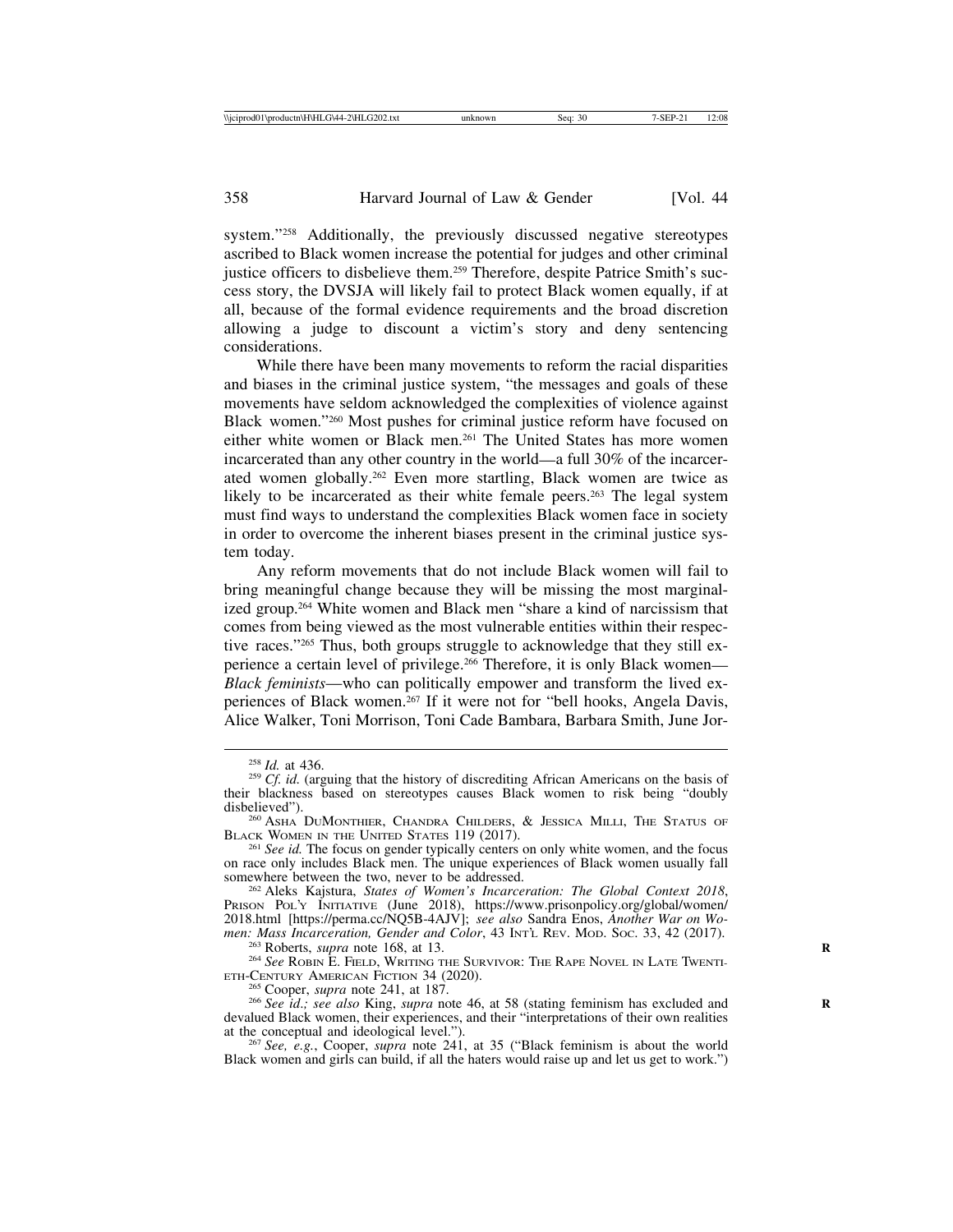dan, Audre Lorde, Barbara Christian, and many more," Black girls would not exist.268 It is the activist efforts of Black girls and women that have created hashtags such as #SayHerName, #LoudBlackGirls, and #BlackGirlMagic to push back on the persistent invisibility and devaluation of the Black woman's body.269 The source of the Black woman's power stemming from pain and resilience politically empowers her to change social circumstances for those who look like her, "understanding that in doing so, she will change things for everyone because she lives on the fringe."270 Per Deborah K. King, "The necessity of addressing all oppressions is one of the hallmarks of Black feminist thought."271

Scholars such as Ashley Smith insightfully argue that authority figures throughout the justice system should be held accountable by learning about their own biases and expanding their cultural awareness of Black girls.<sup>272</sup> This knowledge is necessary to understand how structural state violence and racialized and gendered discipline practices combine to shape detrimental experiences for Black women and girls.<sup>273</sup> Smith believes that neo-capital punishment ideology<sup>274</sup> and intersectionality<sup>275</sup> are the starting points for understanding how systemic and institutionalized policies and practices normalize unwarranted violence as a result of Black women and girls' subordinate positioning and behaviors.<sup>276</sup>

The criminal justice system must do more to understand the unique experiences of Black women. Studies about women in crime and punishment virtually ignore the experiences of Black women, and research in Black criminality focuses almost exclusively on men.277 Scholars such as Stephanie Hong propose reform initiatives like overruling current mandatory sentencing policies, addressing employment discrimination, and implementing com-

<sup>268</sup> Maisha T. Winn & Stephanie S. Franklin, *Emerging from Our Silos: Coalition Building for Black Girls*, 453 COUNTERPOINTS: FROM EDUCATION TO INCARCERATION:<br>DISMANTLING THE SCHOOL-TO-PRISON PIPELINE 113, 121 (2014).

<sup>&</sup>lt;sup>269</sup> Ashley L. Smith, *#BlackWomenMatter: Neo-Capital Punishment Ideology in the Wake of State Violence*, 85 J. Neoro Eppe. 261, 269 (2016).

<sup>&</sup>lt;sup>270</sup> Winn & Franklin, *supra* note 268, at 122.<br><sup>271</sup> King, *supra* note 46, at 43.<br><sup>272</sup> See Smith, *supra* note 269, at 269.<br><sup>273</sup> See id.<br><sup>274</sup> Described as a theoretical construct detailing indocile (disobedient) act women and girls which result in neither institutionally sanctioned nor legally justified discipline. *Id.* at 261.

 $275$  Defined as the connection of race, gender, class, and sexuality, focusing on the ways these direct identities maintain injustice. *Id.* at  $264-65$ .

<sup>&</sup>lt;sup>276</sup> *Id.* at 269.<br><sup>277</sup> *See* Paula C. Johnson, *At the Intersection of Injustice: Experiences of African American Women in Crime and Sentencing*, 4 AM. U. J. GENDER & L. 1, 5 (1995); Stephanie Hong, *Say Her Name: The Black Woman and Incarceration*, 19 GEORGETOWN J. GENDER & L.  $619$ ,  $642$  (2018) (arguing that despite the growing prominence of mass incarceration in the national discourse, the most marginalized and vulnerable individuals are left out of the conversation – instead, more attention is given to white women and Black men).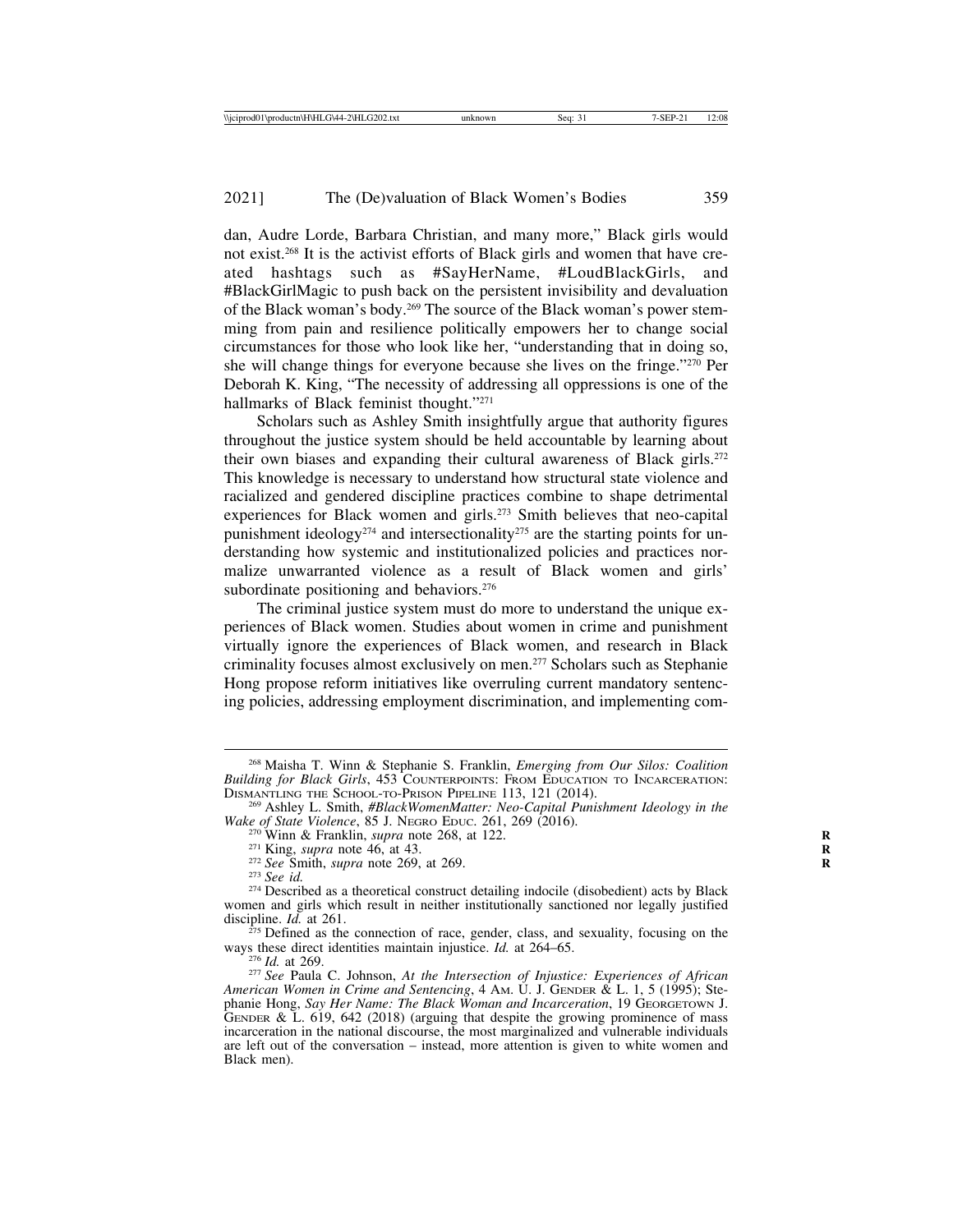munity-based approaches to promote social organization.278 Other scholars believe that a reformist approach fails to critically address the fact that the system itself sustains the "gendered racist power relations of chattel slavery, colonial conquest, and white-supremacist nation-building."279 There are valid points on both sides. Criminal justice reform is needed, but simply changing laws within a sexist and racist system will do nothing to improve it.280 The first step must be to change the narrative of Black women as hypersexualized Jezebels deserving of punishment. In order to successfully protect Black women, judges and lawmakers must understand the unique experiences they encounter in society and how slavery and the hypersexualization of Black women's bodies impact their relative value today.281 In other words, we must work to change the foundation, not just a symptom of the problem.

Changing the narrative should not occur solely within courts and legislatures. It should begin with social change spearheaded by Black women. Most legal scholarship is invested in centering courts, executives, and legislatures as the places where reform happens.<sup>282</sup> However, legal scholarship minimizes the disconnect between legal institutions and the public.<sup>283</sup> Law enforcement and courts' inability to see Black women and girls as victims is only part of the problem. Focusing solely on the State and the criminal justice system neglects the interconnectedness of the public and private spheres.284 Because "the problems facing Black communities cross the public-private divide, . . . so must the solutions."285 Prosecutors and police should not be the only targets within law reform conversations: public institutions, such as "schools, health care, and jobs must also be targets for reform."286 At this stage, it is unclear exactly what reform should look like. But, proponents of reform surely should not rely on white men and the criminal justice system to fix the problem they themselves created. White men,

414 (2018). <sup>283</sup> *Id.* <sup>284</sup> *Id.* at 431. <sup>285</sup> *Id.* <sup>286</sup> *Id.*

<sup>&</sup>lt;sup>278</sup> Hong, *supra* note 277, at 633.<br><sup>279</sup> *See* Dylan Rodríguez, *Abolition as Praxis of Human Being: A Foreword*, 132<br>HARV. L. REV. 1575, 1598 (2019).

<sup>&</sup>lt;sup>280</sup> Cf. Dean Spade, *Keynote Address*, 19 COLUMBIA J. GENDER & L. 1086, 1093 (2010) (changing the language of homophobic statutes without addressing the underlying homophobia only serves to strengthen the criminal punishment system by allowing it to appear fair and neutral); *see also* Edmonds, *supra* note 207, at 45 (arguing that more vigorous enforcement of existing rape law without combating racial oppression will ex-

<sup>&</sup>lt;sup>281</sup> See Devon W. Carbado & Cheryl L. Harris, *Intersectionality at 30: Mapping the Margins of Anti-Essentialism, Intersectionality, and Dominance Theory*, 132 HARV. L. REV. 2193, 2221–23 (2019) (discussing *DeGraffenreid v. General Motors Assembly Division*, 413 F. Supp. 142 (E.D. Mo. 1976), where a court refused to recognize Black women as a discrete group because it could not understand that Black women experience unique

discrimination).<br><sup>282</sup> Amna A. Akbar, *Toward a Radical Imagination of Law*, 93 N.Y.U. L. Rev. 405, 414 (2018).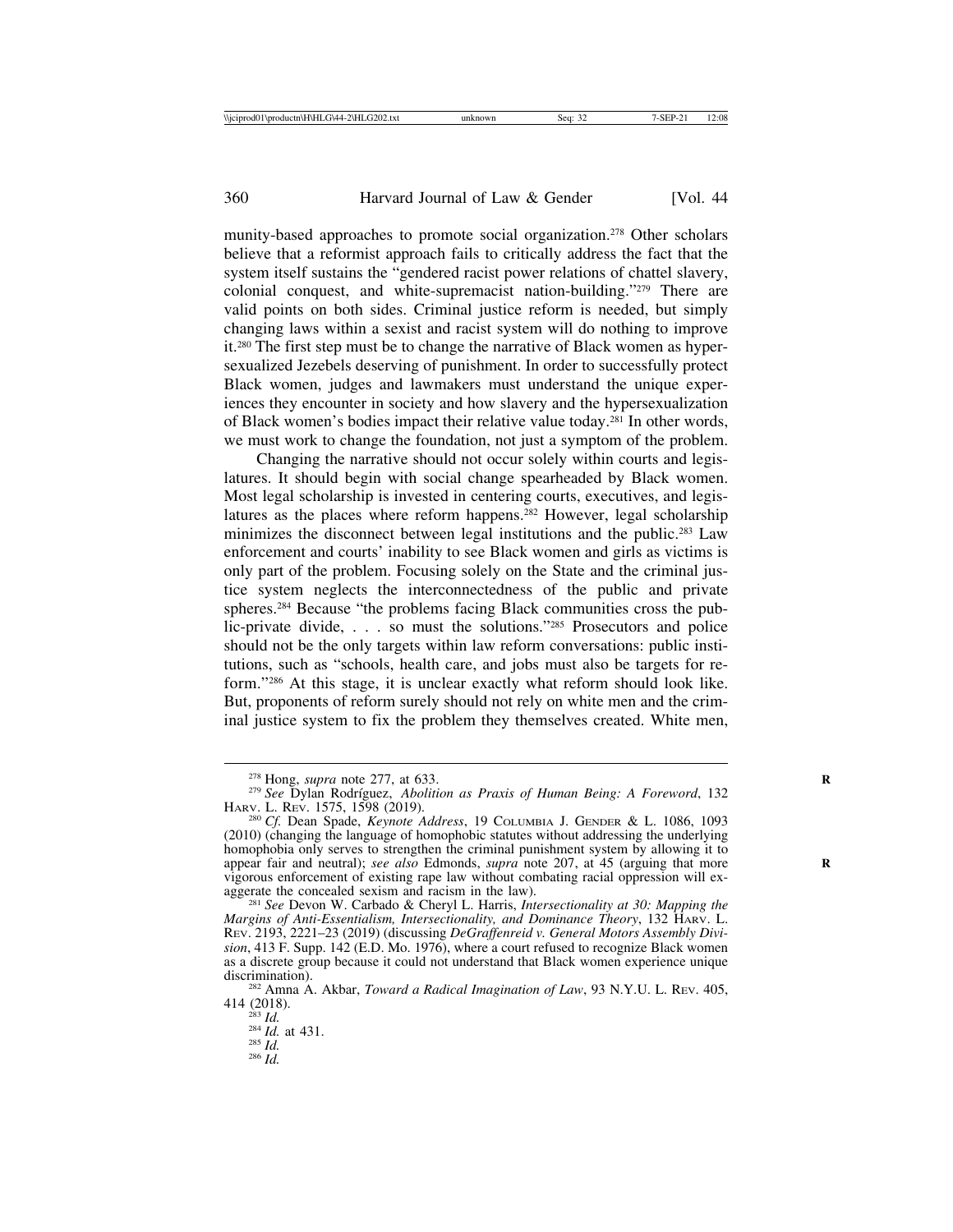after all, have always been the chief actors of the American project of white supremacy.<sup>287</sup>

This context is important to better understand the significance of Chrystul Kizer's case. As this paper is being written, Ms. Kizer is currently waiting for the Wisconsin Court of Appeals to decide whether she can assert legal protections under Wisconsin Statute §939.46(1m).<sup>288</sup> The Wisconsin legislature passed this statute in 2018 to provide victims of human trafficking a legal defense for "any offense" committed as a "direct result" of the person's status as a trafficking victim regardless of whether the alleged trafficker has been charged or convicted.289 Similar to the TVPA and the DVSJA, Wis. St. §939.46(1m) was meant to protect all women who are victims, as defined by the statute.

Chrystul Kizer's ability to assert the affirmative defense under Wis. St. §939.46(1m) requires an interpretation of the statutory language and the legislative intent. A plain text reading of "any offense" would likely lead most people to conclude that the legislature meant for *any* offense to be protected under §939.46(1m). However, the trial judge in Ms. Kizer's case adopted a different approach to the word "any." On January 23, 2020, the Honorable David Wilk found the language of §939.46 to be "ambiguous," ruling that the affirmative defense under §939.46(1m) is only available to a defendant charged with one of the acts listed in §940.302(2).<sup>290</sup> According to Judge Wilk, "any offense" is an ambiguous term and, because of this ambiguity, it can only be applied to commercial sex crimes that fall within the human trafficking statute.291 It would benefit no one to speculate as to Judge Wilk's intention behind this ruling—even people with good intentions can be casteist and continue to maintain the social hierarchy.292 Nonetheless, Judge Wilk's framing is exemplary of how a judge can seemingly ignore the circumstances that made a young girl such as Ms. Kizer a victim if they do not first understand how the dehumanization of Black girls through hypersexualization uniquely presents itself. For example, even though Ms. Kizer testified to being forced to engage in sexual relations with Volar as a minor, *and*, as previously discussed, the police discovered twenty "home videos" of Volar raping young Black girls, the aforementioned state prosecutor said he was "aware of no evidence of [Volar's] involvement in sex trafficking or any-

<sup>287</sup> *See* COOPER, *supra* note 241, at 63 ("White women have absolutely been accomplices to the American project of white supremacy, but their husbands, brothers, fathers, and sons have always been the masterminds.")

<sup>&</sup>lt;sup>288</sup> *See* Wi. St. § 939.46 (effective as of March 30, 2018).<br><sup>289</sup> *See id.* 290 Order of Interpretation and Use of the Affirmative Defense Under §939.46(1m), *supra* note 5, at 101; State v. Kizer, Wisconsin Circuit Court, No. 18 CF 642, (Jan. 23, 2020). §940.302(2) is Wisconsin's criminal human trafficking statute, which criminalizes the engagement in and financial benefit from human trafficking. The language of this statute indicates that its purpose was likely for traffickers, not for those who are trafficked. *See id.* (referencing Wis. Stat. Ann. § 940.302(2)). <sup>292</sup> *See* WILKERSON, *supra* note 16, at 71.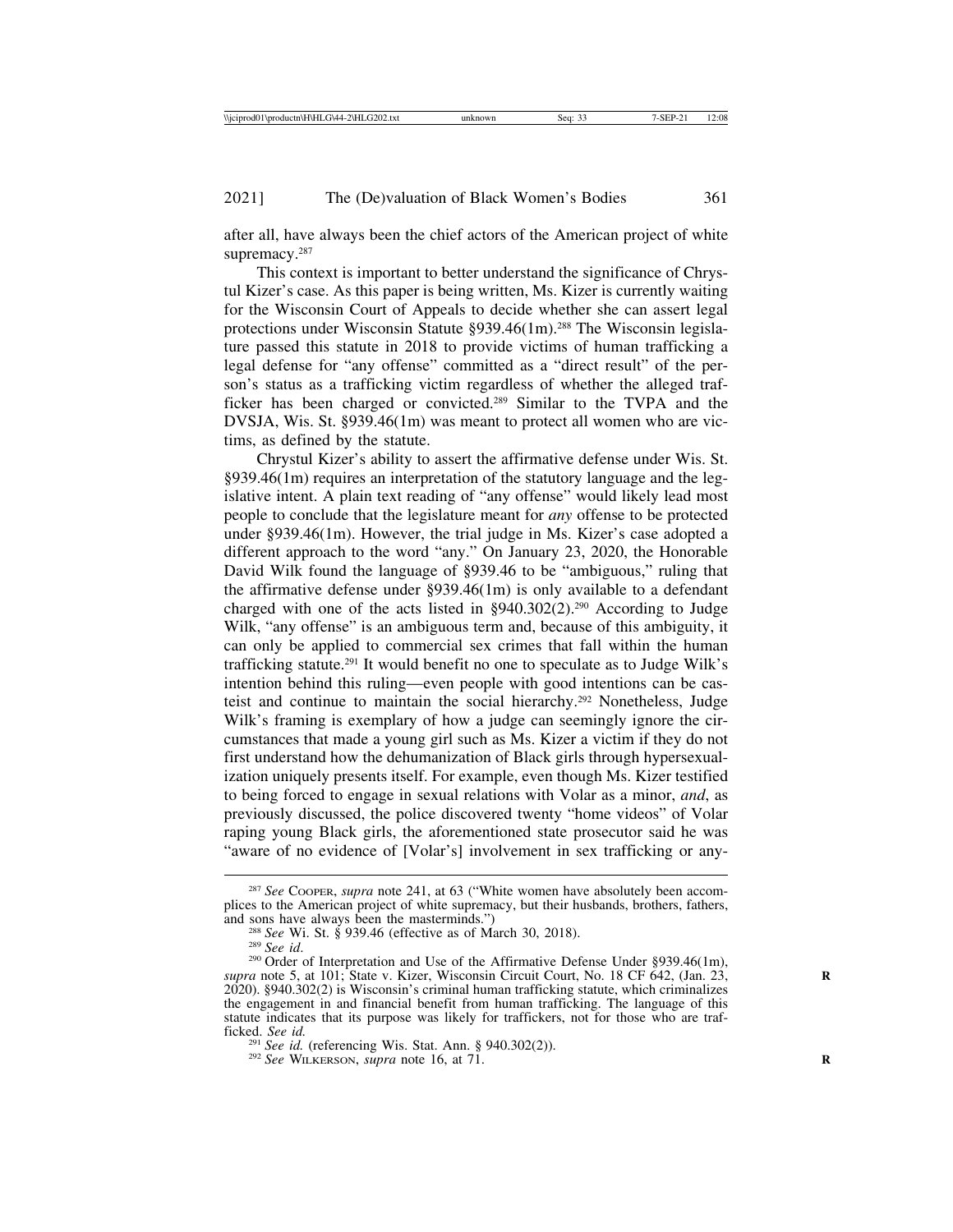thing characterized as sex trafficking beyond him just being a person postured as a customer."293

The statements of the Wisconsin prosecutor and the trial judge's refusal to allow Ms. Kizer to assert the affirmative defense express a lack of understanding of the implicit biases that hypersexualize and simultaneously devalue Black women and girls and are part of the evolving and enduring social construct that dates back to the slavery era. Researchers have found that, by adulthood, most Americans have been exposed to enough negative messages about Black people that as much as 80 percent of white Americans hold unconscious bias against Black Americans.<sup>294</sup> This bias is so automatic that it kicks in before a person can process it.295 Even if the bias is unconscious, failing to even acknowledge that Ms. Kizer is a human trafficking victim is the result of a bias towards perceiving Black girls as hypersexualized beings instead of the victims they truly are. Sociologists have expressed that a person can have no explicit racial prejudices but still hold implicit bias deep in their subconscious because of the negative images society continues to perpetuate.296 It is these implicit biases that may have caused Judge Wilk to deny Ms. Kizer even the chance to assert the trafficking victims' affirmative defense and these biases that have likely caused the prosecutor and Kenosha police to characterize Ms. Kizer and Volar's other victims as voluntarily prostituting themselves—as if they themselves chose to be trafficking victims.

Because Ms. Kizer's fate has yet to be decided, her case affords a unique opportunity; it could be the first in a paradigm shift towards applying statutes created to protect all women and using them to protect Black women. However, simply applying statutes without addressing the racist undertones will only leave the next Black victim vulnerable. Because of the peculiar origins and the continual reinforcement of this construct, the current criminal justice system is not apt to protect Black girls. Nevertheless, one step in the right direction could save Ms. Kizer's life, even if it is not a permanent solution.

#### CONCLUSION

Hundreds of years of devaluation and prosecution are so entrenched in the system that they have become one and the same. Black women and girls are prosecuted for prostitution at higher rates than their white counterparts, even though, legally, girls under the age of eighteen cannot consent to engage in prostitution.297 The prosecutor and judge in Nashville originally gave

<sup>&</sup>lt;sup>293</sup> State v. Kizer, Brief of Plaintiff-Respondent, dated September 4, 2020, p. 10.<br><sup>294</sup> WILKERSON, *supra* note 16, at 186–87 (quoting from author interview with David R. Williams, Providence, R.I. (May 29, 2013)).

R. Williams, Providence, R.I. (May 29, 2013)). <sup>295</sup> *Id.* <sup>296</sup> *Id.* at 187. <sup>297</sup> *See, e.g.*, MacKinnon, *supra* note 143, at 283; Hurst, *supra* note 142, at 92. **<sup>R</sup>**